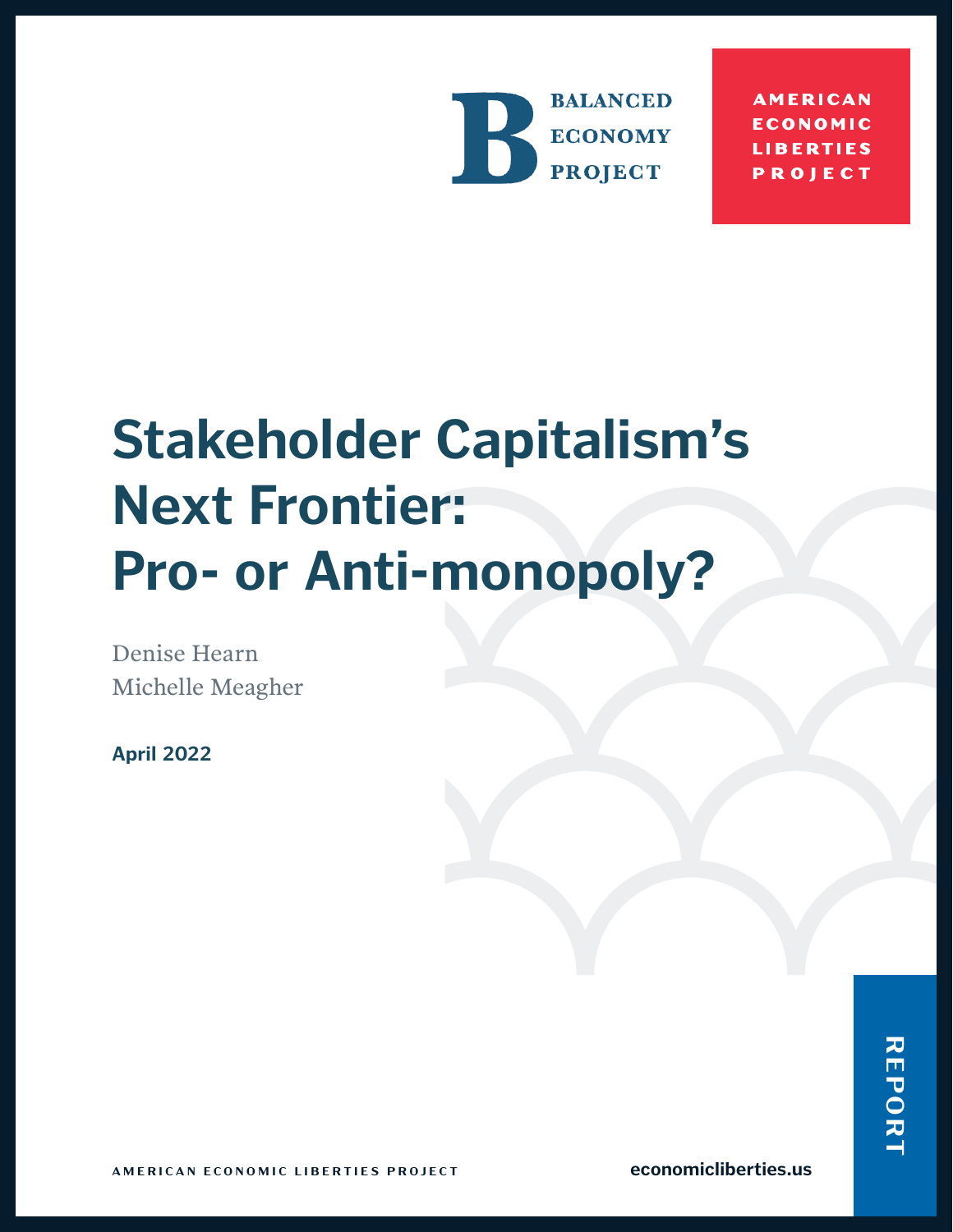# **TABLE OF CONTENTS**

| About the Authors 2000 and 2000 and 2000 and 2000 and 2000 and 2000 and 2000 and 2000 and 2000 and 2000 and 20        |  |
|-----------------------------------------------------------------------------------------------------------------------|--|
|                                                                                                                       |  |
|                                                                                                                       |  |
|                                                                                                                       |  |
| <b>3. Two Movements Rising 2008 Contract and Contract 2008 Contract 2008 Contract 2008 Contract 2008 Contract 200</b> |  |
|                                                                                                                       |  |
| 4. Stakeholder Capitalism's Blind Spot: Monopoly Power 2008 2014 2014 14                                              |  |
|                                                                                                                       |  |
|                                                                                                                       |  |
| Higher prices 22                                                                                                      |  |
|                                                                                                                       |  |
|                                                                                                                       |  |
| Less innovation 24                                                                                                    |  |
|                                                                                                                       |  |
| Rising inequality 25                                                                                                  |  |
| Regional inequality 25                                                                                                |  |
|                                                                                                                       |  |
|                                                                                                                       |  |
| Political capture 26                                                                                                  |  |
| Risks to national security 27                                                                                         |  |
| Subversion of democracy 28                                                                                            |  |
|                                                                                                                       |  |
|                                                                                                                       |  |
|                                                                                                                       |  |
|                                                                                                                       |  |
| 9. Making Stakeholder Capitalism an Anti-monopoly Movement _______________________ 36                                 |  |
|                                                                                                                       |  |
|                                                                                                                       |  |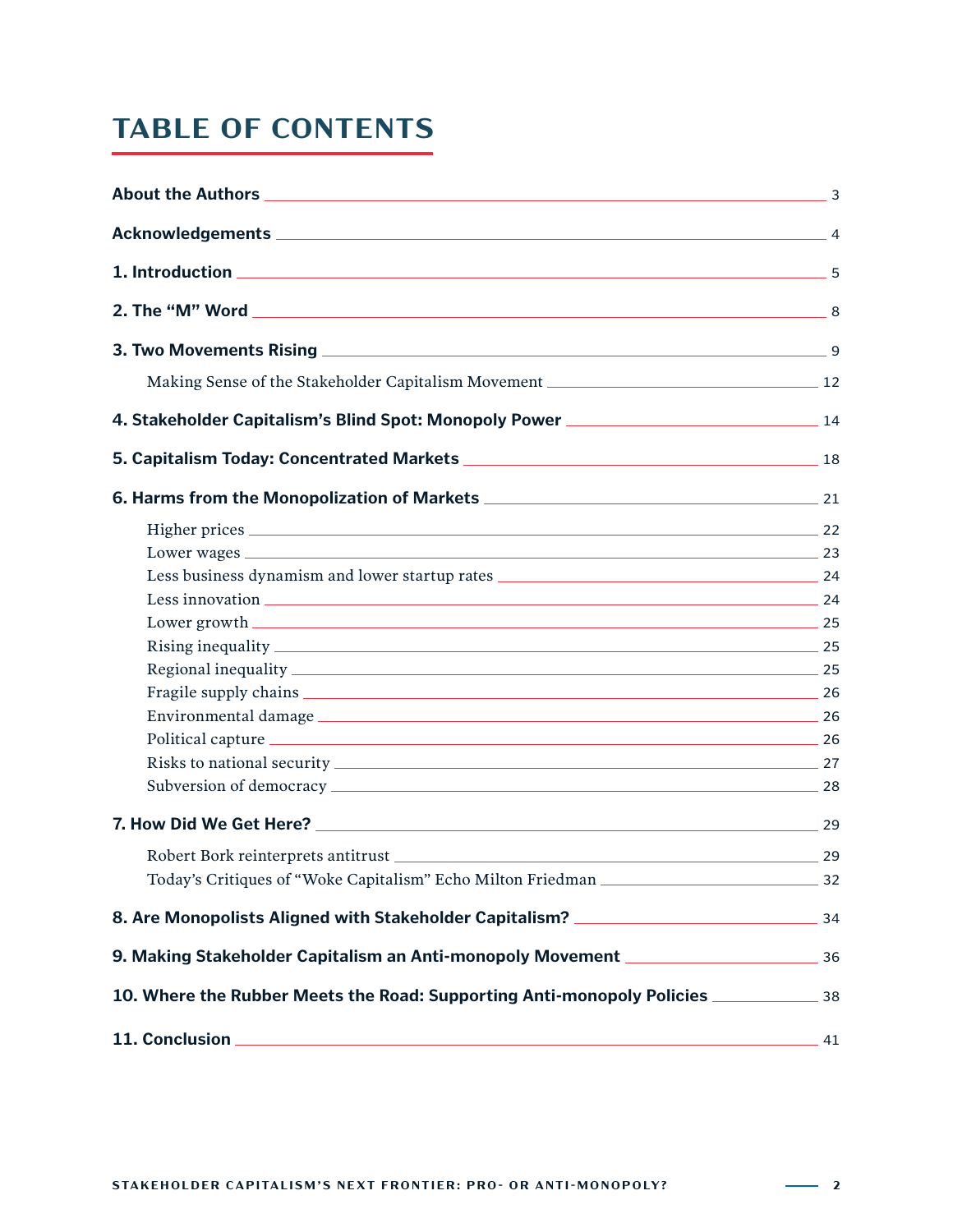## <span id="page-2-0"></span>**ABOUT THE AUTHORS**

**DENISE HEARN** is a Senior Fellow at the [American Economic Liberties Project](https://www.economicliberties.us/) and co-leads the [Access to Markets initiative](http://accesstomarkets.org/). She is co-author of *[The Myth of Capitalism: Monopolies and the](http://mythofcapitalism.com)  [Death of Competition](http://mythofcapitalism.com)*. She is Advisory Board Chair of [The Predistribution Initiative](https://predistributioninitiative.org/) — a multi-stakeholder project to improve investment structures and practices to address systemic risks like inequality and climate change.

**MICHELLE MEAGHER** is a [competition lawyer,](https://twitter.com/MichMeagher) co-founder of the [Balanced Economy Project](https://balancedeconomy.net/), [Senior Policy Fellow](https://www.ucl.ac.uk/cles/michelle-meagher) at the University College London Centre for Law, Economics and Society, and author of *[Competition is Killing Us: How Big Business is Harming Our Society and Planet –](https://www.penguin.co.uk/books/315/315772/competition-is-killing-us/9780241423011.html)  [and What To Do About It](https://www.penguin.co.uk/books/315/315772/competition-is-killing-us/9780241423011.html)* (Penguin, 2020).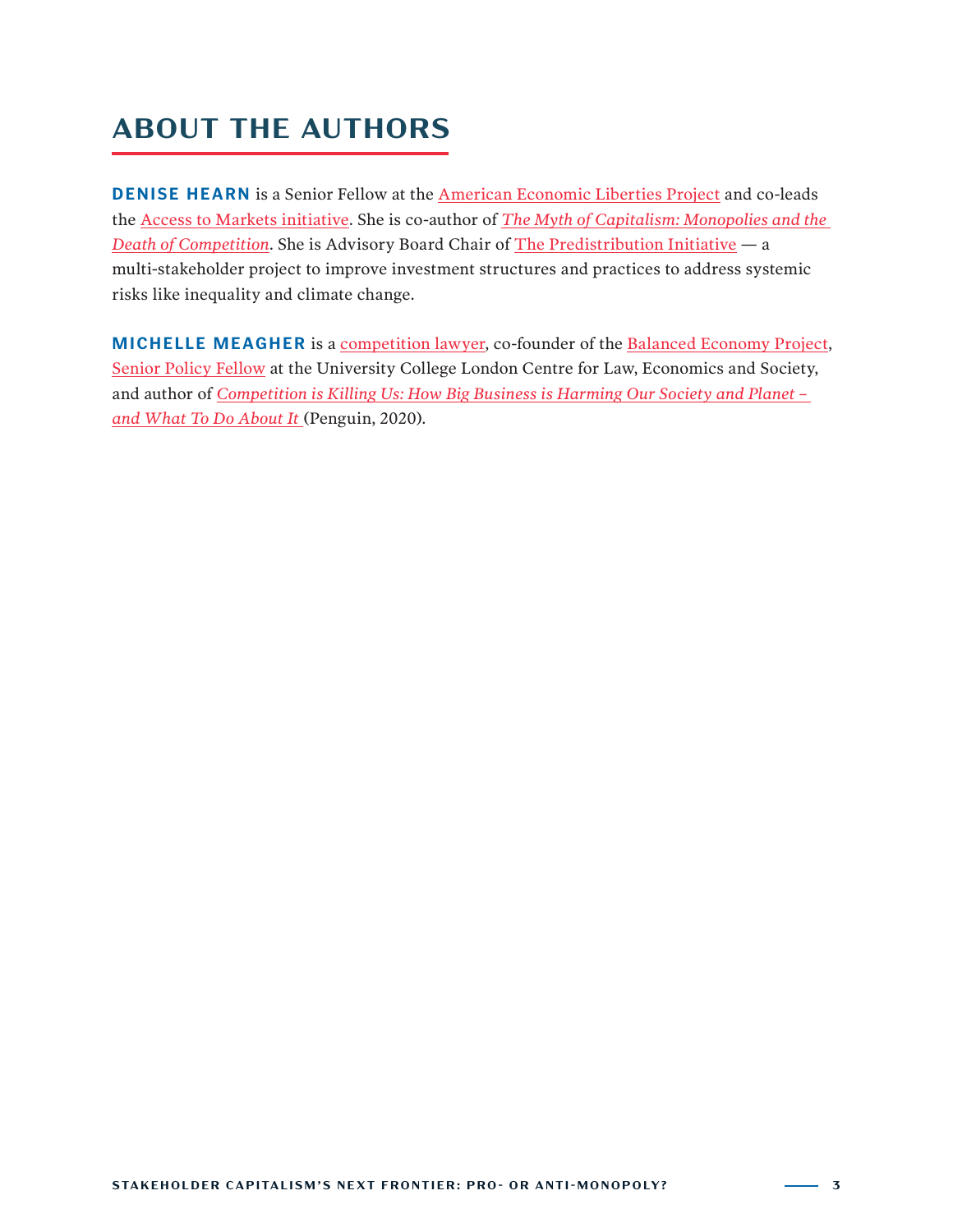# <span id="page-3-0"></span>**ACKNOWLEDGEMENTS**

The authors would like to thank Nick Shaxson, Angus Tulloch, Delilah Rothenberg, Susan Holmberg, Simon Evan-Cook, Nidhi Hegde, Pat Garofalo, and Matt Stoller, who reviewed and provided excellent comments on various drafts of this paper.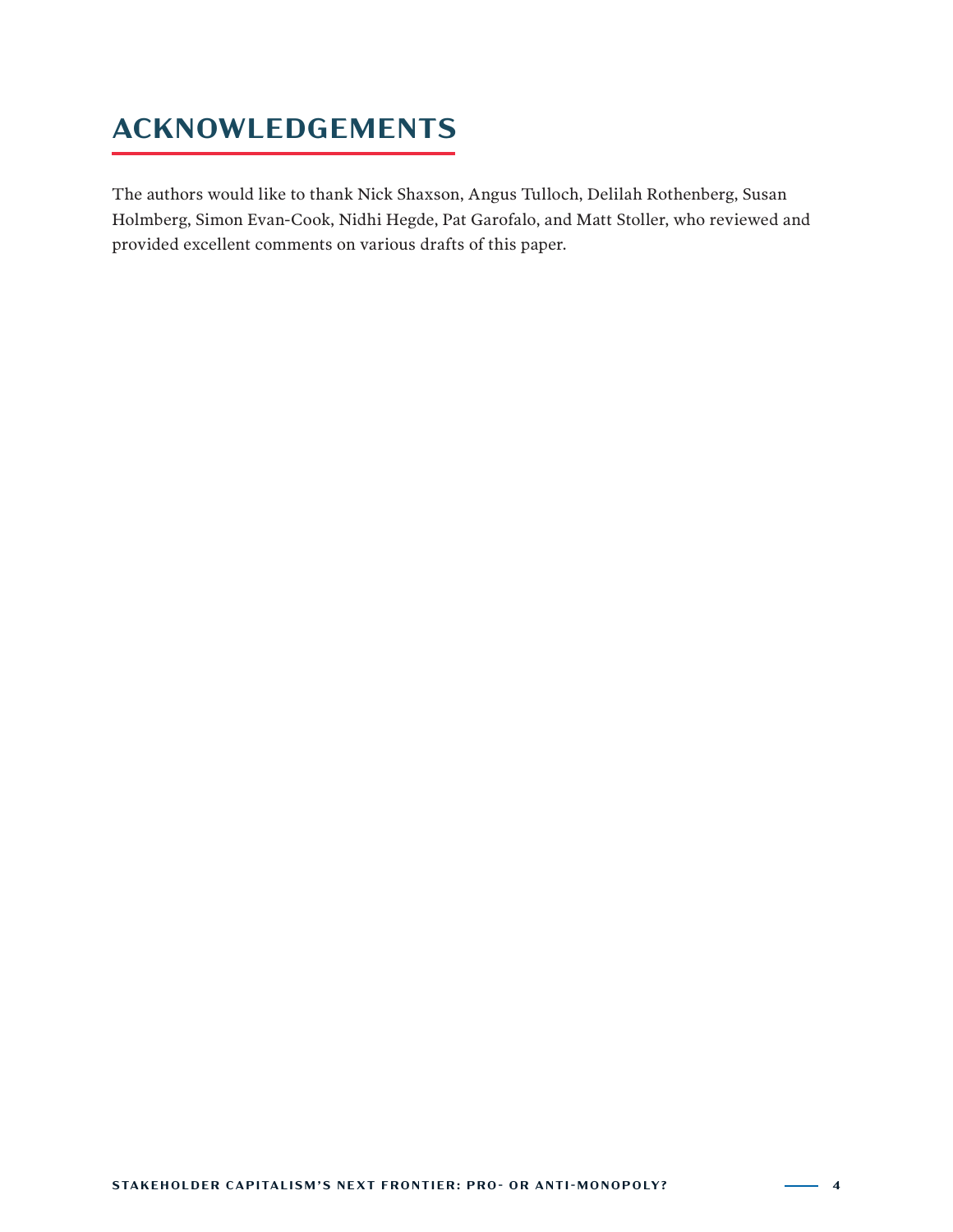### <span id="page-4-0"></span>**1. INTRODUCTION**

In November 2021, the U.S. Chamber of Commerce, financed in part by Google, announced in the *Wall Street Journal* a well-publicized "war" on the Federal Trade Commission, the key enforcer of fair dealing in markets. "It feels to the business community that the FTC has gone to war against us, and we have to go to war back," said U.S. Chamber of Commerce CEO and President Suzanne Clark.<sup>1</sup> This attack includes lobbying political leaders, filing records requests and lawsuits, and launching expensive PR and advertising campaigns. This activity isn't an isolated occurrence; Google gives millions of dollars to politicians to shape regulatory actions globally, as do most large firms.

At the same time, in its code of conduct, Google pledges itself to "the highest possible standards of ethical business conduct."2 And it is, aside from one of the mostly highly valued firms in the world by share price, a key representative in the stakeholder capitalism movement. Alphabet, Google's parent company, is currently ranked America's most "just" company<sup>3</sup> according to the highly influential JUST Capital — a nonprofit "equipping the market with the data, tools, and insights to deliver on the promise of stakeholder capitalism and an economy that works for all Americans."4

It is something of a paradox that leading firms embraced by stakeholder capitalism proponents use lobbying muscle to subvert the ultimate stakeholder — the public — by distorting democracy. There is a deep tension here, between firms that seek to do good and firms that seek power, and whether those two attributes can be reconciled.

Against the background of this tension, both the stakeholder capitalism and anti-monopoly movements have simultaneously risen to prominence in the United States in recent years. But despite both asking fundamental questions about the nature and obligations of firms in society, the conversations and communities of these two movements rarely intersect.

**As anti-monopoly concerns continue rising to the forefront of national discourse, the stakeholder capitalism community faces a hard fork in the road: will its proponents continue to ignore and thus perpetuate concentrations of economic and political power?**

**<sup>1</sup> Ryan Tracy, "Business Group Challenges Lina Khan's Agenda at Federal Trade Commission,"** *Wall Street Journal***, November 19, 2021, https://www.wsj.com/ articles/ftc-khan-us-chamber-11637288699.**

**<sup>2</sup> Alphabet Investor Relations, Google Code of Conduct, September 25, 2020, https://abc.xyz/investor/other/google-code-of-conduct/.**

**<sup>3 2022</sup> Overall Rankings, JUST Capital,<https://justcapital.com/rankings/>.**

**<sup>4</sup> <https://justcapital.com/>**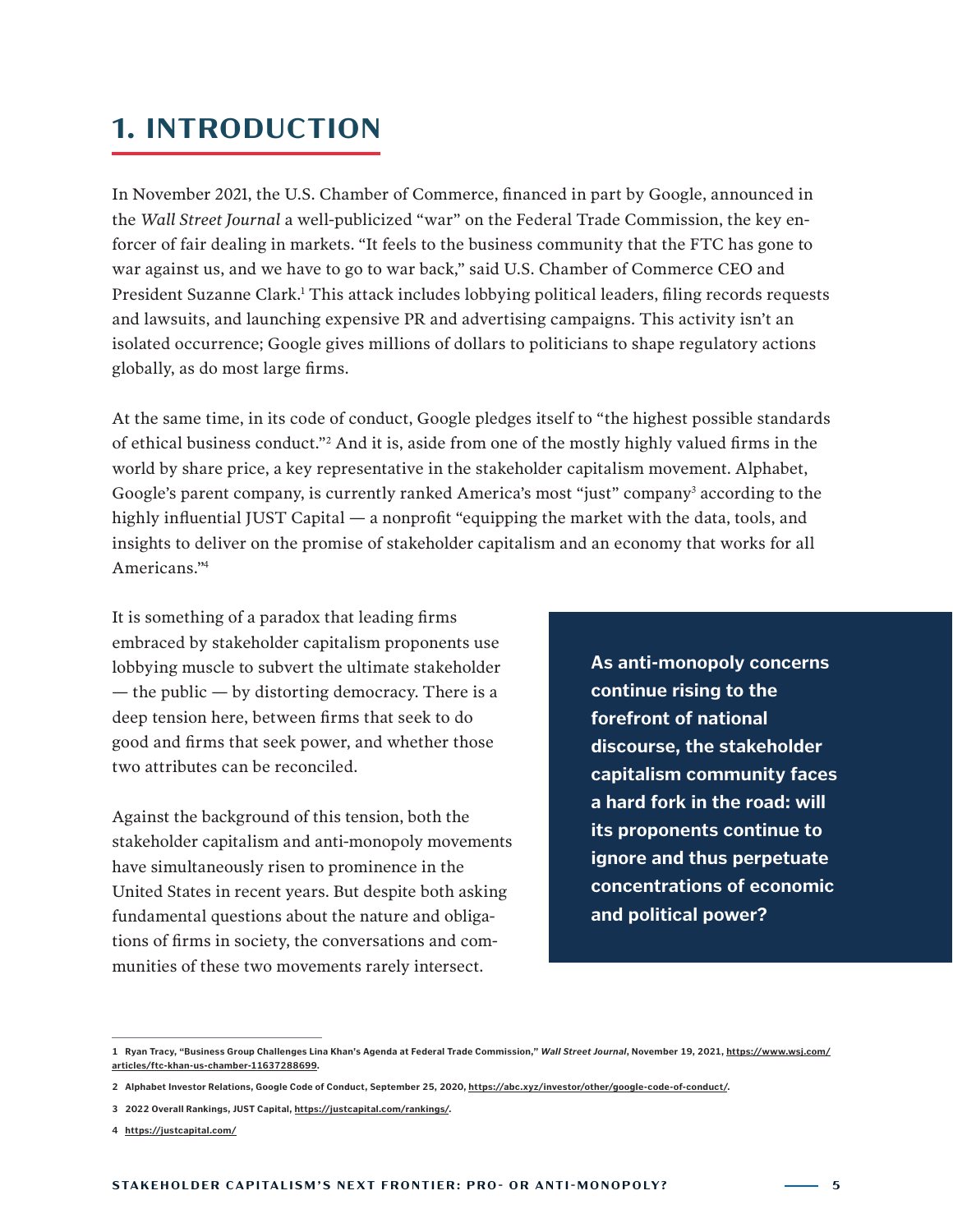Stakeholder capitalism, popularized by the World Economic Forum and theoretically embraced by the Business Roundtable, seeks to create long-term value by attending to the interests of all corporate stakeholders rather than shareholders alone. The stakeholder capitalism movement, while assertive about the obligations of firms in many different areas, is utterly silent on the concentrations of economic power that firms like Google represent. This paper explores that silence, and what it means for the stakeholder capitalist community.

We argue that the failure to integrate the problem of concentrated corporate power (monopolization) into the stakeholder capitalism agenda not only undermines its stated goals but creates a clear problem of political legitimacy for its proponents. Today's markets are highly concentrat $ed<sub>5</sub>$  and it is within this economic structure that stakeholder capitalism makes its case for better corporate behavior, despite increasingly well-documented harms from consolidation.

Harms from consolidated markets include high consumer prices, low wages for workers, less business dynamism and startup rates, less innovation, lower growth, rising inequality, fragile supply chains, environmental harm, political capture, national security risks, and the subversion of the democratic process, among others. Stakeholder capitalism has largely ignored the intersection of market power and corporate economic and political abuses, instead focusing on resultant issues, like inequality and environmental degradation.

Ignoring a key structural cause of stakeholder concerns has engendered bitterness and diverging political rhetoric from the right and left, rather than an inclusive discourse on the nature of a corporation. Proponents of stakeholder capitalism have yet to answer a critical question: is it

appropriate for firms to have as much power as they do? "Facebook is no longer just a company," said Senator John Kennedy in 2019. "It's so powerful it should be considered its own country. Its behavior lately has been getting into the foothills of creepy."6

This lack of clarity is a result of the internal schism at the heart of the stakeholder capitalism movement. Two primary camps now exist: 1) those who seek more democratic systems by sharing and decentralizing power through systemic reforms, and 2) those who use the stakeholder capitalism moniker as a shield to retain the private regulatory power that

**We believe that the stakeholder capitalism movement would be stronger and have more internal moral consistency if its framework incorporated anti-monopoly principles.**

**<sup>5</sup> Gustavo Grullon, Yelena Larkin, and Roni Michaely, "Are U.S. Industries Becoming More Concentrated?"** *Review of Finance, Swiss Finance Institute***, October 25, 2018, <https://ssrn.com/abstract=2612047>; Michelle Meagher, "Fifty years of shareholder value have swollen monopoly power,"** *Financial Times***, September 13, 2020, <https://www.ft.com/content/de8b9a1c-df69-44e5-b571-81f4651de050>.**

**<sup>6</sup> <https://twitter.com/SenJohnKennedy/status/976105629935919104>**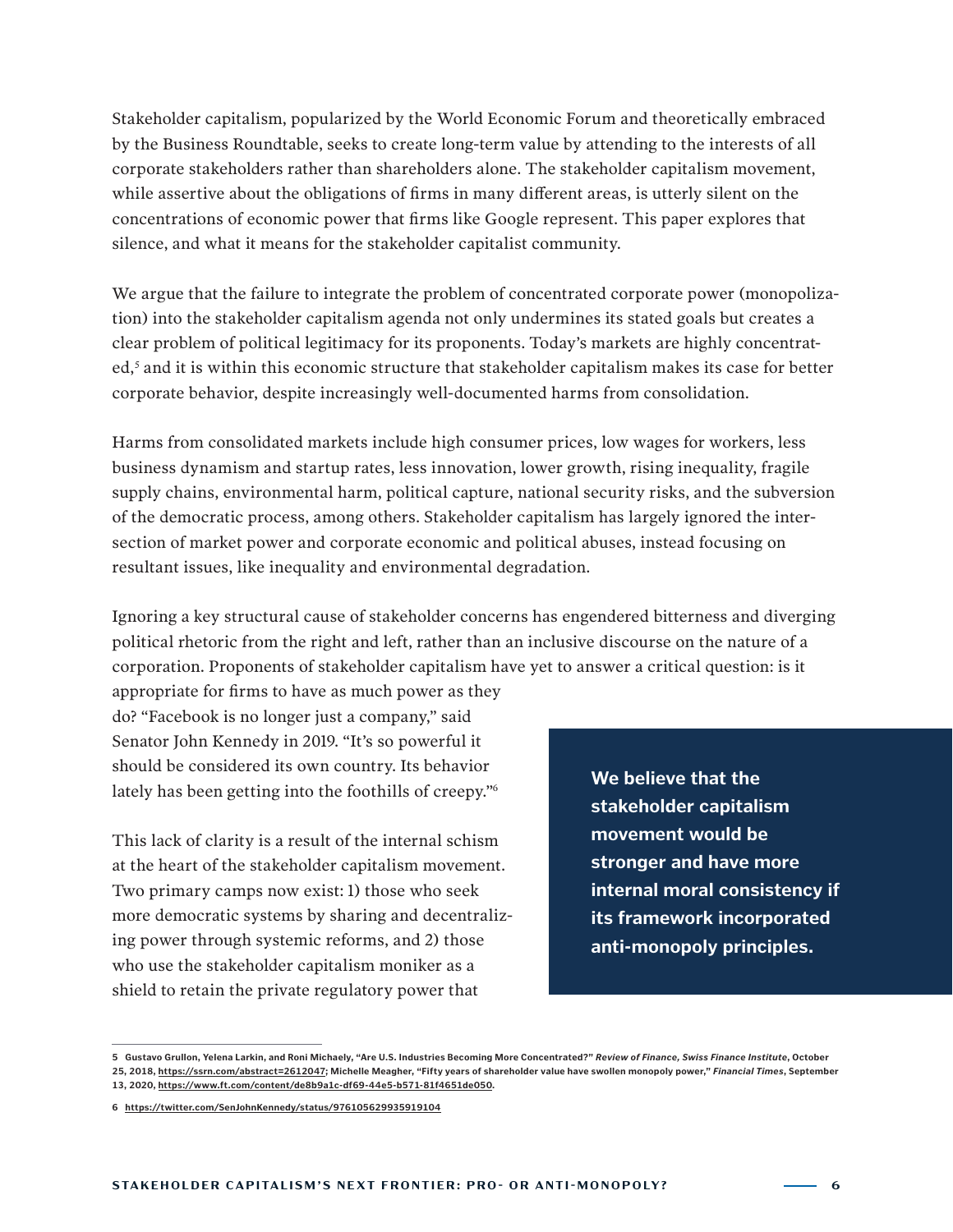dominant firms now exercise in many areas of the economy. As anti-monopoly concerns continue rising to the forefront of national discourse, the stakeholder capitalism community faces a hard fork in the road: will its proponents continue to ignore and thus perpetuate concentrations of economic and political power?

This paper suggests that they should not. Instead, to earn legitimacy, the stakeholder capitalism movement should embrace anti-monopoly principles, fair dealing, and a robust policy agenda to decentralize power across the economy. Practically, this means supporting government and regulatory action to reduce industry concentration and challenge corporate power through structuralist and "whole-of-government" policy agendas, as President Biden laid out in his July 2021 executive order.<sup>7</sup> It means agitating for legislative and regulatory reform along these lines as well as supporting ongoing antitrust enforcement at the state and federal level.

This political agenda will be attractive to those in the stakeholder capitalist movement who represent small and medium-sized businesses, consumers, and workers who suffer at the hands of monopolists, as well as broader national security interests, who have recognized in consolidation a threat to social stability and liberal global norms. It will also be attractive to those who say they would prefer to work through democratic means except that they fear that the state, captured by powerful corporate interests, will work too slowly.

This agenda, however, will be unattractive and threatening to those who value concentration as a lever to impose social, economic, or political values outside of democratic channels because they fear the choices made by popular sentiment. Some stakeholder capitalists will claim that large, global firms with market power are best positioned to solve large, global problems, which is another way of vesting national security questions in the hands of a small group of corporate actors.

The corporate form has always been oriented around the public good, and it is only the "Friedman Doctrine," or the post-1970 model of shareholder capitalism, that restructured our political understanding of the nature of corporations.<sup>8</sup> Since the financial crisis of 2008, the intellectual consensus behind this doctrine has frayed. Today, a broad intellectual and legal inquiry into the nature of firms and their role in the marketplace reflects a recognition that the Friedman framework has elevated levels of social instability.

**<sup>7</sup> The executive order recognizes that addressing concentration issues is not the sole purview of the Department of Justice Antitrust Division or the Federal Trade Commission. Many government agencies have a statutory obligation to address competition matters, and the EO states in Section 2, (g), "This order recognizes that a whole-of-government approach is necessary to address overconcentration, monopolization, and unfair competition in the American economy. Such an approach is supported by existing statutory mandates. Agencies can and should further the polices set forth in section 1 of this order by, among other things, adopting procompetitive regulations and approaches to procurement and spending, and by rescinding regulations that create unnecessary barriers to entry that stifle competition." White House, "Executive Order on Promoting Competition in the American Economy," July 9, 2021, https://www.whitehouse.gov/ briefing-room/presidential-actions/2021/07/09/executive-order-on-promoting-competition-in-the-american-economy/.**

**<sup>8</sup> Milton Friedman, "A Friedman doctrine- The Social Responsibility Of Business Is to Increase Its Profits,"** *The New York Times***, September 13, 1970, [https://](https://www.nytimes.com/1970/09/13/archives/a-friedman-doctrine-the-social-responsibility-of-business-is-to.html) [www.nytimes.com/1970/09/13/archives/a-friedman-doctrine-the-social-responsibility-of-business-is-to.html](https://www.nytimes.com/1970/09/13/archives/a-friedman-doctrine-the-social-responsibility-of-business-is-to.html).**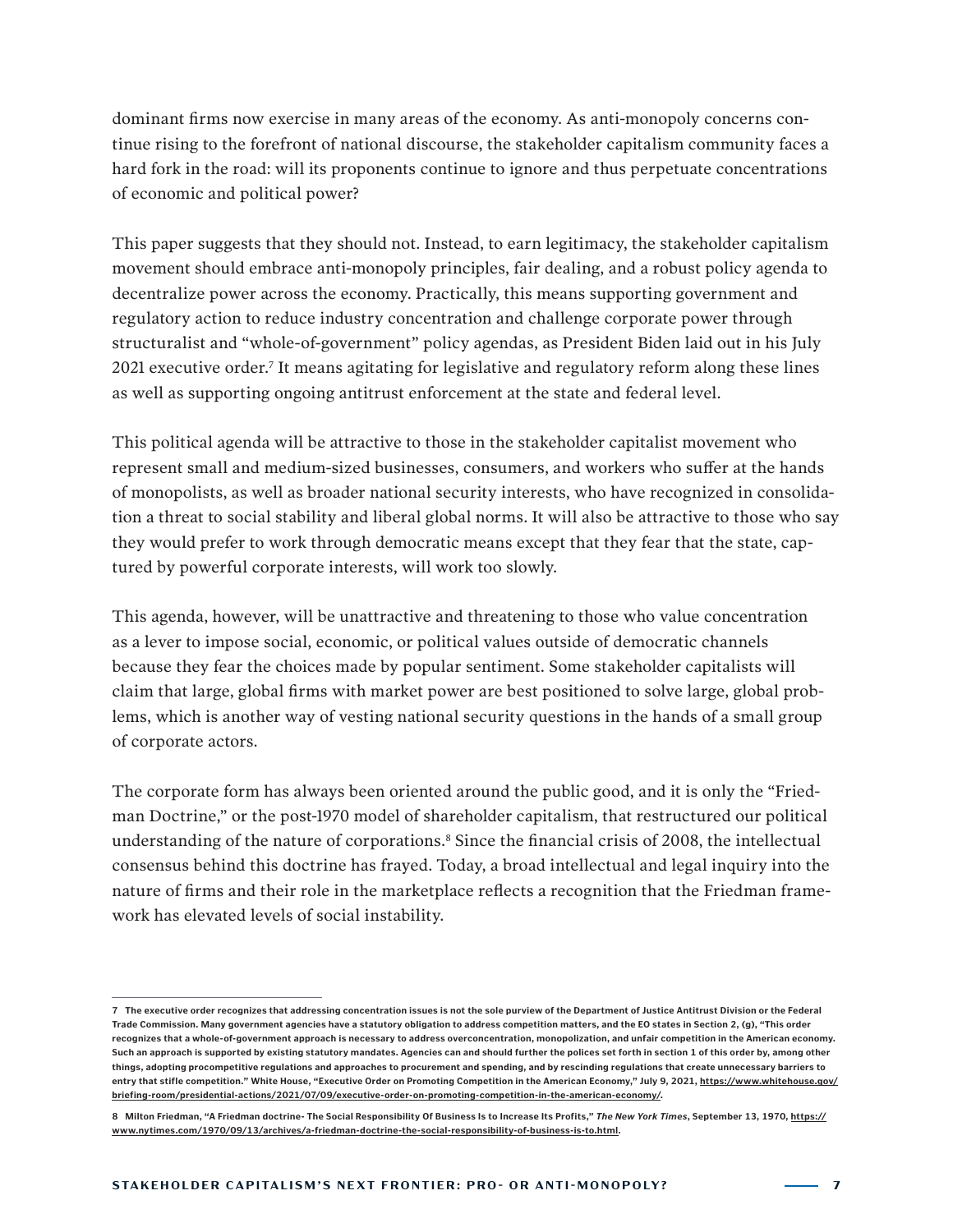<span id="page-7-0"></span>We believe that the stakeholder capitalism movement would be stronger and have more internal moral consistency if its framework incorporated anti-monopoly principles. Perhaps the most critical stakeholder for every corporation is the public, as corporations are, after all, publicly chartered institutions. And markets themselves are public institutions, structured by a host of politically determined legal rules. Concentrated market power that undermines the public interest thwarts economic democracy.

And besides, the immense concentration of power in the hands of a firm like BlackRock — where stakeholder capitalism leader Larry Fink hangs his hat — will eventually invite regulation.<sup>9</sup> Engaging in good faith with the lingering, unaddressed question of concentrated corporate and financial power will help true stakeholder capitalists sharpen their goals and political approach.

If stakeholder capitalism embraces an anti-monopoly policy agenda, it can move beyond critiques that it is little more than corporate social washing and instead participate in a structuralist movement to democratize power and prosperity across the entire economy.10

### **2. THE "M" WORD**

*"This is my first time at Davos, and I find it quite a bewildering experience. ... I hear people talking the language of participation and justice and equality and transparency, but then almost no one raises the real issue, tax avoidance. … I feel like I'm at a firefighters conference and no one's allowed to speak about water. This is not rocket science."*

— RUTGER BREGMAN, A DUTCH HISTORIAN AT DAVOS IN 201911

Bregman's incendiary comments received an aggressive reaction from Davos audience members, who were displeased with his use of the "T" word. Former Yahoo CEO Ken Goldman was clearly aggrieved: "This is a really one-sided panel. Frankly, what people really want is the dignity of a job. … Beyond taxes, which every one of you have talked about, the only thing you've talked about this whole panel, on inequality … what can we really do to help solve inequality, over time, beyond taxes?"

Nearly three years later, 136 countries — which represent more than 90% of global GDP — have agreed to a new global minimum corporate tax rate of 15%. Led by the OECD, the agreement is

<sup>9</sup> Alastair Marsh, "Larry Fink Infuriates Republicans and Climate Activists Alike," Yahoo!, January 18, 2022, [https://www.yahoo.com/now/larry-fink-infuri](https://www.yahoo.com/now/larry-fink-infuriates-republicans-climate-151108165.html)**[ates-republicans-climate-151108165.html](https://www.yahoo.com/now/larry-fink-infuriates-republicans-climate-151108165.html).** 

**<sup>10</sup> This paper does not deal with the underlying system incentives caused by the financial industry and fiduciary duty laws. The entire financial industry, in many ways, rewards and incentivizes monopolization and increased concentration of profits. We will deal with this problem in future writings. For starters, see <https://thecounterbalance.substack.com/p/how-finance-drives-monopoly>.** 

**<sup>11 &</sup>quot;Rutger Bregman tells Davos to talk about tax: 'This is not rocket science,'"** *The Guardian***,<https://www.youtube.com/watch?v=P8ijiLqfXP0>.**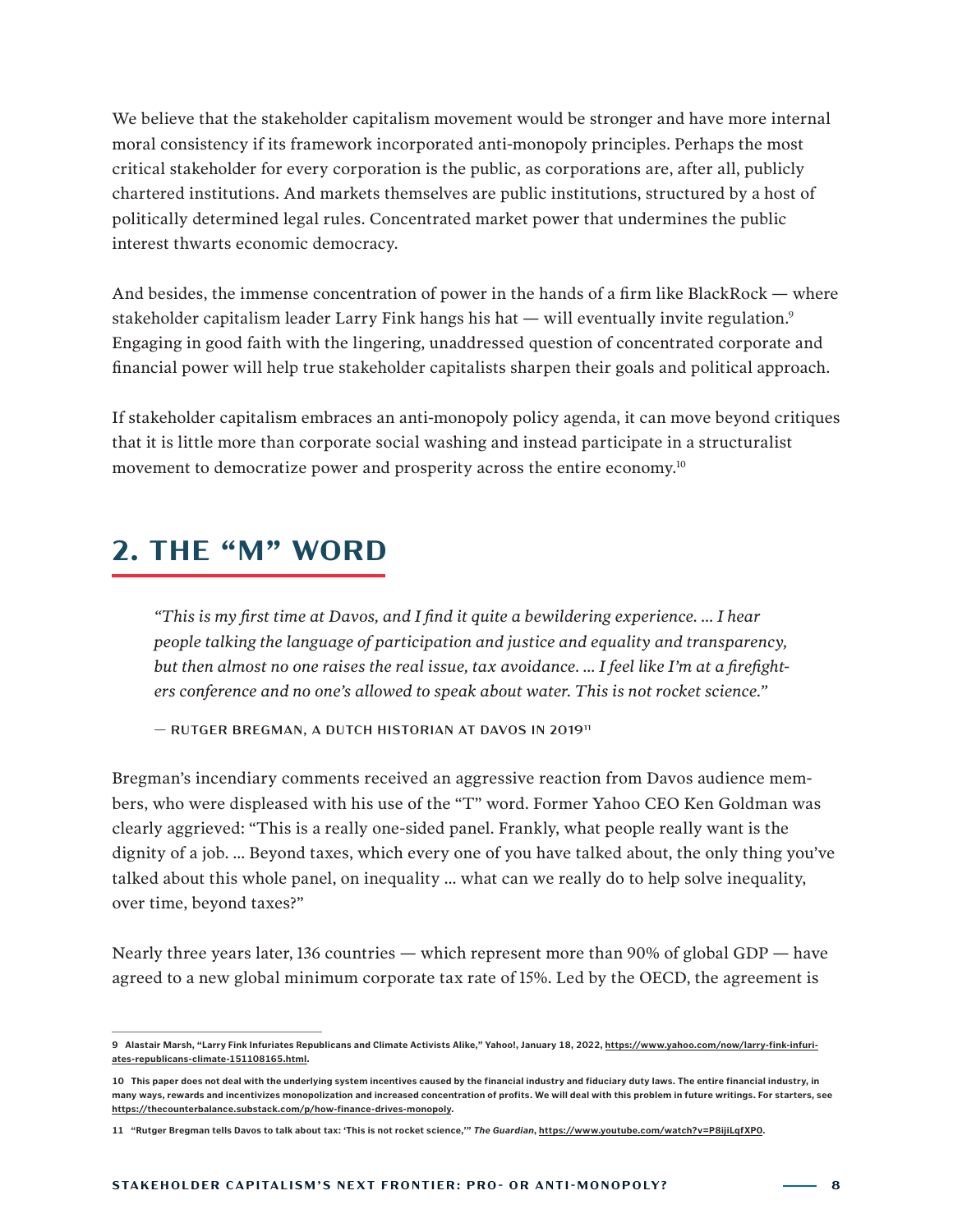<span id="page-8-0"></span>intended to clamp down on tax havens and force companies to pay taxes wherever they have customers (not simply where they have headquarters). This is an example of global collaboration in response to the long-known problem of corporate tax evasion. It's not clear how stakeholder capitalism helped or hindered this advance, but the evolution reflects a changed model of the power relationship between firms and nation-states — a relationship Davos CEOs clearly didn't want disrupted.

At the time, Bregman's words were like a splash of cold water on a mostly self-congratulatory party about the role of the most powerful firms, and their leaders, in creating widespread prosperity and progress. Though business leaders are arguably more contrite today, we wonder if Davos organizers would have the courage to invite an anti-monopolist today, as they did with Bregman? If so, three years from now, we might imagine a similar global response to the "M" word: monopoly.

This paper aims to ignite a debate about the role of powerful firms in the economy — as Bregman did on tax  $-$  and to illuminate the question now facing stakeholder capitalism advocates: will they listen to those who repeatedly decry the direct harms of concentrated industries, or will they ignore the elephant in the room, which is squashing stakeholders?

### **3. TWO MOVEMENTS RISING**

Klaus Schwab, who founded the World Economic Forum and popularized the term "stakeholder capitalism," has said, "We need a change of mindset, moving from short-term to long-term thinking, moving from shareholder capitalism to stakeholder responsibility. Environmental, social and good governance have to be a measured part of corporate and governmental accountability."

The concurrent systemic shifts toward ecological and global health crises, aging populations, inequality, risks from digitalization, and the financialization of the corporate economy mean that questions over the role of business in responding to species-level challenges have never been more urgent. Business leaders have often responded with enthusiasm: the era of the shareholder value corporation and maxi**Aggressive lobbying, for instance, as well as attempts to extract tax concessions, is commonplace among stakeholder capitalism exemplar firms. A movement premised on ethical corporate behavior cannot credibly articulate its goals while ignoring how firms actually operate.**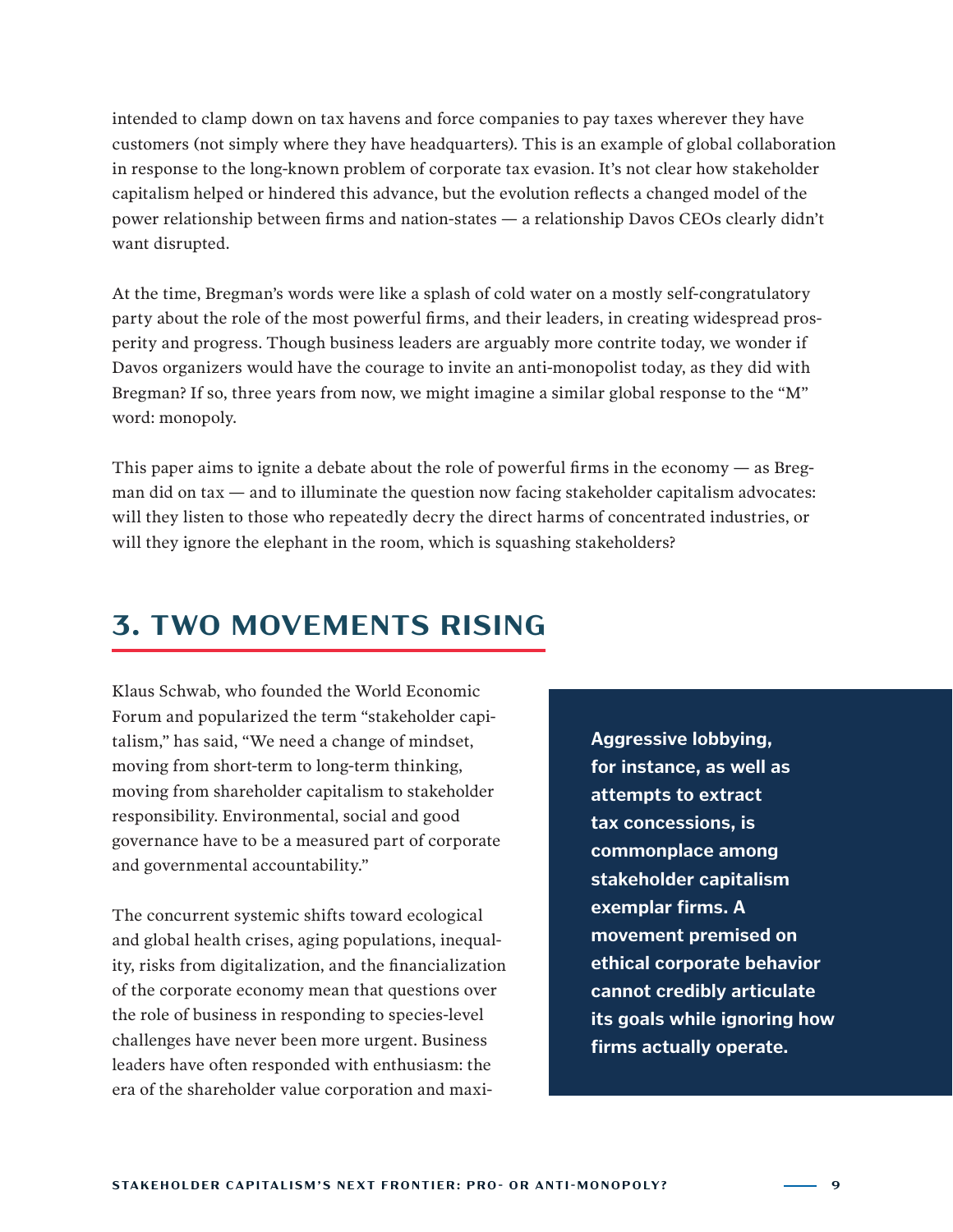mizing financial returns at any cost — if annual reports and investor pitches are to be believed — appears to be over.<sup>12</sup> Of course, record profit margins by dominant firms and historically elevated financial asset valuations suggest that Klaus's arguments, and those of the stakeholder capitalist movement, are not rooted in reducing shareholder value's importance.

Nevertheless, the public statements from the top have been crystal clear: it is stakeholder capitalism, not shareholder capitalism, that rules the day from here on out. From the influential Business Roundtable to the chief executive of the world's largest asset manager, Larry Fink of BlackRock, leaders are singing from a single hymn sheet, one that sees profit and the protection of people and planet as inherently compatible.

In January 2021, 61 companies signed an agreement at Davos to report and disclose on stakeholder capitalism metrics, related to governance, planet, people, and prosperity.<sup>13</sup> The Business Roundtable statement on corporate purpose states, "Each of our stakeholders is essential. We commit to deliver value to all of them, for the future success of our companies, our communities and our country."14

Prior to the emergence of the term stakeholder capitalism, other efforts laid the groundwork: Corporate Social Responsibility (CSR), Michael Porter's "creating shared value," triple bottom line accounting, and others. These movements emphasized the natural compatibility of profits and corporate purpose — and touted business as the primary tool for social change.

"Conscious capitalism" became the moniker of this emerging movement. A best-selling book of the same name, written in 2014 by John Mackey (then co-CEO of Whole Foods), was featured on Oprah's *Super Soul Sunday* and became the de facto Bible of corporate leaders who wanted to use their positions of influence for good. A portion of the book's description reads, "From Southwest Airlines, UPS, and Tata to Costco, Panera, Google, the Container Store, and Amazon, today's organizations are creating value for all stakeholders — including customers, employees, suppliers, investors, society, and the environment."

Today, however, at least two of these companies — Amazon and Google — are under antitrust scrutiny for abusing their dominant market positions to the detriment of stakeholders. While conscious capitalism sought to rally corporations to various social and environmental causes, proponents failed to acknowledge or grapple with the pitfalls of concentrated corporate power and its abuses.

**<sup>12</sup> Madeleine Hillyer, "Over 50 Companies Reporting on Stakeholder Capitalism Metrics as International Support Grows," World Economic Forum, September 21, 2021, [https://www.weforum.org/press/2021/09/50-companies-reporting-on-stakeholder-capitalism-metrics-as-international-sup](https://www.weforum.org/press/2021/09/50-companies-reporting-on-stakeholder-capitalism-metrics-as-international-support-grows-333d623156)[port-grows-333d623156](https://www.weforum.org/press/2021/09/50-companies-reporting-on-stakeholder-capitalism-metrics-as-international-support-grows-333d623156).**

**<sup>13 &</sup>quot;Measuring Stakeholder Capitalism: Towards Common Metrics and Consistent Reporting of Sustainable Value Creation," World Economic Forum, 2021, [https://www.weforum.org/stakeholdercapitalism.](https://www.weforum.org/stakeholdercapitalism)** 

**<sup>14</sup> Business Roundtable, "Business Roundtable Redefines the Purpose of a Corporation to Promote 'An Economy That Serves All Americans,'" August 19, 2019, <https://www.businessroundtable.org/business-roundtable-redefines-the-purpose-of-a-corporation-to-promote-an-economy-that-serves-all-americans>.**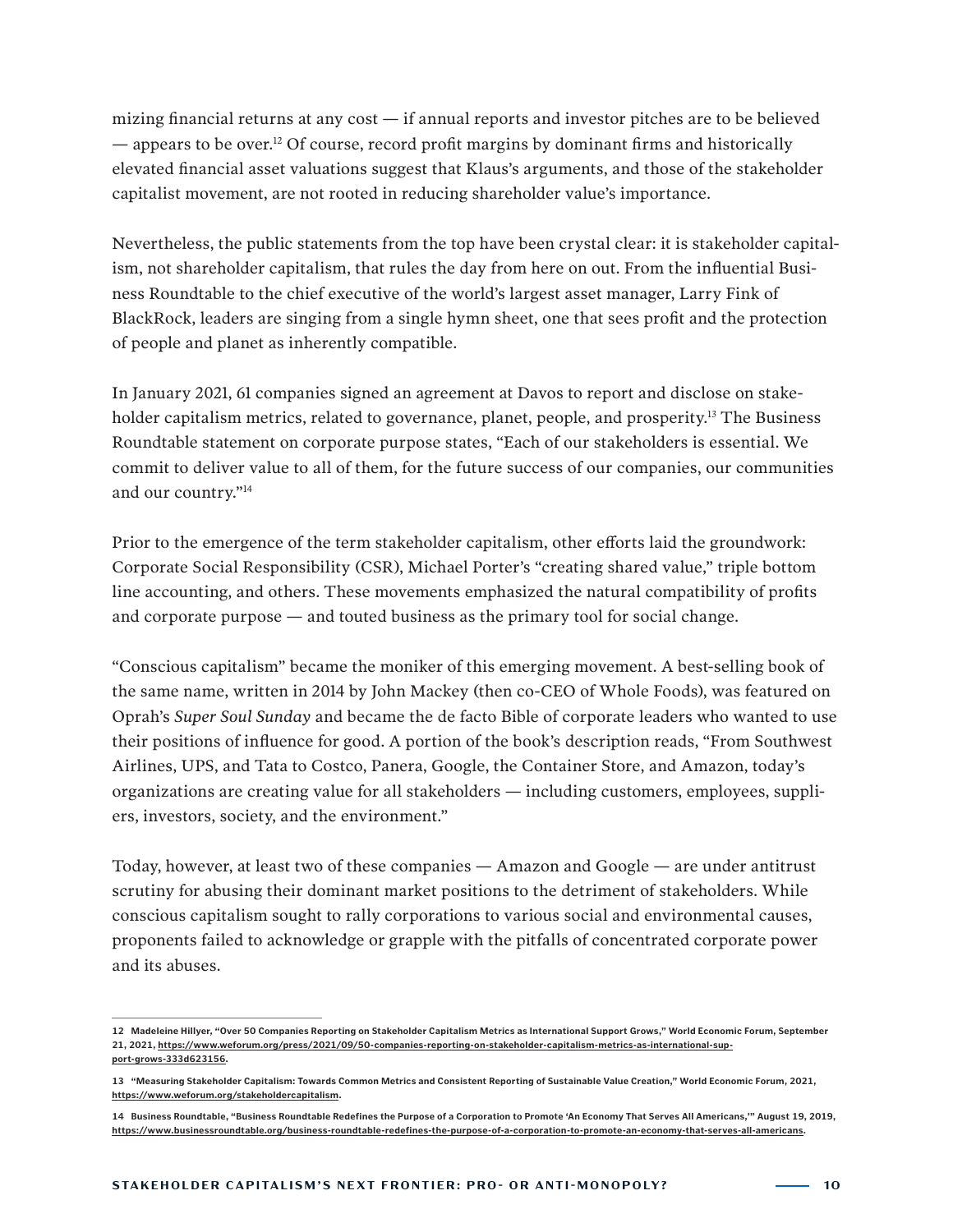Moreover, stakeholder capitalism proponents have only recently (and in smaller corners of the movement) considered the actual political choices of dominant firms as relevant to their movement. Aggressive lobbying, for instance, as well as attempts to extract tax concessions, is commonplace among stakeholder capitalism exemplar firms. A movement premised on ethical corporate behavior cannot credibly articulate its goals while ignoring how firms actually operate.

In parallel to the emergence of the stakeholder capitalism agenda, a strong anti-monopoly movement has burst onto the scene in the U.S., following a concerted academic and popular effort to revive the original aim of antitrust laws: challenging corporate power.15 This new movement — dubbed Neo-Brandeisianism after Louis Brandeis, a progressive U.S. Supreme Court Justice during the New Deal era — is now shaping federal government policy.

In July 2021, President Biden issued a comprehensive Executive Order on Promoting Competition in the American Economy, signaling a radical departure from previous administrations and their treatment of antitrust issues. The order seeks to eliminate anti-competitive conduct in numerous industries across the U.S. economy:

*"A fair, open, and competitive marketplace has long been a cornerstone of the American economy, while excessive market concentration threatens basic economic liberties, democratic accountability, and the welfare of workers, farmers, small businesses, startups, and consumers. ... Yet over the last several decades, as industries have consolidated, competition has weakened in too many markets, denying Americans the benefits of an open economy and widening racial, income, and wealth inequality. Federal Government inaction has contributed to these problems, with workers, farmers, small businesses, and consumers paying the price."*<sup>16</sup>

The order reflects the new prominence of antitrust and corporate concentration issues in the country's policy agenda. Competition policy was once the territory of academics, policy wonks, and corporate defense lawyers. But increasing recognition of historic levels of industry consolidation has put it at the top of Biden's agenda. And state and local elected officials, regulators, and enforcers are also acting. Antitrust has migrated from the fringes to the center of economic policymaking, business journalism, and popular consciousness.

Leading monopoly critic Lina Khan has been appointed chair of the Federal Trade Commission and is redefining the role of antitrust in maintaining undistorted markets. Tim Wu, whose book *The Curse of Bigness* detailed the threat of monopolies to democracy and liberty, crafted Biden's

**<sup>15</sup> Lina Khan, "The New Brandeis Movement: America's Anti-monopoly Debate,"** *Journal of European Competition Law & Practice***, Volume 9, Issue 3, March 2018, pp. 131–132,<https://doi.org/10.1093/jeclap/lpy020>; Jay L. Levine and Carrie Garrison, "New Brandeisians keep their promise: New antitrust legislation reflects movement in role of antitrust laws," Antitrust Law Source, PorterWright, June 28, 2021, [https://www.antitrustlawsource.com/2021/06/new-brandei](https://www.antitrustlawsource.com/2021/06/new-brandeisians-keep-their-promise-new-antitrust-legislation-reflects-movement-in-role-of-antitrust-laws/)[sians-keep-their-promise-new-antitrust-legislation-reflects-movement-in-role-of-antitrust-laws/.](https://www.antitrustlawsource.com/2021/06/new-brandeisians-keep-their-promise-new-antitrust-legislation-reflects-movement-in-role-of-antitrust-laws/)** 

**<sup>16</sup> White House, "Executive Order on Promoting Competition in the American Economy," July 9, 2021, [https://www.whitehouse.gov/briefing-room/](https://www.whitehouse.gov/briefing-room/presidential-actions/2021/07/09/executive-order-on-promoting-competition-in-the-american-economy/) [presidential-actions/2021/07/09/executive-order-on-promoting-competition-in-the-american-economy/.](https://www.whitehouse.gov/briefing-room/presidential-actions/2021/07/09/executive-order-on-promoting-competition-in-the-american-economy/)**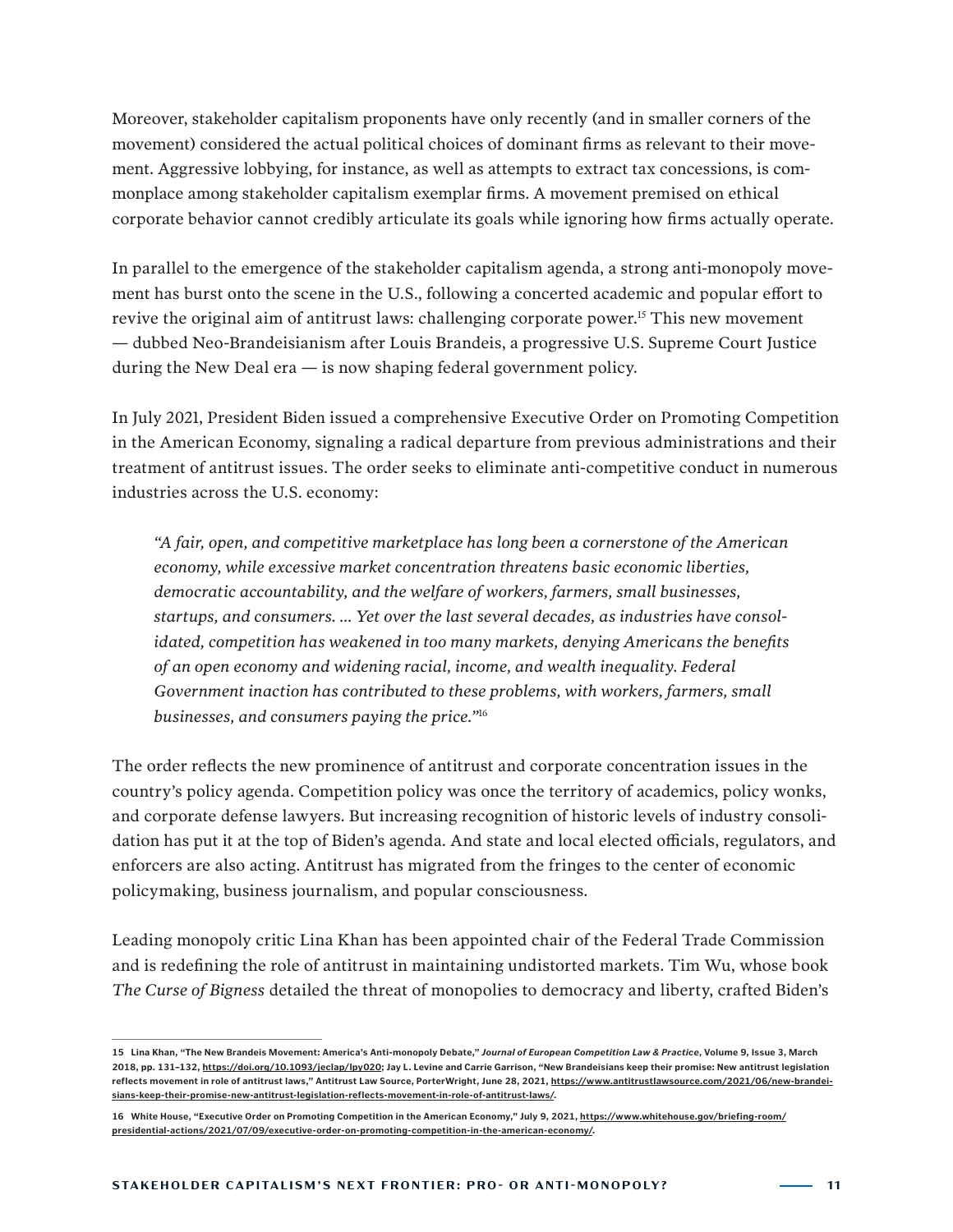<span id="page-11-0"></span>July 2021 executive order and advises the administration on technology and competition policy on the National Economic Council.

Meanwhile, at least six antitrust-related bills are moving through Congress, and many state attorneys general are taking on Big Tech by bringing antitrust-related cases. In Europe and around the world, competition authorities are attempting to tackle corporate abuses, particularly in digital markets, although many regulators are still beholden to the corporation-friendly ideologies that the Neo-Brandeisians in the U.S. are working hard to overturn.

The anti-monopoly movement, at least rhetorically, aligns with the stakeholder capitalism agenda on issues of workers' rights and poverty, but differs in its analysis of the cause, pointing not only to profit maximization per se, but specifically to corporate abuses of power and a structural imbalance of power within the economy.

Anti-monopoly policy, when properly applied, uses antitrust law to challenge the abuse of concentrated private power — both corporate and financial. But anti-monopoly is more than antitrust enforcement, such as corporate breakups and stronger merger review. It is a way of viewing the world through the lens of power: who has it, how it is wielded, and whether it's exercised unfairly or to the systematic detriment of particular stakeholders.

Ignoring aggregated power — and its abuses — is stakeholder capitalism's major blind spot.

#### **MAKING SENSE OF THE STAKEHOLDER CAPITALISM MOVEMENT**

Stakeholder capitalism self-identifies as a movement that aims to de-emphasize (or outright undermine) shareholder primacy in favor of focusing on the many stakeholders a corporation has: customers, workers, suppliers, communities, and the environment.

The World Economic Forum describes it this way: "Stakeholder capitalism is a form of capitalism in which companies seek long-term value creation by taking into account the needs of all their stakeholders, and society at large."17

The stakeholder capitalism movement is now a wide tent, with many disparate groups who may identify under that common moniker. This paper takes the stakeholder capitalism community to include businesses, investors, legal and corporate scholars, and activists agitating under the banner of "responsible business." These groups

**<sup>17</sup> Klaus Schwab and Peter Vanham, "What is stakeholder capitalism?" World Economic Forum, January 22, 2021, [https://www.weforum.org/](https://www.weforum.org/agenda/2021/01/klaus-schwab-on-what-is-stakeholder-capitalism-history-relevance/) [agenda/2021/01/klaus-schwab-on-what-is-stakeholder-capitalism-history-relevance/.](https://www.weforum.org/agenda/2021/01/klaus-schwab-on-what-is-stakeholder-capitalism-history-relevance/)**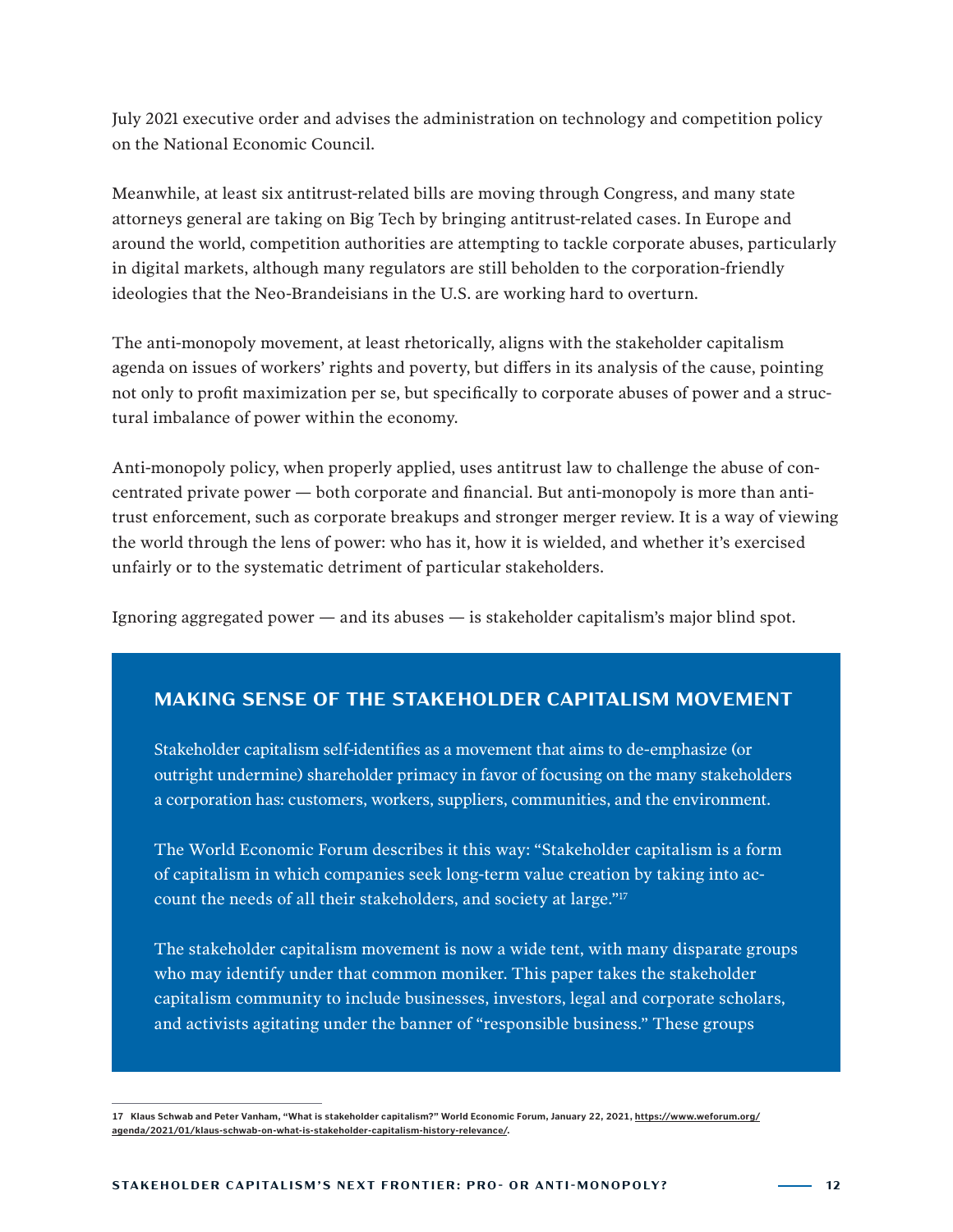include The Business Roundtable, Conscious Capitalism, Imperative 21, JUST Capital, B Corps, The Coalition for Inclusive Capitalism, and The Aspen Institute's Business and Society Program, among others.

Stakeholder capitalist groups have varying theories of change and tactics, but broadly we understand stakeholder capitalism as wanting to achieve social outcomes through the corporate sector (both with and without the state's support). The tools are those of private capital and corporate influence — and the primary mode of execution is culture change, financial incentives, and tweaks to corporate governance. All of this is implemented primarily through voluntary corporate initiatives, self-regulation, and market mechanisms. The focus has predominantly been on negative externalities and the internalization of harms into corporate decision-making.

The narrative is typically one of "win-win," recognizing that when the world is burning, it makes good business sense to put the fire out. Stakeholder capitalism proponents often claim that doing well (generating profits) and doing good (having social impact) are entirely compatible.

The win-win narrative has also lured investors into channeling funds toward "good" investments, and environmental, social, and governance (ESG) investments, particularly ETFs and mutual funds, saw record inflows in 2021 — more than \$649 billion globally.18 Investors who see themselves as "universal owners" (or owners of the entire market through mutual or index funds and diversified portfolios) increasingly collaborate to raise the ESG standards of portfolio companies — because, as the theory goes, it will be more profitable in the long term.

ESG can differ from stakeholder capitalism in that, by definition, it supports the use of shareholder power to create systems change. However, though stakeholder capitalists rhetorically de-emphasize shareholder primacy, proposed solutions often involve the use of shareholder engagement in pushing for reforms.

Additionally, stock market outperformance is sometimes used as a measure of stakeholder capitalism's success. Imperative 21, a prominent organization in the movement, claims: "STAKEHOLDER CAPITALISM IS WORKING: According to JUST Capital, companies that lead in meeting the needs of all their stakeholders — not just their shareholders — have outperformed the laggards by almost 30% over the past four

**<sup>18</sup> Ross Kerber and Simon Jessop, "Analysis: How 2021 became the year of ESG investing,"** *Reuters***, December 23, 2021, [https://www.reuters.com/markets/](https://www.reuters.com/markets/us/how-2021-became-year-esg-investing-2021-12-23/) [us/how-2021-became-year-esg-investing-2021-12-23/](https://www.reuters.com/markets/us/how-2021-became-year-esg-investing-2021-12-23/).**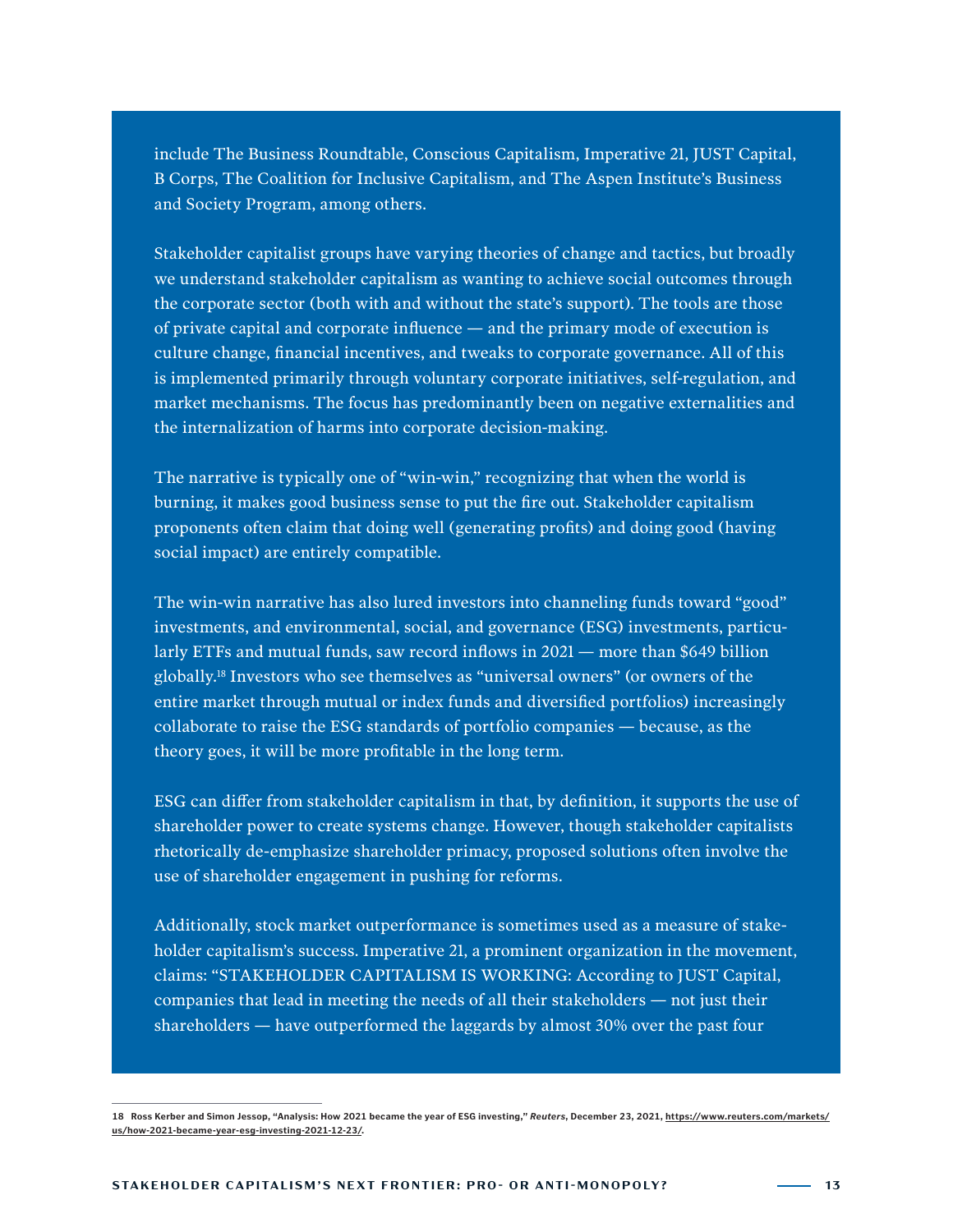<span id="page-13-0"></span>years, and by double-digit margins throughout the pandemic."19 Measuring a movement meant to deprioritize shareholder interests, by investor returns, is a circular reference.20 In this way, shared narratives of win-winism blur and overlap in both the ESG and stakeholder capitalism communities.

One key gap is the relationship between stakeholder capitalism and more democratic forms of political change. Working to change firm behavior for broader social ends risks overriding popular concerns, as changes in corporate policy do not require endorsement by democratic institutions — or the citizens they represent.

To that end, some stakeholder capitalism proponents have agitated for system-level change through public policy, and this is increasingly the case. This has included, for example, creating alternative corporate forms such as the benefit corporation, greater non-financial reporting requirements, changes to directors' and investors' fiduciary duties, and lobbying for stricter environmental standards or increased minimum or living wage mandates.

Stakeholder capitalists have had incredible success in front-lining their agenda and injecting their narrative into the corporate mainstream. But what has this success garnered? Is this rhetoric mere "greenwashing" and paying lip service to stakeholder capitalist goals? Is there something deeper, but equally problematic, holding the movement back? Ultimately, any transformation of capitalism away from shareholder primacy is still incomplete.

### **4. STAKEHOLDER CAPITALISM'S BLIND SPOT: MONOPOLY POWER**

Mark Benioff, CEO of Salesforce, is a vocal proponent for stakeholder capitalism. A regular Davos attendee, he has declared, "Capitalism as we have known it is dead. This obsession we have with maximizing profits for shareholders alone has led to incredible inequality and a planetary emergency."21

**<sup>19</sup> Accessed on March 15, 2022,<https://www.imperative21.co/>.** 

**<sup>20</sup> Denise Hearn, "The Strange Success Logic of Stakeholder Capitalism,"** *Responsible Investor***, August 25, 2020, [https://www.responsible-investor.com/](https://www.responsible-investor.com/the-strange-success-logic-of-stakeholder-capitalism/) [the-strange-success-logic-of-stakeholder-capitalism/.](https://www.responsible-investor.com/the-strange-success-logic-of-stakeholder-capitalism/)** 

**<sup>21</sup> Pippa Stevens, "Stakeholder Capitalism has reached a 'tipping point,' says Salesforce CEO Benioff,"** *CNBC***, January 21, 2020, [https://www.cnbc.](https://www.cnbc.com/2020/01/21/stakeholder-capitalism-has-reached-a-tipping-point-says-salesforce-ceo-benioff.html)**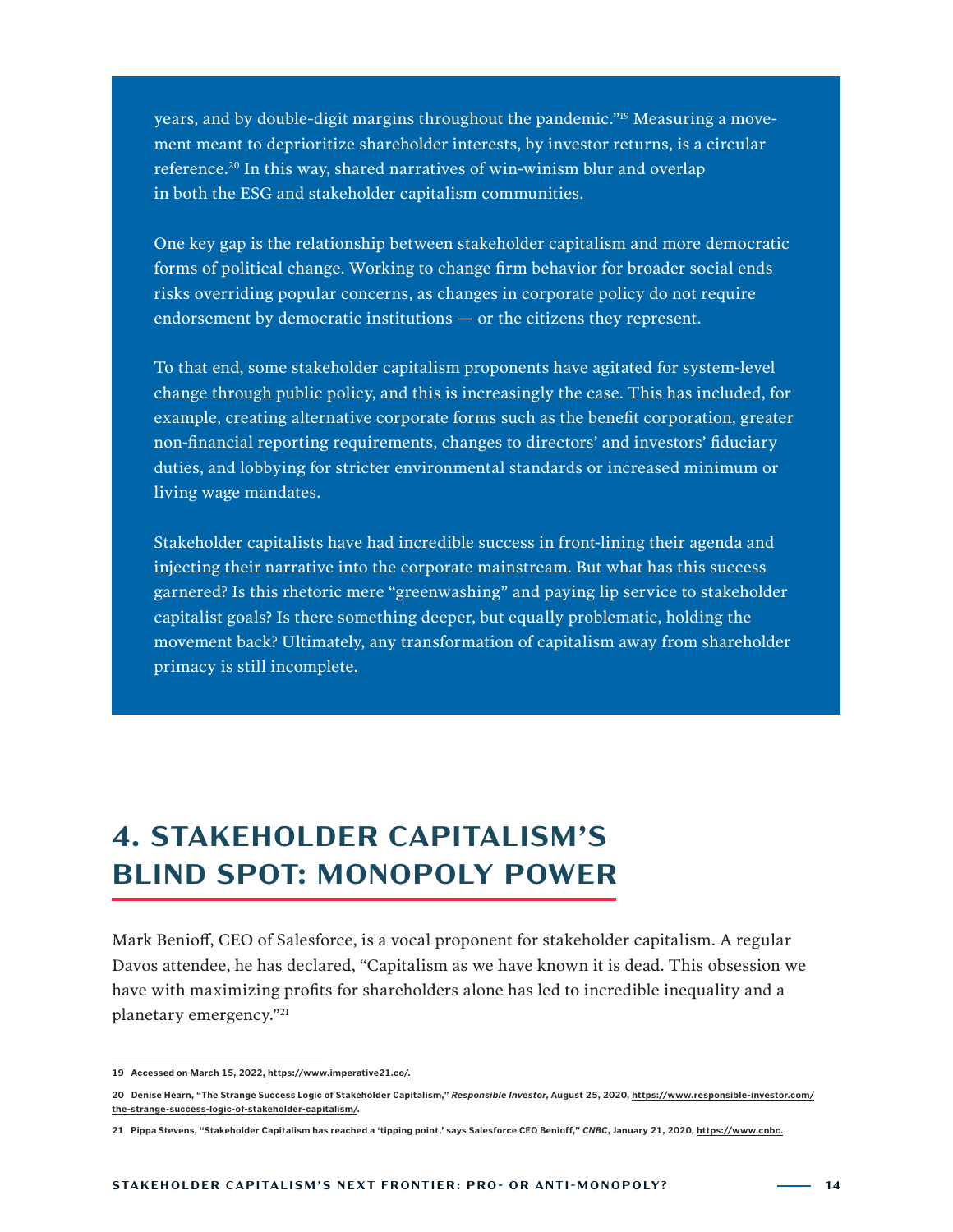But Benioff's role as stakeholder capitalism's poster child obscures his own business strategy: growing through acquisition and entrenching dominance by building insurmountable moats to thwart competitors. Tactics like these, intended to create dominance or monopolization, are articulated in "Porter's Five Forces," created by management influencer Michael Porter and taught in business schools the world over.<sup>22</sup> Weakening (or outright eliminating) these hostile forces — the threat of new entrants, supplier bargaining power, customer bargaining power, threat of substitutes, and rivalry among existing competitors — is the aim of many firms. Salesforce is no exception.

Salesforce is far and away the leader in global customer relationship management (CRM) software, $23$ spending nearly 20% of all global CRM spending in 2020 — more than Oracle, SAP, Microsoft, and Adobe combined.24 Its dominant position is, in part, the result of acquiring more than 60 companies over the last two decades. Benioff's recent multi-year mega-acquisition spree swallowed up Slack for \$27.7 billion in 2020, Tableau for \$15.3 billion in 2019, and MuleSoft for \$6.5 billion in 2018.25 Spending big on acquisitions has paid off handsomely. In Salesforce's November 2021 earnings report, Benioff gushes, "We delivered another phenomenal quarter, fueling strong revenue growth, margin and cash flow."

**Benioff's role as stakeholder capitalism's poster child obscures his own business strategy: growing through acquisition and entrenching dominance by building insurmountable moats to thwart competitors.**

But strong margins didn't reward key stakeholder groups — despite the stakeholder capitalist mantra of the natural compatibility between profits and people. Despite lofty claims, Salesforce laid off workers during the pandemic,<sup>26</sup> even while maintaining healthy corporate profits.<sup>27</sup> And its "strong" profits eluded public coffers. The *New York Times* article "C.E.O.s Were Our Heroes, at Least According to Them" puts it this way: "[In 2018, Salesforce] recorded revenues exceeding

**[com/2020/01/21/stakeholder-capitalism-has-reached-a-tipping-point-says-salesforce-ceo-benioff.html](https://www.cnbc.com/2020/01/21/stakeholder-capitalism-has-reached-a-tipping-point-says-salesforce-ceo-benioff.html).** 

**<sup>22</sup> Michael Porter, "The Five Forces," Harvard Business School,<https://www.isc.hbs.edu/strategy/business-strategy/Pages/the-five-forces.aspx>.** 

**<sup>23 &</sup>quot;Salesforce is #1 in Global CRM Market Share," Salesforce, October 27, 2020, [https://www.salesforce.com/news/stories/salesforce-is-1-in-global-crm](https://www.salesforce.com/news/stories/salesforce-is-1-in-global-crm-market-share/)[market-share/.](https://www.salesforce.com/news/stories/salesforce-is-1-in-global-crm-market-share/)** 

**<sup>24</sup> Rich Duprey, "Will Salesforce.com Be a Trillion-Dollar Stock by 2030?" The Motley Fool, January 24, 2022, [https://www.fool.com/investing/2022/01/24/](https://www.fool.com/investing/2022/01/24/will-salesforcecom-be-a-trillion-dollar-stock-by-2/) [will-salesforcecom-be-a-trillion-dollar-stock-by-2/.](https://www.fool.com/investing/2022/01/24/will-salesforcecom-be-a-trillion-dollar-stock-by-2/)**

**<sup>25</sup> Ari Levy, "Salesforce acquires Slack for over \$27 billion, marking cloud software vendor's largest deal ever,"** *CNBC***, December 1, 2020, [https://www.cnbc.](https://www.cnbc.com/2020/12/01/salesforce-buys-slack-for-27point7-billion-in-cloud-companys-largest-deal.html) [com/2020/12/01/salesforce-buys-slack-for-27point7-billion-in-cloud-companys-largest-deal.html.](https://www.cnbc.com/2020/12/01/salesforce-buys-slack-for-27point7-billion-in-cloud-companys-largest-deal.html)** 

**<sup>26</sup> Douglas MacMillan, Peter Whoriskey, and Jonathan O'Connell, "America's biggest companies are flourishing during the pandemic and putting thousands of**  people out of work," The Washington Post, December 16, 2020, [https://www.washingtonpost.com/graphics/2020/business/50-biggest-companies-coronavi](https://www.washingtonpost.com/graphics/2020/business/50-biggest-companies-coronavirus-layoffs/)**[rus-layoffs/](https://www.washingtonpost.com/graphics/2020/business/50-biggest-companies-coronavirus-layoffs/).** 

**<sup>27</sup> Kellen Browning, "Salesforce Reports Big Jump in Profits,"** *The New York Times***, August 28, 2020, <https://www.nytimes.com/live/2020/08/25/business/stock-market-today-coronavirus/salesforce-earnings>.**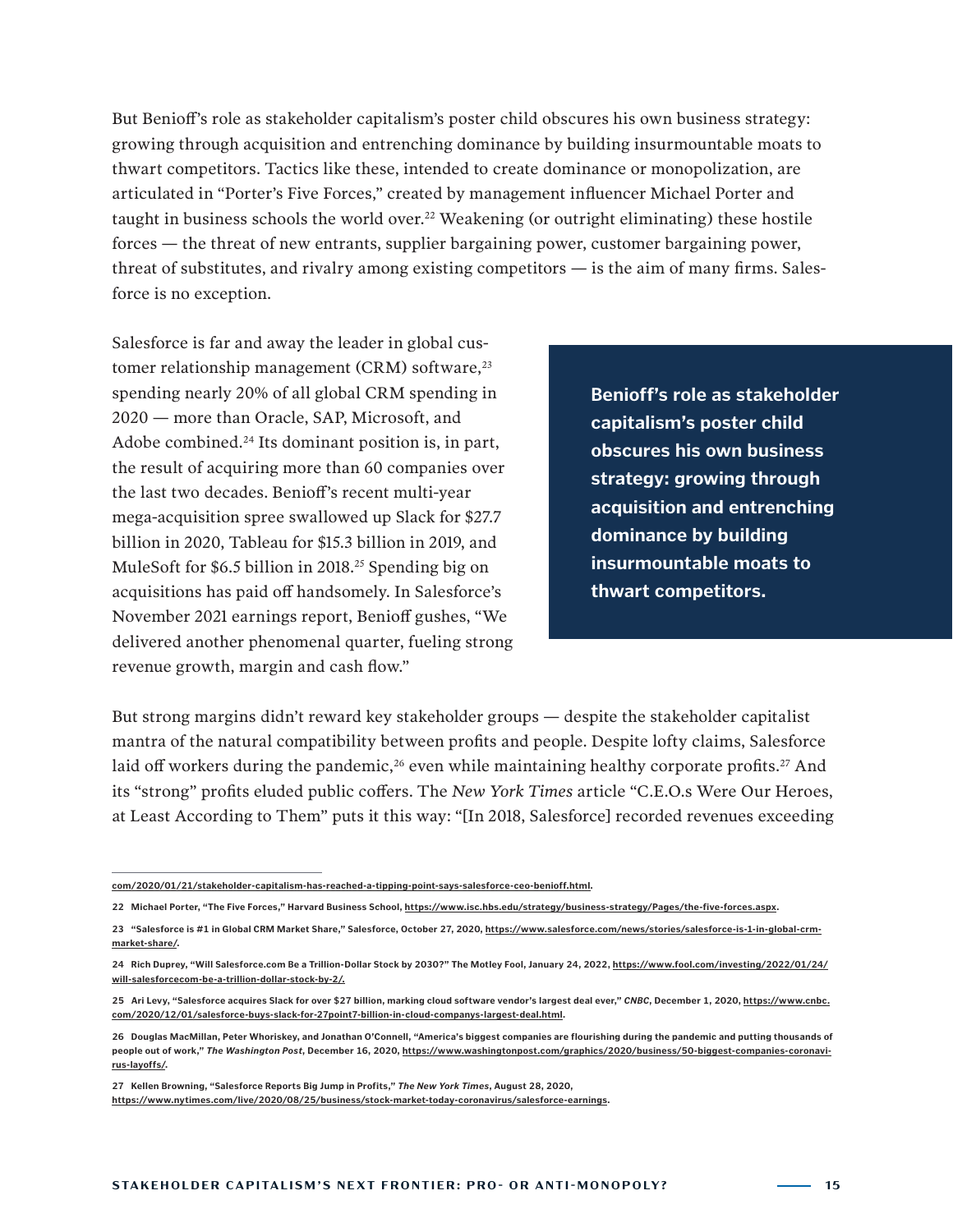\$13 billion while paying the modest sum of zero in federal taxes. Salesforce deployed 14 tax subsidiaries scattered from Singapore to Switzerland, moving its money and assets around in a masterful display of accounting hocus-pocus that made its taxable income vanish. Salesforce repeated the trick in 2020, paying no federal taxes despite reporting \$2.6 billion in profit."28

A business strategy of perpetual growth, horizontal expansion into an increasing number of industries, M&A sprees, layoffs, and tax avoidance is in tension with stakeholder capitalism principles. And the inherent dissonance between the perpetual drive for scale and dominance — and the recurring market abuses of the largest corporations  $-$  is a conflict that stakeholder capitalism ignores. The power of the corporation, and managers' mission to increase the scope of that power, is taken as a given.

Some argue that the private sector has the financial resources and incentives to marshal moonshot bets on humanity's future. The largest corporations and

**A business strategy of perpetual growth, horizontal expansion into an increasing number of industries, M&A sprees, layoffs, and tax avoidance is in tension with stakeholder capitalism principles. And the inherent dissonance between the perpetual drive for scale and dominance — and the recurring market abuses of the largest corporations — is a conflict that stakeholder capitalism ignores. The power of the corporation, and managers' mission to increase the scope of that power, is taken as a given.**

financiers undoubtedly have the resources at their disposal to safeguard democracy, avert climate disaster, and eliminate inequality. But whether the power of corporations is compatible with these public interest objectives, and whether financial incentives are aligned enough to yield these outcomes, is up for debate.

JUST Capital's 2022 list of America's most "just" companies brings this debate into focus. The nonprofit, dedicated to stakeholder capitalism principles, was co-founded in 2013 by "a group of concerned people from the world of business, finance, and civil society," which included Paul Tudor Jones II, Deepak Chopra, and Arianna Huffington, among others. Each year, JUST Capital ranks companies according to public opinion polling on issues that "matter most to Americans." Their top 10 for 2022: Alphabet, Intel, Microsoft, Salesforce, Bank of America, PayPal, Apple, NVIDIA, Verizon, and Cisco.<sup>29</sup>

**<sup>28</sup> Peter S. Goodman, "C.E.O.s Were Our Heroes, at Least According to Them,"** *The New York Times***, January 16, 2022,**

**[https://www.nytimes.com/2022/01/13/business/davos-man-marc-benioff-book.html;](https://www.nytimes.com/2022/01/13/business/davos-man-marc-benioff-book.html) Also of note is how Benioff's personal wealth soared during the pandemic, as American billionaires saw their fortunes grow by 70% — adding \$2.1 trillion — between March 2020 and mid-October 2021. See: "U.S. Billionaires Wealth Surged By 70%, or \$2.1 Trillion, During Pandemic; They Are Now Worth A Combined \$5 Trillion," Americans for Tax Reform, October 18, 2021, [https://americansfortaxfairness.org/issue/u-s-billionaires-wealth-surged-70-2-1-trillion-pandemic-now-worth-combined-5-trillion/.](https://americansfortaxfairness.org/issue/u-s-billionaires-wealth-surged-70-2-1-trillion-pandemic-now-worth-combined-5-trillion/)** 

**<sup>29</sup> <https://justcapital.com/rankings/>**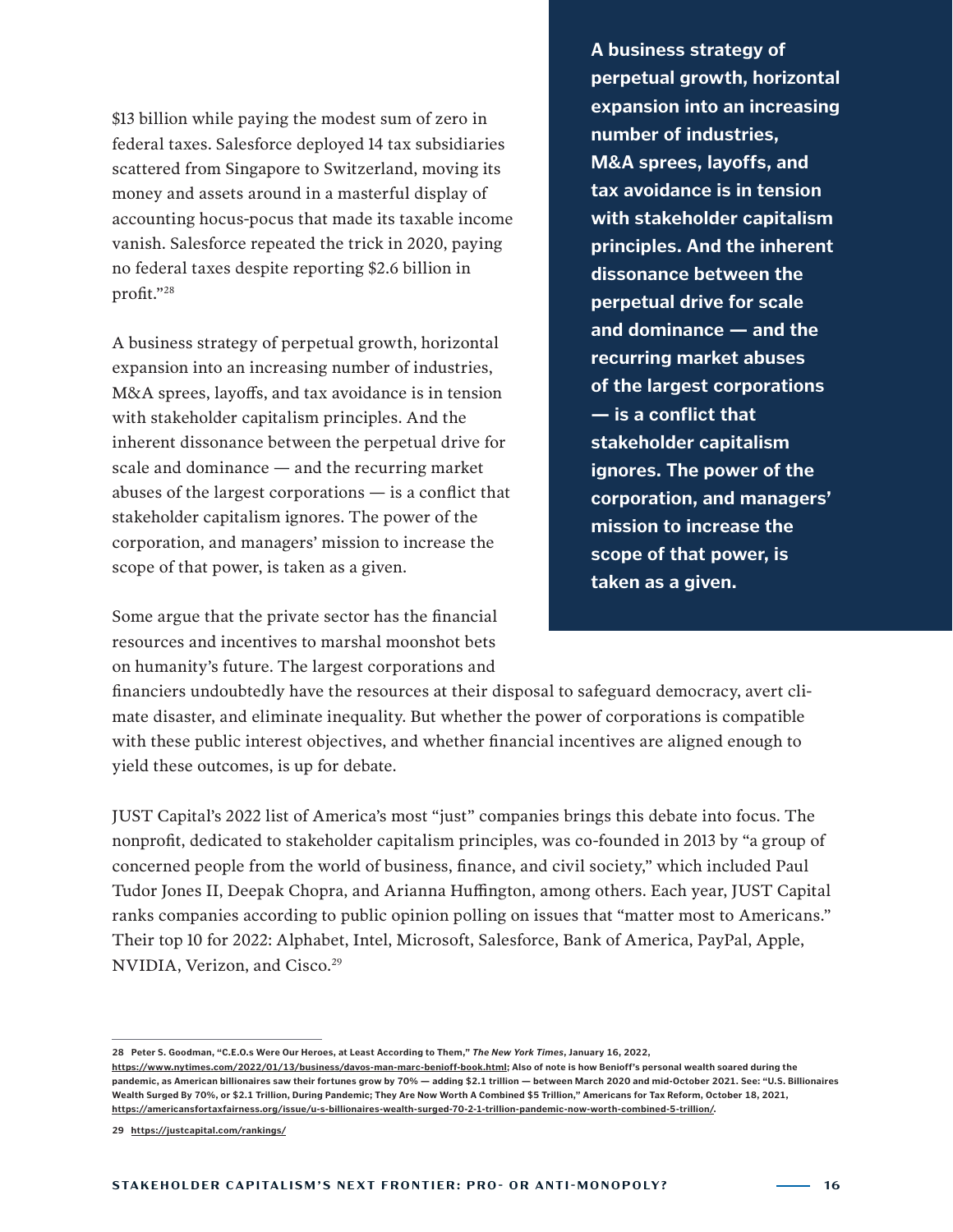In 2018, using similar methodology, Goldman Sachs launched the JUST U.S. Large Cap Equity ETF (JUST), which tracks an index of Russell 1000 companies that "demonstrate just business behavior." According to JUST Capital's website, it was one of the most successful ESG ETF launches of all time and was awarded Best New ESG ETF by ETF.com. As of January 31, 2022, the index's top 10 holdings are: Apple, Microsoft, Amazon, Alphabet (Class A), Alphabet (Class C), NVIDIA, Procter & Gamble Company, JPMorgan Chase, Home Depot, and Visa. Meta and UnitedHealth Group have previously featured in the top 10.30

**The Federal Trade Commission defines a monopolist as "a firm with significant and durable market power." For the purposes of this paper, we expand that definition: firms with significant and durable market power that exercise it to the detriment of stakeholder groups.**

These lists, of course, contain some of the country's most powerful monopolists.

Many nuanced arguments address green- and social-washing with ESG products like these, $31$  but very few address our primary concern of monopoly power. While these companies undoubtedly do some good things for their employees and for the environment, it is essential to critically evaluate how dominant companies use their power to shape markets in their favor.

The Federal Trade Commission defines a monopolist as "a firm with significant and durable market power."<sup>32</sup> For the purposes of this paper, we expand that definition: firms with significant and durable market power that exercise it to the detriment of stakeholder groups.

We don't have to look far for evidence that monopolies exist in nearly all corners of the U.S. economy. The harms of concentrated industries, and the market abuses of dominant firms, are increasingly well documented — and we will explore them in the following sections. $33$ 

Against the backdrop of ever-increasing concentrations of corporate and financial power, stakeholder capitalism should, then, not begin and end with voluntary or even mandatory changes to corporate governance. Rather, stakeholder capitalism must be understood as a paradigm that requires a structural view of where power resides. Monopolies distort markets. They exert a gravitational pull that

**<sup>30</sup> As of January 31, 2022. [https://www.gsam.com/content/gsam/us/en/advisors/fund-center/etf-fund-finder/goldman-sachs-just-u-s--large-cap-equity-etf.](https://www.gsam.com/content/gsam/us/en/advisors/fund-center/etf-fund-finder/goldman-sachs-just-u-s--large-cap-equity-etf.html) [html](https://www.gsam.com/content/gsam/us/en/advisors/fund-center/etf-fund-finder/goldman-sachs-just-u-s--large-cap-equity-etf.html)**

**<sup>31</sup> Tariq Fancy, "The Secret Diary of a 'Sustainable Investor' — Part 1," Medium, August 20, 2021, [https://medium.com/@sosofancy/the-secret-diary-of-a-sus](https://medium.com/@sosofancy/the-secret-diary-of-a-sustainable-investor-part-1-70b6987fa139)[tainable-investor-part-1-70b6987fa139](https://medium.com/@sosofancy/the-secret-diary-of-a-sustainable-investor-part-1-70b6987fa139); Ken Pucker, "Overselling Sustainability Reporting,"** *HBR Magazine***, May–June 2021, [https://hbr.org/2021/05/](https://hbr.org/2021/05/overselling-sustainability-reporting) [overselling-sustainability-reporting.](https://hbr.org/2021/05/overselling-sustainability-reporting)** 

**<sup>32</sup> Federal Trade Commission, "Monopolization Defined," [https://www.ftc.gov/tips-advice/competition-guidance/guide-antitrust-laws/single-firm-conduct/](https://www.ftc.gov/tips-advice/competition-guidance/guide-antitrust-laws/single-firm-conduct/monopolization-defined) [monopolization-defined](https://www.ftc.gov/tips-advice/competition-guidance/guide-antitrust-laws/single-firm-conduct/monopolization-defined).** 

**<sup>33</sup> Matt Stoller,** *Goliath: The 100-Year War Between Monopoly Power and Democracy***, Simon & Schuster, October 2019; Tim Wu,** *The Curse of Bigness: Antitrust in the New Gilded Age***, Columbia Global Reports, November 2018; Zephyr Teachout,** *Break 'Em Up: Recovering Our Freedom from Big Ag, Big Tech, and Big Money***, Macmillan, July 2020; Jonathan Tepper and Denise Hearn,** *The Myth of Capitalism: Monopolies and the Death of Competition,* **Wiley, November 2018; Michelle Meagher,** *Competition is Killing Us: How Big Business is Harming Our Society and Planet – and What To Do About It***, Penguin Business, September 2020.**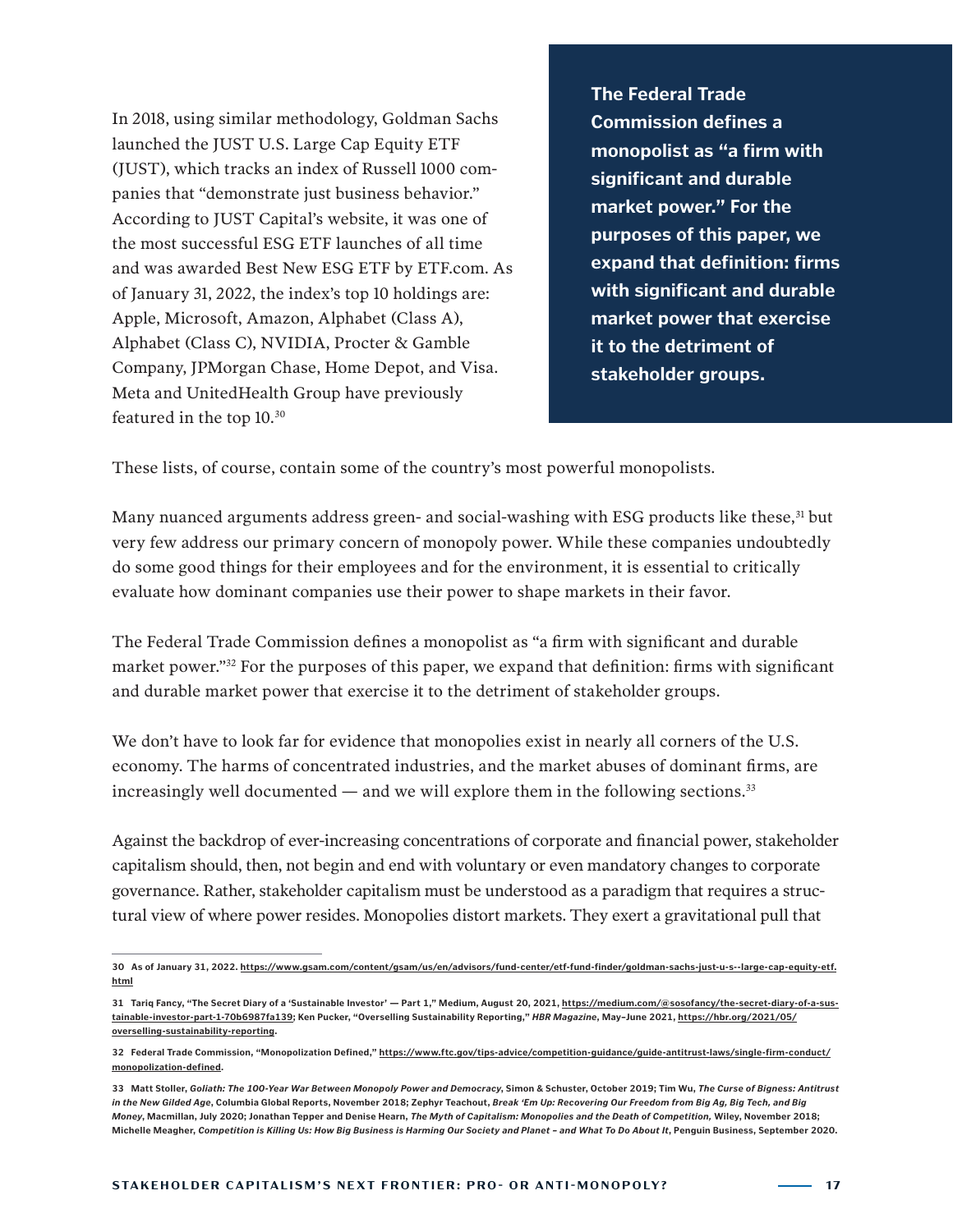<span id="page-17-0"></span>sucks money and resources toward them and warps the shape of the economy in their favor.

Take, for example, the historically large corporate pledges made to racial equity advancement following the murder of George Floyd and the rise of the Black Lives Matter movement. The 50 biggest corporations committed \$4.95 billion to the cause,<sup>34</sup> but a *Washington Post* investigation revealed that over 90% of those commitments came in the form of loans or invest**"We don't want just benevolent billionaires and nicer, softer, morewoke monopolies. We want an economic structure that allows for more mobility, and we don't have that."**

**— MEHRSA BARADARAN**

ments (mostly from Bank of America and JP Morgan Chase), which would likely profit the firms.35 Very little of the nearly \$5 billion went to criminal justice reform, one of the major rallying cries of the movement.

Mehrsa Baradaran, a law professor at the University of California at Irvine and financial inclusion expert, stated simply in response, "We don't want just benevolent billionaires and nicer, softer, more-woke monopolies. We want an economic structure that allows for more mobility, and we don't have that."

In many ways, the "win-win" approach of stakeholder capitalism maintains existing power structures, which tilt the playing field in favor of the largest corporations. Despite the goal of creating a more enlightened version of capitalism, stakeholder capitalism has thus far failed to address power structures that restrict, and sometimes actively oppose, progress toward global goals. Stakeholder capitalism advocates, therefore, must contend with the power of the largest corporations and financiers as they continue to concentrate markets, and the implications this has for their agenda.

### **5. CAPITALISM TODAY: CONCENTRATED MARKETS**

Although big technology companies are often in the limelight for antitrust violations, industry concentration is at historic highs across industries as diverse as eyeglasses, funeral services, kidney dialysis, meatpacking and farming, hospital beds, supermarkets, restaurant chains, defense, healthcare, and even cheerleading, among many others. One study found that since 1990, over 75% of U.S. industries have concentrated.<sup>36</sup>

**<sup>34</sup> Tracy Jan, Jena McGregor, and Meghan Hoyer, "Corporate America's \$50 billion promise,"** *The Washington Post***, August 23, 2021, [https://www.washington](https://www.washingtonpost.com/business/interactive/2021/george-floyd-corporate-america-racial-justice/)[post.com/business/interactive/2021/george-floyd-corporate-america-racial-justice/](https://www.washingtonpost.com/business/interactive/2021/george-floyd-corporate-america-racial-justice/).** 

**<sup>35</sup> Ibid.**

**<sup>36</sup> Gustavo Grullon, Yelena Larkin, and Roni Michaely, "Are U.S. Industries Becoming More Concentrated?"** *Review of Finance, Swiss Finance Institute***, October 25, 2018, [https://ssrn.com/abstract=2612047.](https://ssrn.com/abstract=2612047)**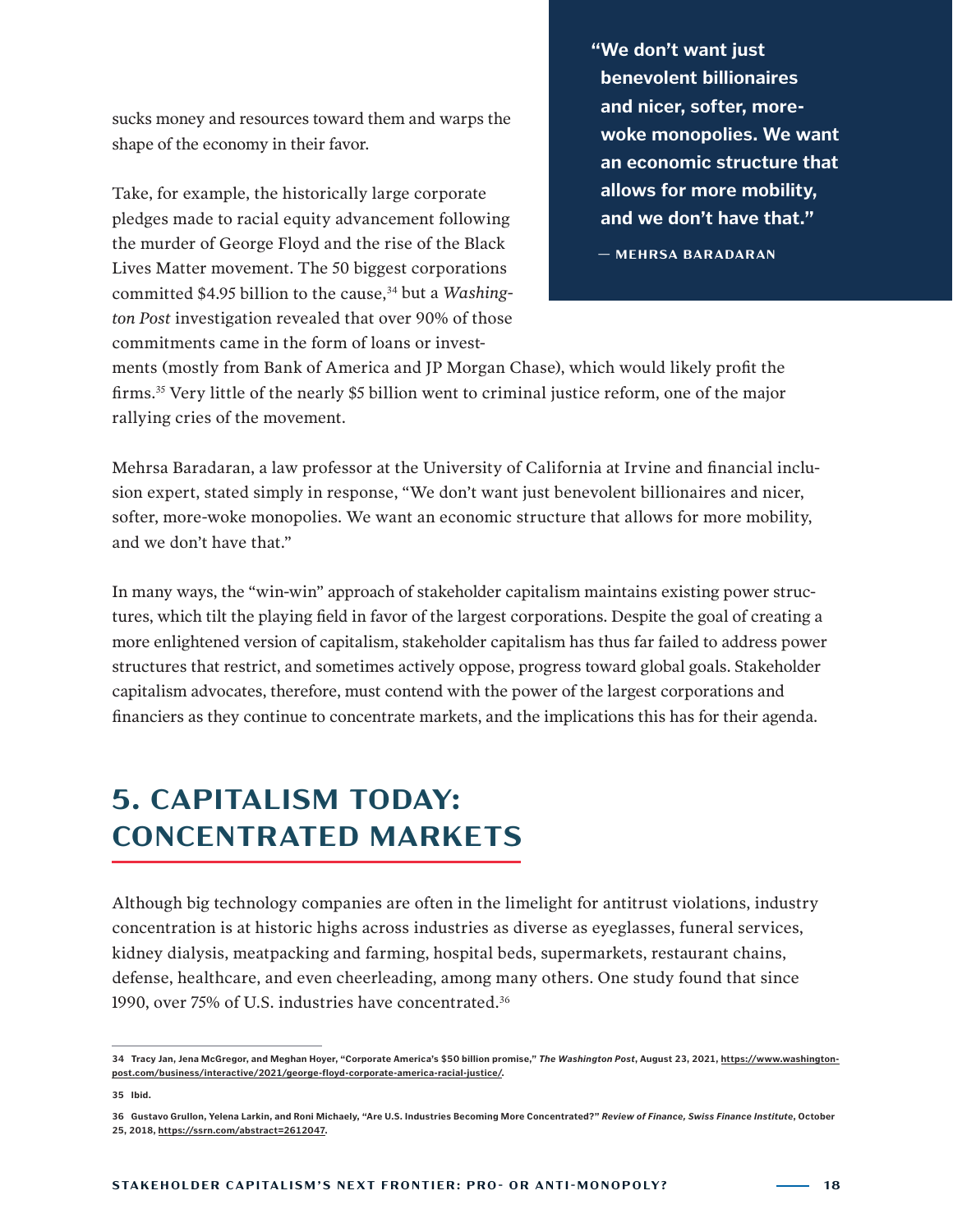Everywhere you look, market concentration lurks. Google has 92% share of internet search,<sup>37</sup> four players control more than 80% of the U.S. beef market,<sup>38</sup> and at least 83.3 million Ameri**cans can only access broadband through a single provider**. 39 Competitive cheerleading in the U.S. is controlled by monopolist Varsity Brands (owned by Bain Capital), dictating uniform prices and acting as a gatekeeper for national competitions.40 Monopolies and oligopolies are everywhere.

The chart below tracks banking mergers from 1990 to 2009 and shows how, over the course of less than two decades, the industry consolidated to only four major players. Today, these four banks control over half of the nation's banking assets.<sup>41</sup> This picture could be repeated across many industries in the U.S., Europe, and Canada.



**<sup>37 &</sup>quot;Search Engine Market Share Worldwide: Sept 2020 - Sept 2021," StatCounter, accessed October 20, 2021, [https://gs.statcounter.com/search-engine](https://gs.statcounter.com/search-engine-market-share)[market-share](https://gs.statcounter.com/search-engine-market-share).** 

**<sup>38</sup> Sarah Mock, "Meat wars: why Biden wants to break up the powerful US beef industry,"** *The Guardian***, August 25, 2021, [https://www.theguardian.com/](https://www.theguardian.com/environment/2021/aug/25/meat-wars-why-biden-wants-to-break-up-the-powerful-us-beef-industry) [environment/2021/aug/25/meat-wars-why-biden-wants-to-break-up-the-powerful-us-beef-industry](https://www.theguardian.com/environment/2021/aug/25/meat-wars-why-biden-wants-to-break-up-the-powerful-us-beef-industry).** 

**<sup>39</sup> Christopher Mitchell and Katie Kienbaum, "Report: Most Americans Have No Real Choice in Internet Providers," Institute for Local Self Reliance, August 12, 2020, [https://ilsr.org/report-most-americans-have-no-real-choice-in-internet-providers/.](https://ilsr.org/report-most-americans-have-no-real-choice-in-internet-providers/)** 

**<sup>40</sup> Matt Stoller, "This is Not a Democracy, It's a Cheerocracy: The Cheerleading Monopoly Varsity Brands," BIG, January 14, 2020, [https://mattstoller.substack.](https://mattstoller.substack.com/p/this-is-not-a-democracy-its-a-cheerocracy) [com/p/this-is-not-a-democracy-its-a-cheerocracy.](https://mattstoller.substack.com/p/this-is-not-a-democracy-its-a-cheerocracy)** 

**<sup>41</sup> Alicia Phaneuf, "Here is a list of the largest banks in the United States by assets in 2021,"** *Inside Intelligence***, July 27, 2021, [https://www.insiderintelli](https://www.insiderintelligence.com/insights/largest-banks-us-list/)[gence.com/insights/largest-banks-us-list/](https://www.insiderintelligence.com/insights/largest-banks-us-list/).**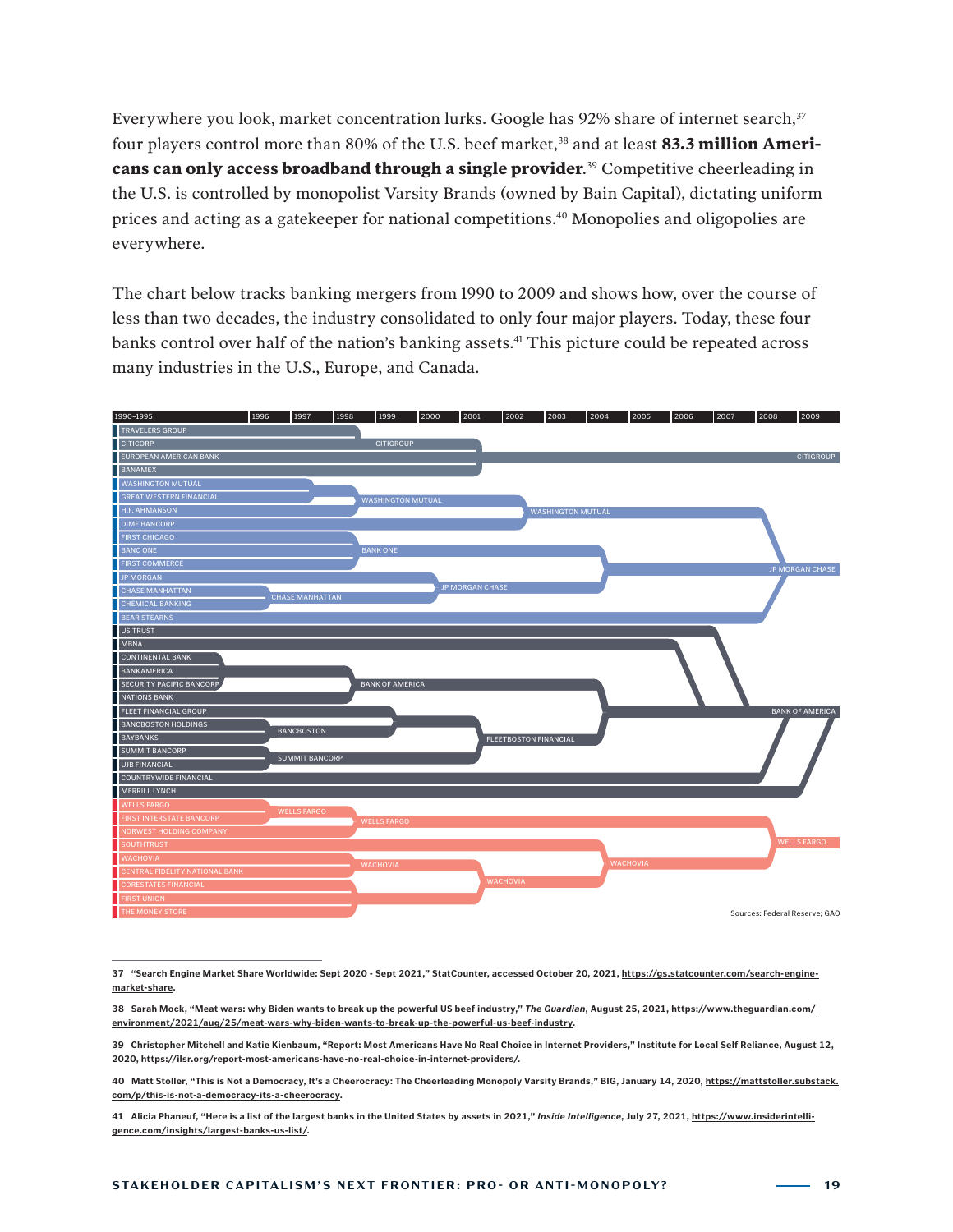Regulators tasked with safeguarding competition have instead greenlighted record-breaking merger waves in recent decades. The Big Tech firms (Alphabet, Amazon, Meta, Apple, and Microsoft), as an example, have acquired more than 1,000 firms in the last 20 years, of which only a handful (3%) were reviewed by antitrust agencies.<sup>42</sup> And even when they were investigated, not a single merger was blocked.43

In tandem, concentration has only worsened through the Covid-19 pandemic, with mergers and acquisitions hitting all-time highs. Axios summarized it this way:

"2021 isn't quite over yet, but it's already been a record-breaking year for mergers and acquisitions.

*(Wait. That's just not quite right. Restart...)* 2021 isn't quite over yet, but it's already been a **record-shattering, eviscerating, gralloching** year for mergers and acquisitions."

Global M&A topped \$5.8 trillion in 2021,<sup>44</sup> private equity deals exceeded \$1 trillion, and there was an unprecedented number of deals: 58,000 globally and 14,400 in the U.S.<sup>45</sup>

Large firms can bring benefits to consumers by creating economies of scale and lowering the price of goods over time or by creating positive network effects. And global challenges, in many instances, require coordinated global action. But we should not confuse the benefits of scaled networks with condoning monopolization by dominant companies.

Today it is often the case that companies, rather than competing *in* markets by offering better products and services, often eliminate competition by exercising power *over* markets. As President Biden said prior to signing the executive order on competition, "Rather

**Today it is often the case that companies, rather than competing** *in* **markets by offering better products and services, often eliminate competition by exercising power** *over* **markets.** 

**<sup>42</sup> Nicholas Shaxson, "The European System of Monopoly…and how to fix it," The Counterbalance, interview with Tommaso Valletti, who served as Chief**  Competition Economist at the European Commission from 2016 until 2019, April 20, 2021, [https://thecounterbalance.substack.com/p/the-european-sys](https://thecounterbalance.substack.com/p/the-european-system-of-monopoly)**[tem-of-monopoly.](https://thecounterbalance.substack.com/p/the-european-system-of-monopoly)** 

**<sup>43</sup> Massimo Motta and Martin Peitz, "Big tech mergers,"** *Information Economics and Policy***, Volume 54, 2021, [https://www.sciencedirect.com/science/](https://www.sciencedirect.com/science/article/abs/pii/S0167624520300111) [article/abs/pii/S0167624520300111](https://www.sciencedirect.com/science/article/abs/pii/S0167624520300111); Gerrit De Vynck and Cat Zakrzewski, "Tech giants quietly buy up dozens of companies a year. Regulators are finally noticing,"** *The Washington Post***, September 22, 2021, [https://www.washingtonpost.com/technology/2021/09/20/secret-tech-acquisitions-ftc/.](https://www.washingtonpost.com/technology/2021/09/20/secret-tech-acquisitions-ftc/) The only substantive challenge to a merger so far has been the single courageous order by the U.K.'s Competition and Markets Authority that Meta unwind its acquisition of Giphy. See Press Release, Competition and Markets Authority, "CMA directs Facebook to sell Giphy," November 20, 2021, https://www.gov.uk/government/ news/cma-directs-facebook-to-sell-giphy.**

**<sup>44</sup> Kaye Wiggins, Nikou Asgari, James Fontanella-Khan, and Arash Massoudi, "Dealmaking surges past \$5.8tn to highest levels on record,"** *Financial Times***, December 30, 2021, [https://www.ft.com/content/6dfdd78a-e229-4524-a400-144396524eb6.](https://www.ft.com/content/6dfdd78a-e229-4524-a400-144396524eb6)** 

**<sup>45</sup> Dan Primack, "Peak M&A," Axios Pro Rata, December 21, 2021, [https://www.axios.com/newsletters/axios-pro-rata-40bd4e86-f3ad-450b-84d3-](https://www.axios.com/newsletters/axios-pro-rata-40bd4e86-f3ad-450b-84d3-9092286fb792.html) [9092286fb792.html](https://www.axios.com/newsletters/axios-pro-rata-40bd4e86-f3ad-450b-84d3-9092286fb792.html).**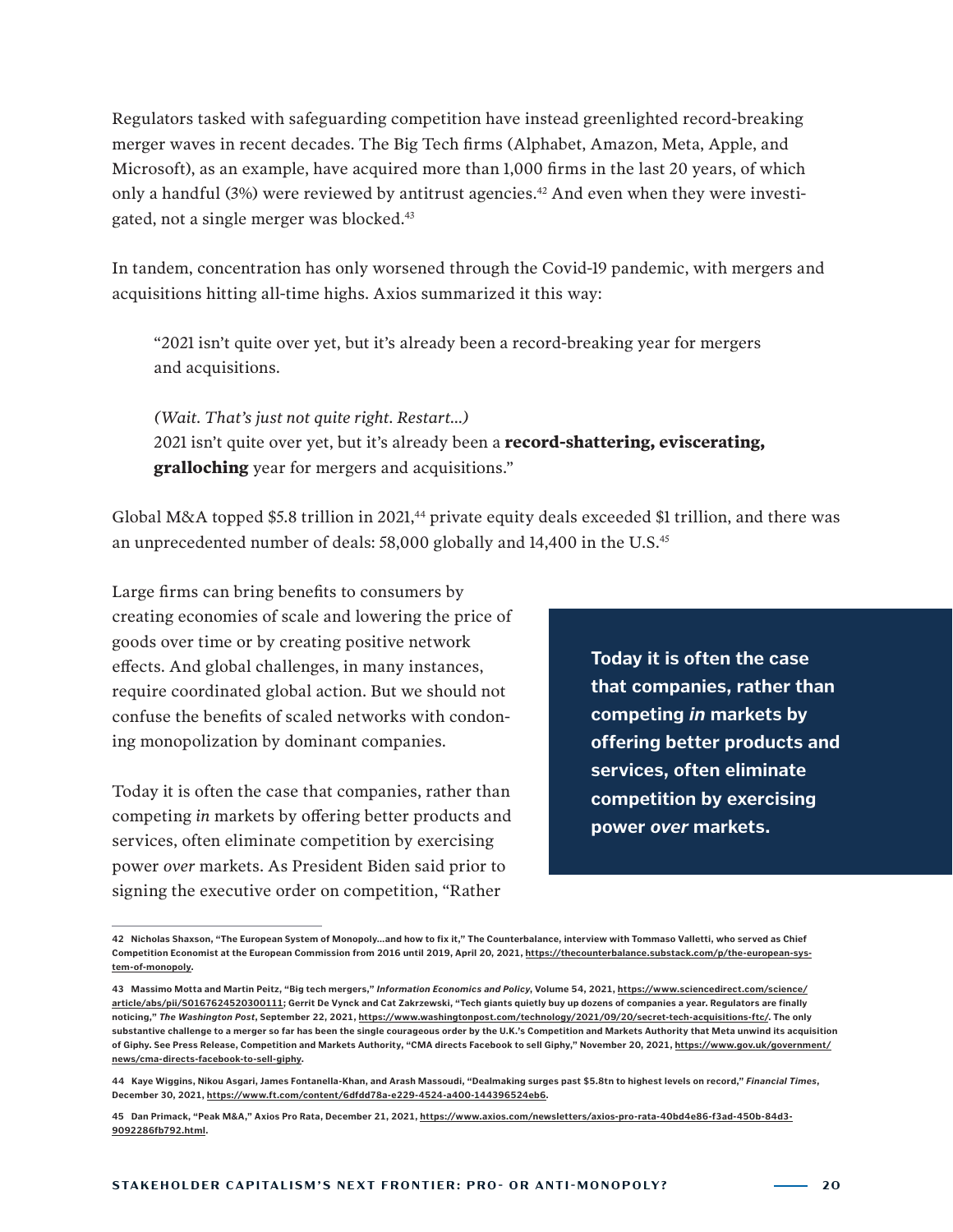<span id="page-20-0"></span>than competing for consumers, they are consuming their competitors. Rather than competing for workers, they're finding ways to gain the upper hand on labor."46

Some firms now control the fundamental infrastructure on which commerce takes place, acting as middlemen and market gatekeepers that restrict entrepreneurs and independent businesses from accessing markets on fair terms.47 App developers must negotiate terms with the app-store duopoly of Apple and Google, which have a "vice-like grip" over some markets, as one U.K. regulator put it.48 Independent pharmacists are forced into take-it-or-leave-it deals with giant group purchasing organizations, and the four largest GPOs together receive 90% of all hospital purchases across the country.49

In entertainment and music, artists must contend with streaming providers like Spotify and YouTube for online sales, Live Nation/Ticketmaster (which merged in 2019) for live venue bookings and ticket sales, and a few giant music labels for much of the rest. Dominant gatekeepers like these can prevent entrepreneurs from building successful businesses, as they actively suppress revenue opportunities or bargaining power in contract negotiations.

Monopolists use a variety of similar tactics to entrench their dominance, whether through vertical integration, preferencing their own products, or using coercive contract terms with workers and suppliers.<sup>50</sup> As the power of dominant firms grows, the countervailing power of other stakeholders lessens. And the harms of concentrated markets are stark for those stakeholders.

# **6. HARMS FROM THE MONOPOLIZATION OF MARKETS**

The harms of monopolized markets are increasingly known, but they bear repeating briefly here. Concentration redistributes the economic pie in harmful ways while shrinking the pie overall through lower growth. It poses threats to national security and resilient supply chains. And

**<sup>46 &</sup>quot;Remarks by President Biden At Signing of An Executive Order Promoting Competition in the American Economy," July 9, 2021, [https://www.whitehouse.](https://www.whitehouse.gov/briefing-room/speeches-remarks/2021/07/09/remarks-by-president-biden-at-signing-of-an-executive-order-promoting-competition-in-the-american-economy/) [gov/briefing-room/speeches-remarks/2021/07/09/remarks-by-president-biden-at-signing-of-an-executive-order-promoting-competition-in-the-ameri](https://www.whitehouse.gov/briefing-room/speeches-remarks/2021/07/09/remarks-by-president-biden-at-signing-of-an-executive-order-promoting-competition-in-the-american-economy/)[can-economy/.](https://www.whitehouse.gov/briefing-room/speeches-remarks/2021/07/09/remarks-by-president-biden-at-signing-of-an-executive-order-promoting-competition-in-the-american-economy/)** 

**<sup>47</sup> Nidhi Hegde, Matt Stoller, and Denise Hearn, "The Other Red Tape: Market Concentration and the Rise of Private Gatekeepers," American Economic Liberties Project, June 2021, [https://accesstomarkets.org/learn/the-other-red-tape-market-concentration-and-the-rise-of-private-gatekeepers/.](https://accesstomarkets.org/learn/the-other-red-tape-market-concentration-and-the-rise-of-private-gatekeepers/)** 

**<sup>48 &</sup>quot;Apple and Google duopoly limits competition and choice," Press Release, Competition and Markets Authority, U.K. Government, December 14, 2021, <https://www.gov.uk/government/news/apple-and-google-duopoly-limits-competition-and-choice>.**

**<sup>49</sup> Caroline Kelly, Amanda Watts, and Cat Gloria, "US medical mask maker blasts government for failing to prepare for pandemic: 'I've been ignored for so long,'" CNN, May 14, 2020,<https://www.cnn.com/2020/05/14/politics/bowen-mask-maker-ignored-bright-hearing/index.html>; Zach Freed "Fighting Monopoly Power: Pharmacy," Institute for Local Self Reliance, [https://ilsr.org/fighting-monopoly-power/pharmacy/.](https://ilsr.org/fighting-monopoly-power/pharmacy/)** 

**<sup>50 &</sup>quot;Glossary of Anticompetitive Conduct," Access to Markets (American Economic Liberties Project), 2021, [https://accesstomarkets.org/learn/glossa](https://accesstomarkets.org/learn/glossary-of-anticompetitive-conduct/)[ry-of-anticompetitive-conduct/.](https://accesstomarkets.org/learn/glossary-of-anticompetitive-conduct/)**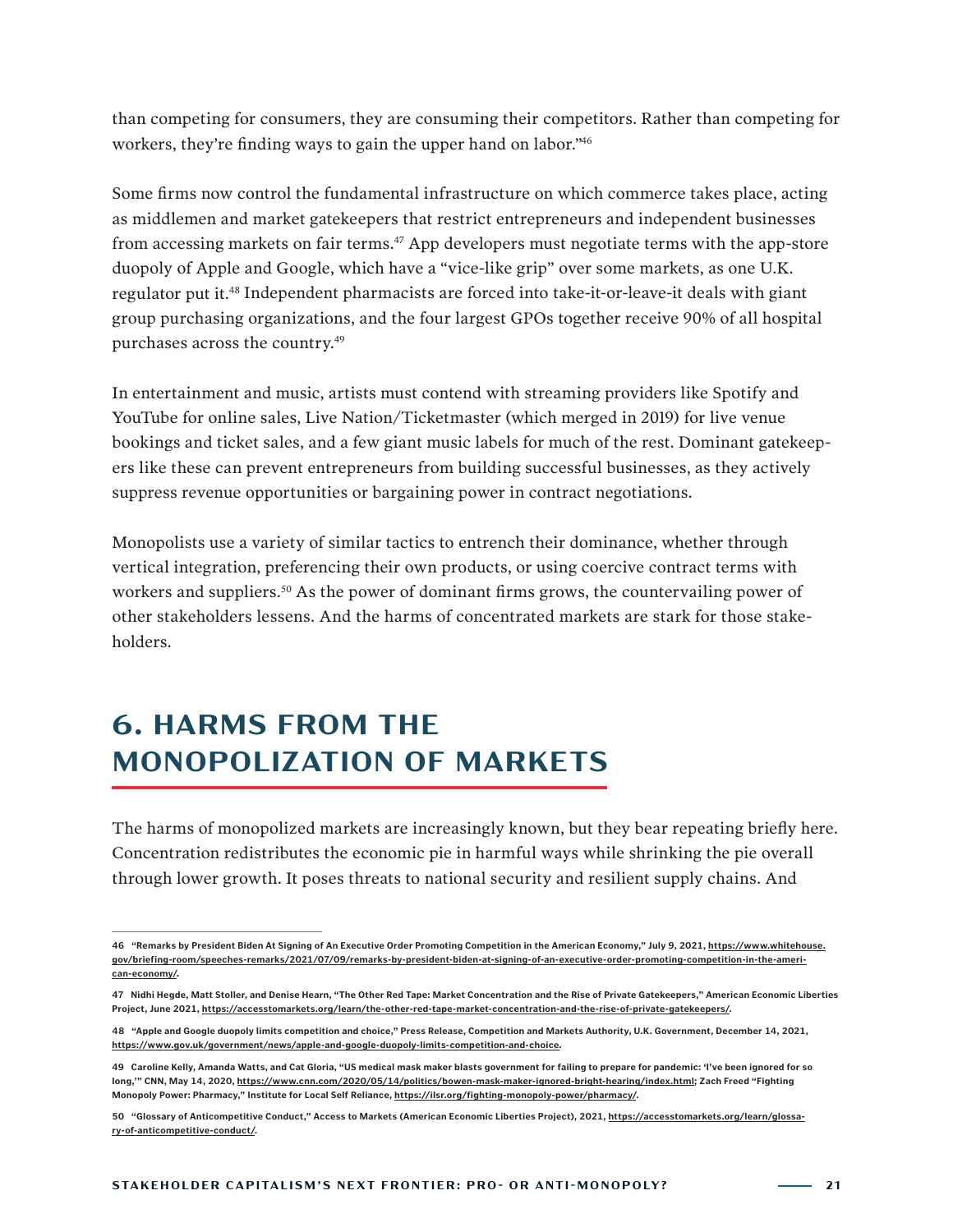<span id="page-21-0"></span>ultimately, it can negatively impact stakeholders such as workers, consumers, entrepreneurs, and the public. The following harms overlap in critical ways with the problems that the stakeholder capitalism movement is trying to solve.

#### **HIGHER PRICES**

According to several studies, price markups (the amount a company charges above its production cost) have dramatically increased in recent years, particularly in concentrated markets like airlines, banking, and healthcare.<sup>51</sup> Markups are a proxy for market power because in perfectly competitive markets, firms would set prices equal to their marginal costs.<sup>52</sup> But as competition has withered, some firms have used their market power to raise consumer prices. One study showed that in 1980, average markups were about 20% above marginal cost — today, they are above 60%.<sup>53</sup>

The high inflation afflicting U.S. consumers is, in part, a result of the unmitigated pricing power of the largest firms. Despite CEO claims that the rising costs of inputs — like labor and raw materials — are to blame for inflation, companies posted the biggest profits margins in 70 years (since the 1950s) in the second half of 2021.54 CEOs of firms like Disney, GSK, Kimberly-Clark, and PepsiCo have boasted to investors about their incredible pricing power on earnings calls.<sup>55</sup>

Procter & Gamble, for example, has "strengthened [their] position further during the crisis" as profit margins jumped by 177.5% from the end of 2019 to the end of 2021.<sup>56</sup> In part, this was achieved by instituting price increases across a vast array of products. In their 2021 Q4 earnings call the chief financial officer said, "We experienced the full impact of rising commodity and transportation costs this quarter, but healthy top-line growth and strong cost savings kept [earnings per share] growth nearly in line with the prior year. … We expect pricing to be a larger

**<sup>51</sup> José Azar, Martin Schmalz, and Isabel Tecu, "Anticompetitive Effects of Common Ownership,"** *Journal of Finance***, May 10, 2018, [https://ssrn.com/](https://ssrn.com/abstract=2427345) [abstract=2427345.](https://ssrn.com/abstract=2427345)**

**<sup>52</sup> While many new technological goods are apparently "free" or low-cost (like Amazon Prime shipping, Google products, or social media platforms), consumers pay hidden costs in the form of surveillance and data extraction.**

**<sup>53</sup> Jan De Loecker, Jan Eeckhout, and Gabriel Unger, "The Rise of Market Power and the Macroeconomic Implications,"** *The Quarterly Journal of Economics***, Volume 135, Issue 2, May 2020, pp. 561–644,<https://doi.org/10.1093/qje/qjz041>. Interestingly, in their landmark study, Grullon et al. also found that the more concentrated the industry, the higher the return on assets, and that almost all increased returns came from "the firms' ability to extract higher profit margins." As firms gain market dominance, they often use their favorable market position for price leverage with consumers, suppliers, and workers.**

**<sup>54</sup> Matthew Boesler, Joe Deaux, and Katia Dmitrieva, "Fattest Profits Since 1950 Debunk Wage-Inflation Story of CEOs,"** *Bloomberg***, November 30, 2021, <https://www.bloomberg.com/news/articles/2021-11-30/fattest-profits-since-1950-debunk-inflation-story-spun-by-ceos?sref=q0qR8k34>.**

<sup>55</sup> See: "The Walt Disney Company's (DIS) CEO Bob Chapek on Q1 2022 Results - Earnings Call Transcript," Seeking Alpha, February 9, 2022, [https://](https://seekingalpha.com/article/4485680-walt-disney-companys-dis-ceo-bob-chapek-on-q1-2022-results-earnings-call-transcript) **[seekingalpha.com/article/4485680-walt-disney-companys-dis-ceo-bob-chapek-on-q1-2022-results-earnings-call-transcript;](https://seekingalpha.com/article/4485680-walt-disney-companys-dis-ceo-bob-chapek-on-q1-2022-results-earnings-call-transcript) "GlaxoSmithKline PLC (GSK) CEO Emma Walmsley on Q4 2021 Results - Earnings Call Transcript," Seeking Alpha, February 9, 2022, [https://seekingalpha.com/article/4485611-glaxosmithkline](https://seekingalpha.com/article/4485611-glaxosmithkline-plc-gsk-ceo-emma-walmsley-on-q4-2021-results-earnings-call-transcript)[plc-gsk-ceo-emma-walmsley-on-q4-2021-results-earnings-call-transcript](https://seekingalpha.com/article/4485611-glaxosmithkline-plc-gsk-ceo-emma-walmsley-on-q4-2021-results-earnings-call-transcript); "Full Year 2021 Results and 2022 Outlook Prepared Remarks," Kimberly Clark, January 26, 2022,<https://investor.kimberly-clark.com/static-files/1297975a-1de1-4095-8d91-d7dc9413a88e>; "PepsiCo, Inc. (PEP) CEO Ramon Laguarta on Q4 2021 Results - Earnings Call Transcript," Seeking Alpha, February 10, 2022, [https://seekingalpha.com/article/4485846-pepsico-inc-pep-ceo-ramon-laguar](https://seekingalpha.com/article/4485846-pepsico-inc-pep-ceo-ramon-laguarta-on-q4-2021-results-earnings-call-transcript)[ta-on-q4-2021-results-earnings-call-transcript.](https://seekingalpha.com/article/4485846-pepsico-inc-pep-ceo-ramon-laguarta-on-q4-2021-results-earnings-call-transcript)** 

**<sup>56</sup> Megan Leonhardt, "Is inflation really this bad, or are greedy companies profiting off the pandemic?"** *Fortune***, February 19, 2022, [https://fortune.](https://fortune.com/2022/02/19/inflation-profits-prices-companies-pandemic/) [com/2022/02/19/inflation-profits-prices-companies-pandemic/.](https://fortune.com/2022/02/19/inflation-profits-prices-companies-pandemic/)**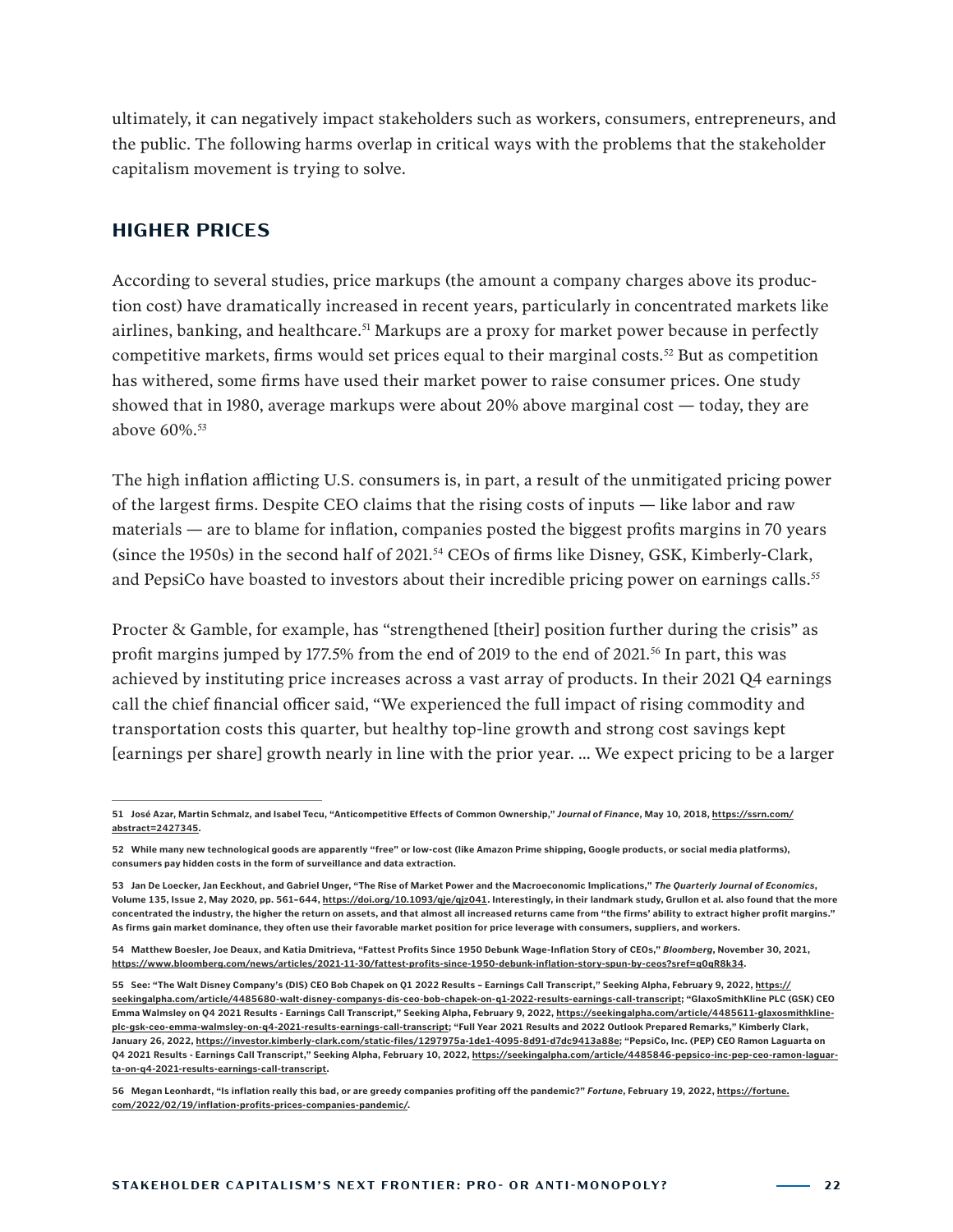<span id="page-22-0"></span>contributor to sales growth in coming quarters as more of our price increases become effective in the market. As this pricing reaches the store shelves, we'll be closely monitoring consumption trends. While it's still early in the pricing cycle, we haven't seen multiple changes in consumer behavior." 57

When the largest firms raise prices on consumers to boost or maintain high profit margins, under the cover of an inflation narrative, unchallenged market power is a key culprit.

**For decades, the labor share was two-thirds of GDP globally. Then, in 1980, the labor share began to decline, from 65-66% of GDP, to about 58-59% today (a decline of 7%). This may not sound like much, but overall, that is around \$6 trillion less going to workers every year.** 

#### **LOWER WAGES**

Workers have been some of the biggest losers in the new monopolized economy. Wages have stagnated since the 1970s, as the monopoly buying power

(called monopsony) of employers created downward pressure on wages. 58 In recent years, economists have puzzled over the decline in the labor share — how much of GDP goes to workers vs. capital owners — which has been falling since its peak in 1970*.* For decades, the labor share was two-thirds of GDP globally. Then, in 1980, the labor share began to decline, from 65-66% of GDP, to about 58-59% today (a decline of 7%). This may not sound like much, but overall, that is around \$6 trillion less going to workers every year. 59

This is not because workers have become less productive. Productivity has steadily risen. Workers have continually been more productive but remain less compensated, as most gains in profits flowed to executives and shareholders. This, in turn, has contributed to higher inequality. And while economists recognize several causes of the decline in labor share — concentration, globalization, and technological change, for example — some see antitrust as the big solution.<sup>60</sup>

**<sup>57</sup> The Procter & Gamble Company (PG) Q1 2022 Earnings Call Transcript, Motley Fool Transcribers, October 19, 2021, [https://www.fool.com/earnings/](https://www.fool.com/earnings/call-transcripts/2021/10/19/the-procter-gamble-company-pg-q1-2022-earnings-cal/) [call-transcripts/2021/10/19/the-procter-gamble-company-pg-q1-2022-earnings-cal/;](https://www.fool.com/earnings/call-transcripts/2021/10/19/the-procter-gamble-company-pg-q1-2022-earnings-cal/) Procter & Gamble was also ranked a JUST Capital "Industry Leader" in 2019, 2020, and 2021 with an overall ranking of 59 out of 954 companies: [https://justcapital.com/companies/the-procter-gamble-company.](https://justcapital.com/companies/the-procter-gamble-company)** 

**<sup>58</sup> Lawrence Mishel, Elise Gould, and Josh Bivenst, "Wage Stagnation in Nine Charts," Economic Policy Institute, January 6, 2015, [https://www.epi.org/](https://www.epi.org/publication/charting-wage-stagnation/) [publication/charting-wage-stagnation/.](https://www.epi.org/publication/charting-wage-stagnation/)** 

**<sup>59</sup> Nicholas Shaxson, "Europe's monopoly Problem…and the missing trillions," The Counterbalance, June 22, 2021, [https://thecounterbalance.substack.](https://thecounterbalance.substack.com/p/europes-monopoly-problem) [com/p/europes-monopoly-problem](https://thecounterbalance.substack.com/p/europes-monopoly-problem).**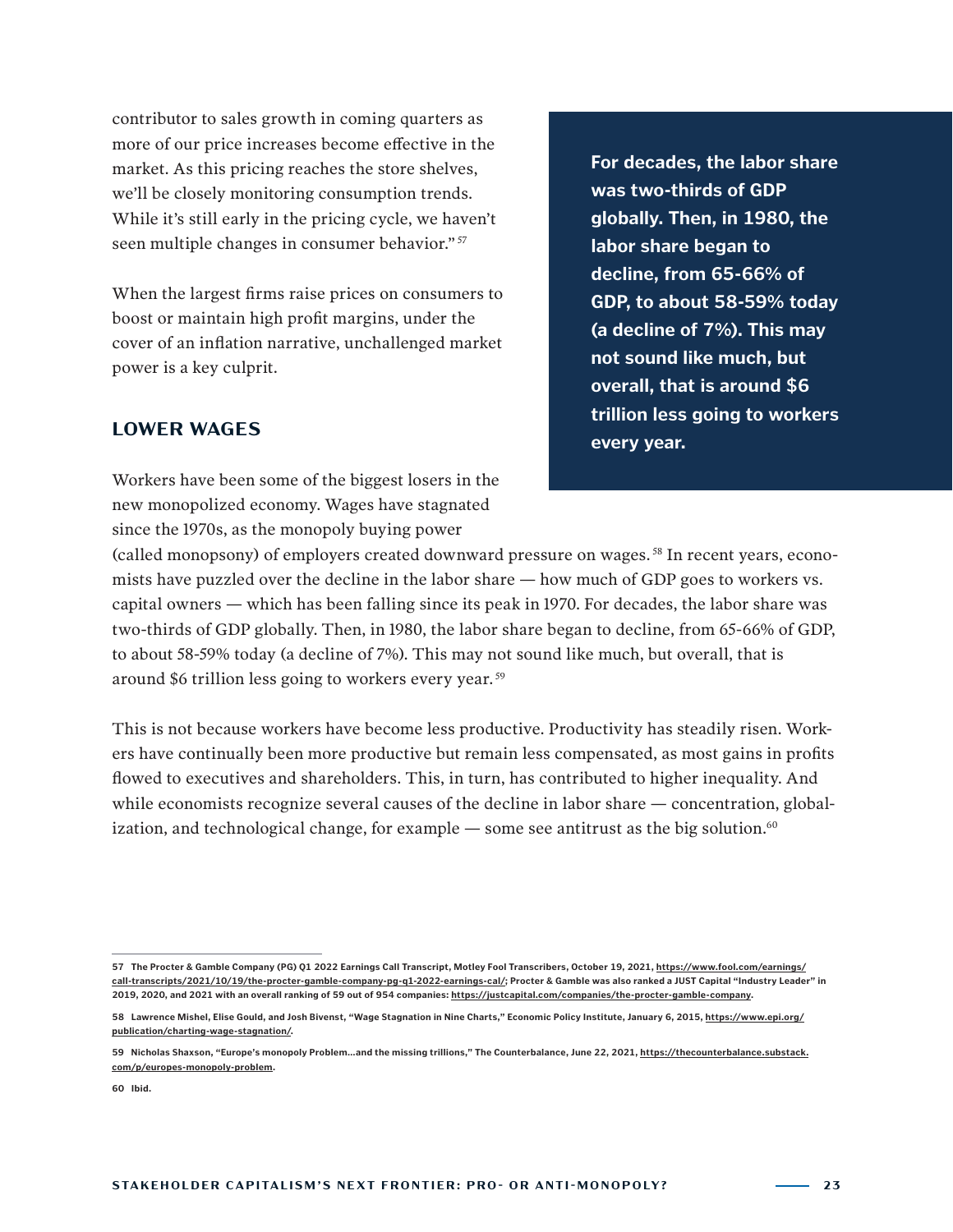#### <span id="page-23-0"></span>**LESS BUSINESS DYNAMISM AND LOWER STARTUP RATES**

The U.S. is perceived as the land of entrepreneurialism, but as of 2017, the rate of new business formation had fallen by 50% since the 1970s.<sup>61</sup> In part, this is because small and medium-sized businesses are increasingly forced to negotiate access to markets through gatekeepers that set market terms and use unfair tactics to stifle competition.<sup>62</sup> Covid-19 has supercharged these dynamics as the largest firms solidify their dominance while Main Streets across the U.S. have suffered the fallout from the pandemic. Black communities have been the hardest hit, with Covid-19 wiping out nearly half of all Black-owned small businesses across the country.<sup>63</sup>

#### **LESS INNOVATION**

Innovation in many industries has been stifled as incumbent players crush or acquire competitors, failing to commercialize solutions outside their core business model. One study found an inverse relationship between concentration and total number of innovations, suggesting that monopoly power disincentivizes innovation.64 Firms in concentrated industries spend less on productive investment as a percentage of earnings.65 Killedbygoogle.com hosts a "Google Graveyard" of businesses and projects the company killed after acquiring them, determining that they were no longer useful to its bottom line.

A recent IMF report shows that competing firms are hurt when a market leader engages in more M&A, claiming "this evidence suggests that M&A can act as a drag on growth, especially when they involve dominant firms."66

**<sup>61 &</sup>quot;Dynamism in Retreat: Consequences for Regions, Markets, and Workers," Economic Innovation Group, February 2017, [https://eig.org/dynamism.](https://eig.org/dynamism) While it is true that Americans have started businesses at a fast pace during the pandemic, causing a rise in business formation statistics, some believe this is "entrepreneurship of necessity" rather than a structural resurgence of the right conditions necessary to foster sustained business dynamism across the country.** 

**<sup>62</sup> Nidhi Hegde, Matt Stoller, and Denise Hearn, "The Other Red Tape: Market Concentration and the Rise of Private Gatekeepers," American Economic Liberties Project, June 2021, [https://accesstomarkets.org/learn/the-other-red-tape-market-concentration-and-the-rise-of-private-gatekeepers/.](https://accesstomarkets.org/learn/the-other-red-tape-market-concentration-and-the-rise-of-private-gatekeepers/)**

**<sup>63</sup> Black-owned businesses in the U.S. have shut down at more than twice the rate of white businesses. "New York Fed Releases Brief on COVID-19's Effects on Black-Owned Businesses," New York Federal Reserve, August 4, 2020, [https://www.newyorkfed.org/newsevents/news/regional\\_outreach/2020/20200804;](https://www.newyorkfed.org/newsevents/news/regional_outreach/2020/20200804) Pedro Nicolaci da Costa, "The Covid-19 Crisis Has Wiped Out Nearly Half of Black Small Businesses,"** *Forbes***, August 10, 2020, [https://www.forbes.com/sites/](https://www.forbes.com/sites/pedrodacosta/2020/08/10/the-covid-19-crisis-has-wiped-out-nearly-half-of-black-small-businesses/?sh=314cff774310) [pedrodacosta/2020/08/10/the-covid-19-crisis-has-wiped-out-nearly-half-of-black-small-businesses/?sh=314cff774310.](https://www.forbes.com/sites/pedrodacosta/2020/08/10/the-covid-19-crisis-has-wiped-out-nearly-half-of-black-small-businesses/?sh=314cff774310)**

**<sup>64</sup> Zoltan J. Acs and David B. Audretsch, "Innovation in Large and Small Firms: An Empirical Analysis,"** *The American Economic Review***, Vol. 78, No. 4, pp. 678–690, American Economic Association, September 1988, [http://www.jstor.org/stable/1811167.](http://www.jstor.org/stable/1811167)** 

**<sup>65</sup> As corporations amassed cash following the Trump tax cuts of 2017, corporate managers reduced investment and instead spent most company cash on stock buybacks and dividend payments to shareholders (including themselves). According to Senator Elizabeth Warren, between 2007 and 2016, large firms used 93% of their corporate earnings to pay out shareholders instead of investing in R&D, employees, or capital expenditures. (Bill Lazonick: [https://hbr.](https://hbr.org/2020/01/why-stock-buybacks-are-dangerous-for-the-economy) [org/2020/01/why-stock-buybacks-are-dangerous-for-the-economy\)](https://hbr.org/2020/01/why-stock-buybacks-are-dangerous-for-the-economy). R&D has also tended to allow for the corporate capture of innovation pathways, where technological progress for humanity becomes path dependent upon the commercialization strategies of incumbent firms.**

**<sup>66</sup> Ufuk Akcigit, Wenjie Chen, Federico J. Diez, et al., "Rising Corporate Market Power: Emerging Policy Issues," International Monetary Fund, March 15, 2021, [https://www.elibrary.imf.org/configurable/content/journals\\$002f006\\$002f2021\\$002f001\\$002f006.2021.issue-001-en.xml](https://www.elibrary.imf.org/configurable/content/journals$002f006$002f2021$002f001$002f006.2021.issue-001-en.xml).**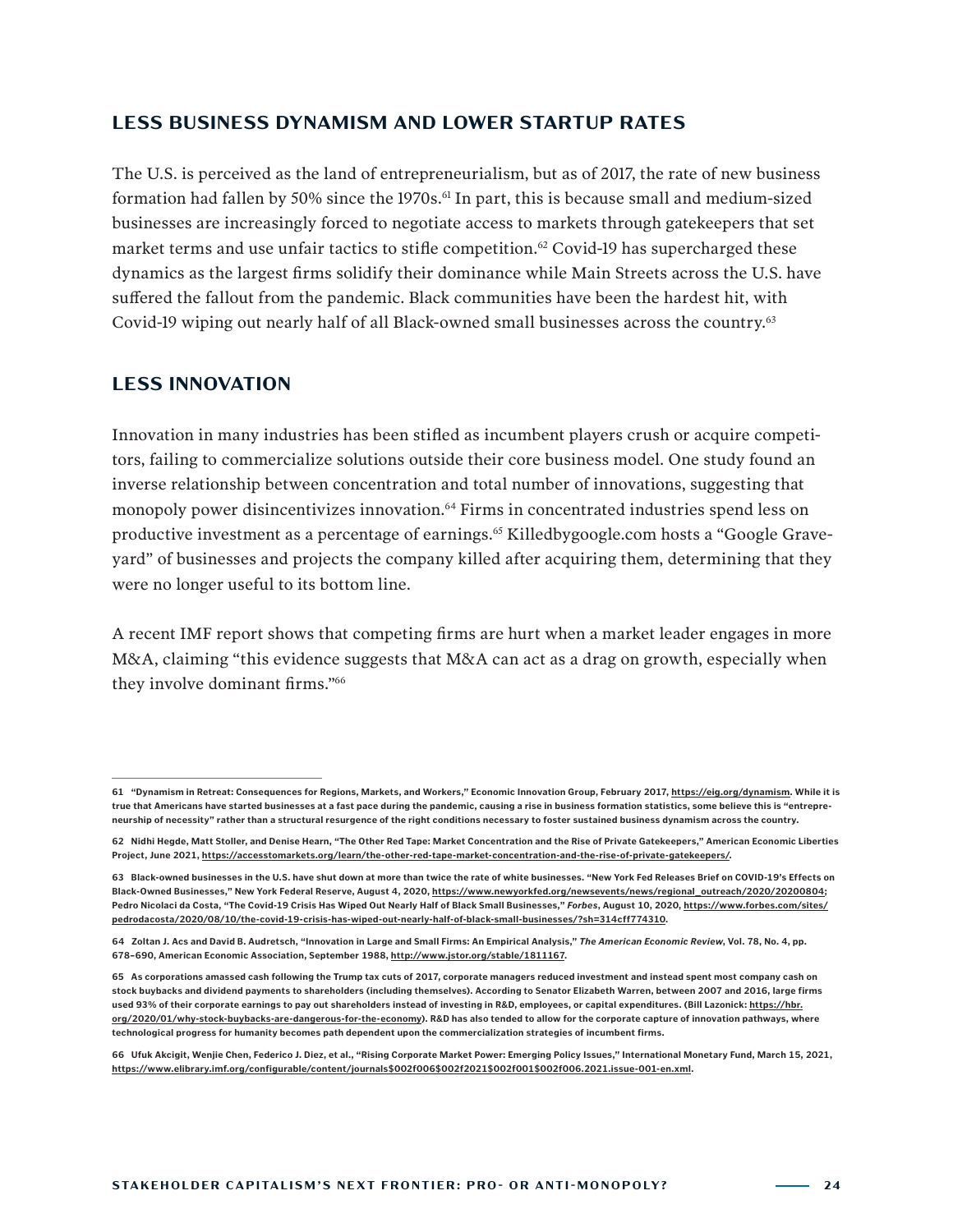#### <span id="page-24-0"></span>**LOWER GROWTH**

Economists have long puzzled over slow global growth in recent decades. 2021 was a welcome respite, as global economic growth expanded to its highest rate in more than four decades — 5.5%. This was largely due to "pent-up demand" from the pandemic as consumers pulled back on spending in 2020, as well as fiscal and monetary support from governments worldwide, which buoyed markets.

**According to a recent study, global GDP is 9-10% lower (about \$8 trillion less) than it would be if we had the competitiveness of 1980.**

But low structural growth remains a problem, and industry concentration is a major contributor to stagnant and unproductive markets. According to a recent study, global GDP is 9-10% lower (about \$8 trillion less) than it would be if we had the competitiveness of 1980.67

#### **RISING INEQUALITY**

Monopolists tend to restrict product output while increasing prices, which transfers wealth from consumers to monopolistic companies. This results in a transfer from relatively poor consumers to relatively wealthy shareholders.<sup>68</sup> A recent paper by Liberation in a Generation also links monopoly power to racial inequity: "Without drastic policy action it will take 228 years for average Black wealth and 84 years for average Latinx wealth to match the wealth that white households hold today. … These disparities are driven by two reinforcing phenomena connected to the issue of corporate concentration: 1) the systematic withholding of wealth from people of color and 2) the gross concentration of wealth held by the corporate elite." 69

#### **REGIONAL INEQUALITY**

There are regional aspects to inequality, as wealth from rural areas is redirected toward Wall Street, other global financial centers, and tax havens. But this was not always the case. Until the 1980s, incomes tended to converge across different U.S. regions.70 However, as large corporations

**<sup>67</sup> Nicholas Shaxson, "Europe's monopoly Problem…and the missing trillions," The Counterbalance, June 22, 2021, [https://thecounterbalance.substack.](https://thecounterbalance.substack.com/p/europes-monopoly-problem) [com/p/europes-monopoly-problem](https://thecounterbalance.substack.com/p/europes-monopoly-problem); Interview with Jan Eeckhout, author of** *The Profit Paradox: How Thriving Firms Threaten the Future of Work***, Princeton University Press, June 1, 2021, [https://www.theprofitparadox.com/.](https://www.theprofitparadox.com/)**

**<sup>68</sup> Shareholders know that investing in monopolies provides high returns and is a favored investment strategy by Warren Buffet and Peter Thiel. However, 50% of Americans do not own any stock at all and have been left out of these gains, further entrenching the asymmetry of stock benefits; see also: Lina Khan and Sandeep Vaheesan, "Market Power and Inequality: The Antitrust Counterrevolution and its Discontents,"** *Harvard Law & Policy Review***, April 22, 2016, [https://](https://ssrn.com/abstract=2769132) [ssrn.com/abstract=2769132.](https://ssrn.com/abstract=2769132)** 

**<sup>69</sup> Jeremie Greer and Solana Rice, "Anti-Monopoly Activism: Reclaiming Power through Racial Justice," Liberation in a Generation, March 2021, [https://www.](https://www.liberationinageneration.org/wp-content/uploads/2021/03/Anti-Monopoly-Activism_032021.pdf) [liberationinageneration.org/wp-content/uploads/2021/03/Anti-Monopoly-Activism\\_032021.pdf](https://www.liberationinageneration.org/wp-content/uploads/2021/03/Anti-Monopoly-Activism_032021.pdf).**

**<sup>70</sup> https://www.openmarketsinstitute.org/learn/regional-inequality-monopoly**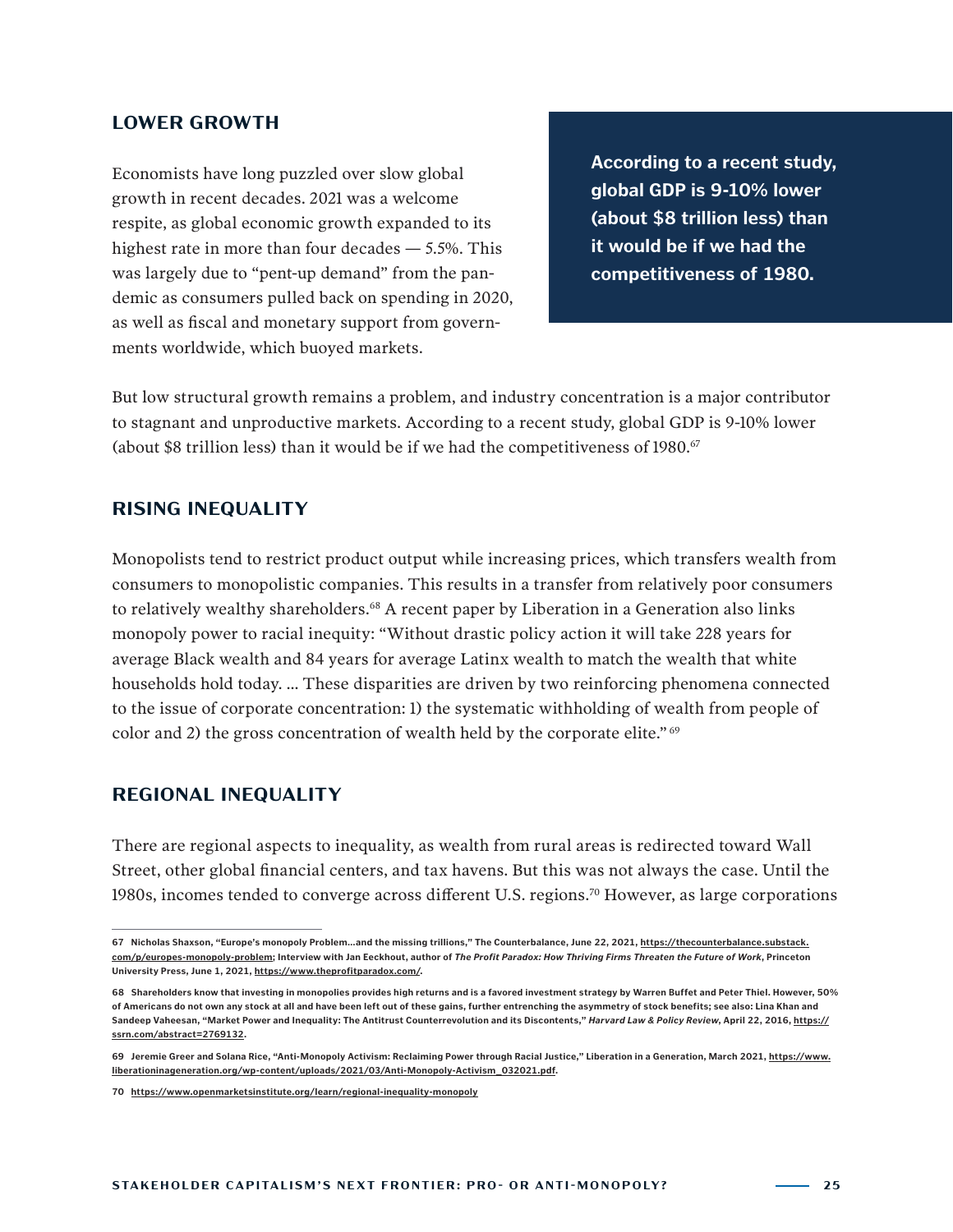<span id="page-25-0"></span>moved into rural areas, communities were stripped of dollars that previously circulated locally. Walmart is the most well-known example, but its rural strategy was followed by large and consolidated banks, restaurant chains, grocery and dollar stores, and others.

#### **FRAGILE SUPPLY CHAINS**

Shortages are now common. Whether it is chlorine tablets,<sup>71</sup> semiconductor chips, books, or construction materials, we are living in the age of the Great Supply Chain Disruption.72 Efficiency arguments were used to justify industry concentration nationally and globally, but we are now seeing the limitations of structuring systems with a goal of eliminating all slack. Concentrated markets are fragile and susceptible to exogenous shocks like pandemics, climate change-related natural disasters, and more nefarious behavior like cybersecurity attacks.

#### **ENVIRONMENTAL DAMAGE**

Although it has not been a focus for the anti-monopoly movement to date,<sup>73</sup> there are connections between the concentration of economic power and the climate crisis. Many of the key industries responsible for human-caused climate change, biodiversity loss, and ecological crisis are monopolized, from fossil fuels to Big Agriculture. A recent report, as an example, shows that only 20 firms worldwide create 55% of plastic waste, ExxonMobil being the largest producer of single-use plastic from fossil fuels.74 Meanwhile, Big Tech has been critiqued for rising energy use in data processing and waste at e-commerce fulfillment centers.75

#### **POLITICAL CAPTURE**

Concentrated market power often translates into political power and influence. Lobbying is a core business strategy among larger firms: tech companies have continued to spend record

**<sup>71</sup> The summer of 2021 sparked a nationwide chlorine shortage due to a chlorine tablet monopoly. The manufacturer Bio Lab supplied most of the country with chlorine but burned down after a Louisiana hurricane. When the price of chlorine skyrocketed due to shortages, many public pools were forced to close their doors. See: Liz Farmer, "National Chlorine Shortage is Raising Costs, Forcing Season Closures for Money-Losing Public Pools,"** *Forbes***, July 29, 2021, [https://](https://www.forbes.com/sites/lizfarmer/2021/07/29/national-chlorine-shortage-is-raising-costs-forcing-season-closures-for-money-losing-public-pools/?sh=628f34693cb0) [www.forbes.com/sites/lizfarmer/2021/07/29/national-chlorine-shortage-is-raising-costs-forcing-season-closures-for-money-losing-public-pools/?sh=628f-](https://www.forbes.com/sites/lizfarmer/2021/07/29/national-chlorine-shortage-is-raising-costs-forcing-season-closures-for-money-losing-public-pools/?sh=628f34693cb0)[34693cb0.](https://www.forbes.com/sites/lizfarmer/2021/07/29/national-chlorine-shortage-is-raising-costs-forcing-season-closures-for-money-losing-public-pools/?sh=628f34693cb0)** 

**<sup>72</sup> Peter S. Goodman and Keith Bradsher, "The World Is Still Short of Everything. Get Used to It.,"** *The New York Times***, August 30, 2021, [https://www.nytimes.](https://www.nytimes.com/2021/08/30/business/supply-chain-shortages.html) [com/2021/08/30/business/supply-chain-shortages.html.](https://www.nytimes.com/2021/08/30/business/supply-chain-shortages.html)** 

**<sup>73</sup> See however** *Competition is Killing Us* **and [https://academic.oup.com/antitrust/article/8/2/354/5819564?login=true.](https://academic.oup.com/antitrust/article/8/2/354/5819564?login=true)** 

**<sup>74</sup> Minderoo Foundation, "Plastic Waste Makers Index," <https://www.minderoo.org/plastic-waste-makers-index/>.** 

**<sup>75</sup> Richard Pallot, "Amazon destroying millions of items of unsold stock in one of its UK warehouses every year, ITV News investigation finds," ITV News, June 22, 2021, [https://www.itv.com/news/2021-06-21/amazon-destroying-millions-of-items-of-unsold-stock-in-one-of-its-uk-warehouses-every-year-itv-news-in](https://www.itv.com/news/2021-06-21/amazon-destroying-millions-of-items-of-unsold-stock-in-one-of-its-uk-warehouses-every-year-itv-news-investigation-finds)[vestigation-finds](https://www.itv.com/news/2021-06-21/amazon-destroying-millions-of-items-of-unsold-stock-in-one-of-its-uk-warehouses-every-year-itv-news-investigation-finds).**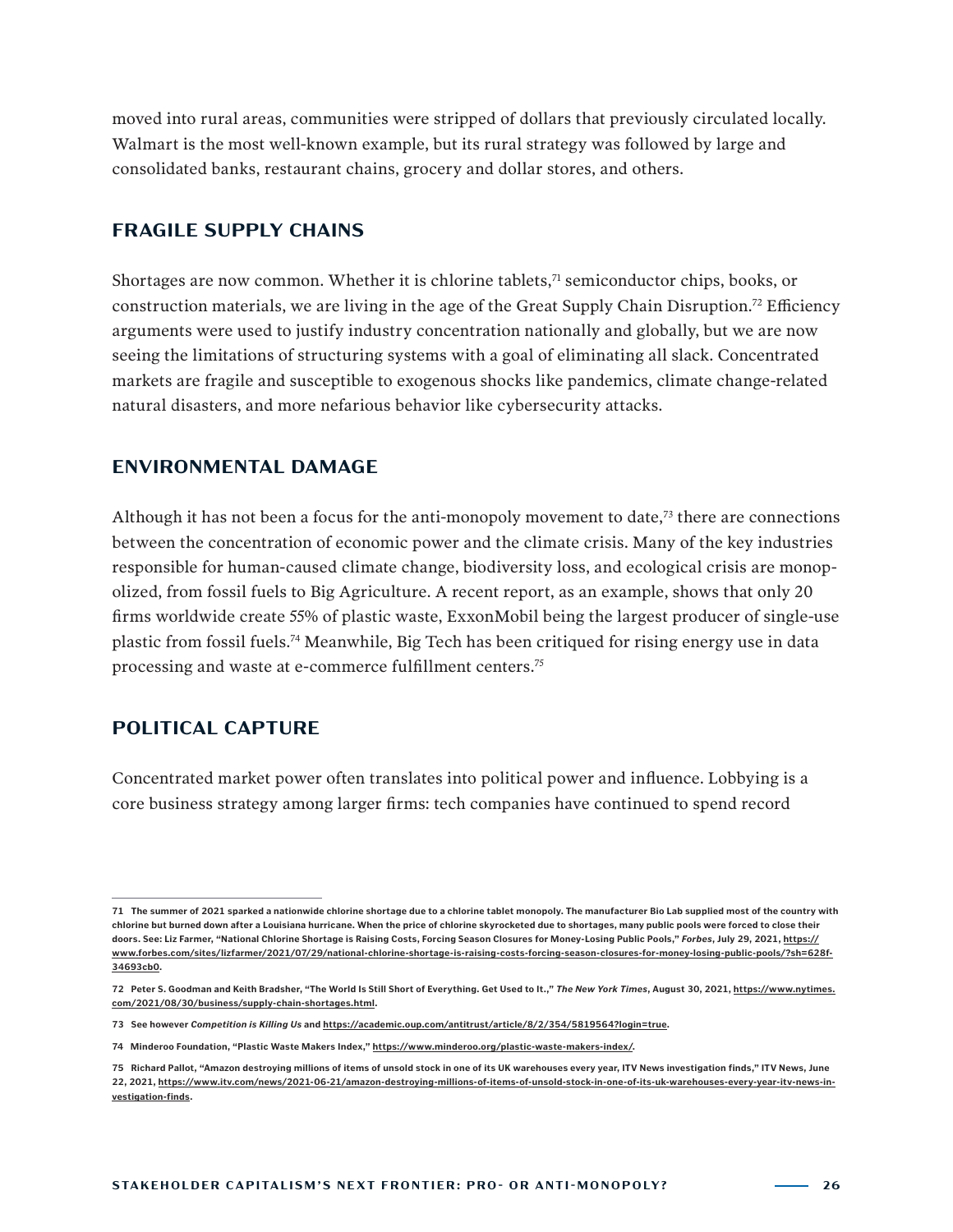<span id="page-26-0"></span>amounts on lobbying,<sup>76</sup> especially as they face increased antitrust scrutiny, and oil firms have spent millions to block climate change policies over the years.<sup>77</sup>

Investors benefit from dominant firms exercising political power. One fund, the "Strategas Policy Opportunity Portfolio," selected companies that spent the most on lobbying over a period of 10 years and found that the index returned an average 14.4% annually versus 9.5% for the S&P 500.78 ESG investors are only now beginning to take such concerns into consideration, but win-win narratives restrict more careful analysis of these and other dynamics.

#### **RISKS TO NATIONAL SECURITY**

Despite the narrative that fostering homegrown monopolies is good geopolitical strategy, concentrated markets and supply chains are a threat to national security. In February 2022, the Pentagon released a report stating that consolidation in the defense industry — following decades of unfettered mergers and acquisitions — has left them vulnerable and reliant on only a handful of suppliers.79 A notable statistic: the number of U.S.-based prime contractors has declined from 51 in 1993 to five in 2000.

"Having only a single source or a small number of sources for a defense need can pose mission risk and, particularly in cases where the existing dominant supplier or suppliers are influenced by an adversary nation, pose significant national security risks. … Promoting competition to the maximum extent possible is a top priority for the Department."80

**Investors benefit from dominant firms exercising political power. One fund, the "Strategas Policy Opportunity Portfolio," selected companies that spent the most on lobbying over a period of 10 years and found that the index returned an average 14.4% annually versus 9.5% for the S&P 500.**

**<sup>76</sup> Ben Brody and Josyana Joshua, "Tech Spent Millions Lobbying Amid Antitrust Assault, CEO Hearing,"** *Bloomberg***, October 20, 2020, [https://www.](https://www.bloomberg.com/news/articles/2020-10-21/tech-spent-millions-lobbying-amid-antitrust-assault-ceo-hearing) [bloomberg.com/news/articles/2020-10-21/tech-spent-millions-lobbying-amid-antitrust-assault-ceo-hearing](https://www.bloomberg.com/news/articles/2020-10-21/tech-spent-millions-lobbying-amid-antitrust-assault-ceo-hearing). [https://corporateeurope.org/sites/default/](https://corporateeurope.org/sites/default/files/2021-08/The%20lobby%20network%20-%20Big%20Tech%27s%20web%20of%20influence%20in%20the%20EU.pdf) [files/2021-08/The%20lobby%20network%20-%20Big%20Tech%27s%20web%20of%20influence%20in%20the%20EU.pdf.](https://corporateeurope.org/sites/default/files/2021-08/The%20lobby%20network%20-%20Big%20Tech%27s%20web%20of%20influence%20in%20the%20EU.pdf)**

**<sup>77</sup> Sandra Laville, "Top oil firms spending millions lobbying to block climate change policies, says report,"** *The Guardian***, March 21, 2019, [https://www.](https://www.theguardian.com/business/2019/mar/22/top-oil-firms-spending-millions-lobbying-to-block-climate-change-policies-says-report) [theguardian.com/business/2019/mar/22/top-oil-firms-spending-millions-lobbying-to-block-climate-change-policies-says-report](https://www.theguardian.com/business/2019/mar/22/top-oil-firms-spending-millions-lobbying-to-block-climate-change-policies-says-report).**

**<sup>78</sup> Jeff Keane, "The 'Strategas Policy Opportunity Portfolio' Offers Investors A Stake in Companies Working Harder and Smarter in Washington," Wes Moss, June 6, 2018, [https://www.wesmoss.com/news/the-strategas-policy-opportunity-portfolio-offers-investors-a-stake-in-companies-working-harder-and-smart](https://www.wesmoss.com/news/the-strategas-policy-opportunity-portfolio-offers-investors-a-stake-in-companies-working-harder-and-smarter-in-washington/)[er-in-washington/.](https://www.wesmoss.com/news/the-strategas-policy-opportunity-portfolio-offers-investors-a-stake-in-companies-working-harder-and-smarter-in-washington/)** 

**<sup>79 &</sup>quot;State of Competition within the Defense Industrial Base, Office of the Under Secretary of Defense for Acquisition and Sustainment," Department of Defense, February 2022, [https://media.defense.gov/2022/Feb/15/2002939087/-1/-1/1/STATE-OF-COMPETITION-WITHIN-THE-DEFENSE-INDUSTRIAL-BASE.](https://media.defense.gov/2022/Feb/15/2002939087/-1/-1/1/STATE-OF-COMPETITION-WITHIN-THE-DEFENSE-INDUSTRIAL-BASE.PDF) [PDF.](https://media.defense.gov/2022/Feb/15/2002939087/-1/-1/1/STATE-OF-COMPETITION-WITHIN-THE-DEFENSE-INDUSTRIAL-BASE.PDF)** 

**<sup>80</sup> Entire defense industries are listed as having "insufficient capacity" due to lack of competition, which is of "concern." These industries include casting and forgings, missiles and munitions, energy storage and batteries, strategic and critical materials, and microelectronics.**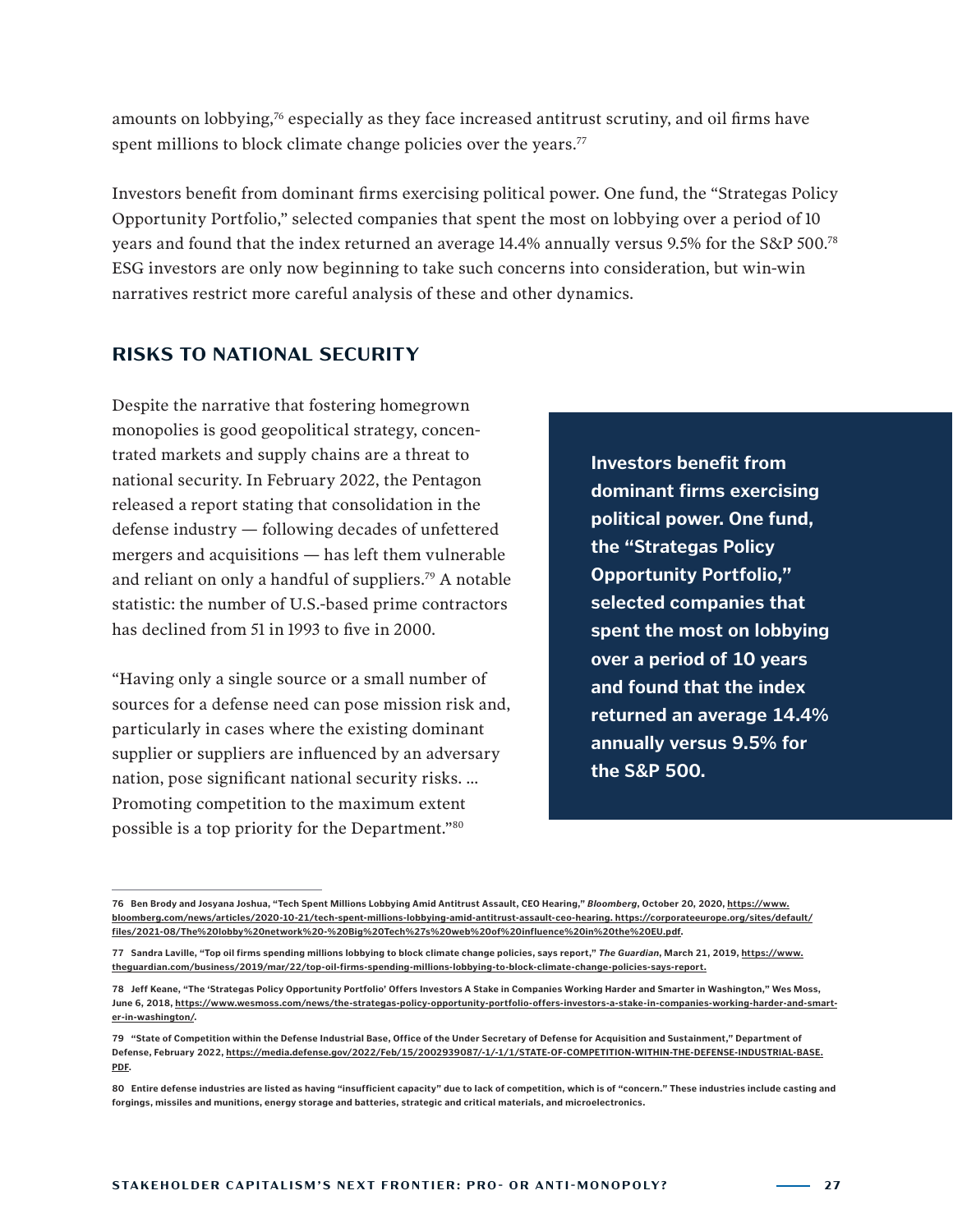<span id="page-27-0"></span>The Department of Defense report echoes President Biden's remarks at the signing of the executive order on competition: "The United States faces new challenges to its economic standing in the world, including unfair competitive pressures from foreign monopolies and firms that are state-owned or state-sponsored, or whose market power is directly supported by foreign governments. … This order reasserts as United States policy that the answer to the rising power of foreign monopolies and cartels is not the tolerance of domestic monopolization, but rather the promotion of competition and innovation by firms small and large, at home and worldwide."<sup>81</sup>

#### **SUBVERSION OF DEMOCRACY**

As many companies hastened to distance themselves from the platforms that facilitated the January 2021 Capitol Hill riots, the central conflict between monopolistic power, shareholder value, and democracy remains unacknowledged by the stakeholder capitalism agenda. A new report from the American Eco**"Having only a single source or a small number of sources for a defense need can pose mission risk and, particularly in cases where the existing dominant supplier or suppliers are influenced by an adversary nation, pose significant national security risks. … Promoting competition to the maximum extent possible is a top priority for the Department."**

**— THE PENTAGON**

nomic Liberties Project, "Democracy for Sale: Examining the Effects of Concentration on Lobbying in the United States," shows a demonstrable link between corporate concentration and lobbying spend.<sup>82</sup>

Once firms are large and dominant, they use lobbying to retain their bigness and shape the regulatory environment. The report states, "Not only is big business good at lobbying, but that bigger business leads to more lobbying. That means monopoly is a threat to representative democracy — and that protecting our democracy requires effective antitrust."83

**<sup>81 &</sup>quot;Executive Order on Promoting Competition in the American Economy," The White House, July 9, 2021,**

**<https://www.whitehouse.gov/briefing-room/presidential-actions/2021/07/09/executive-order-on-promoting-competition-in-the-american-economy/>.** 

**<sup>82</sup> Reed Showalter, "Democracy for Sale: Examining the Effects of Concentration on Lobbying in the United States," American Economic Liberties Project, August 25, 2021, [https://www.economicliberties.us/our-work/democracy-for-sale/#.](https://www.economicliberties.us/our-work/democracy-for-sale/)** 

**<sup>83</sup> Ibid.**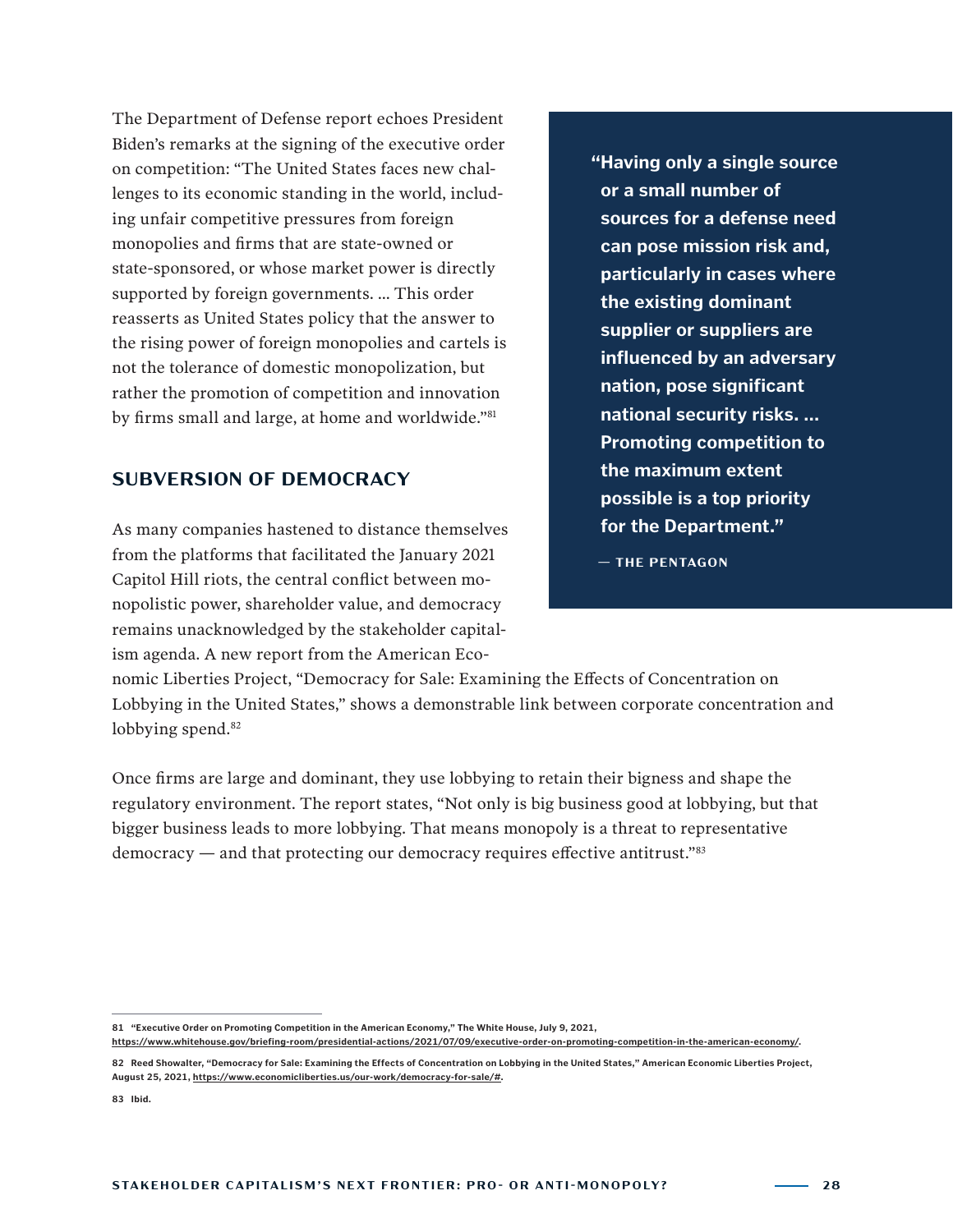## <span id="page-28-0"></span>**7. HOW DID WE GET HERE?**

#### **ROBERT BORK REINTERPRETS ANTITRUST**

When President Biden took the stage to announce his Executive Order on Promoting Competition in the American Economy, he stated:

*"Forty years ago, we chose the wrong path, in my view, following the misguided philosophy of people like Robert Bork, and pulled back on enforcing laws to promote competition. We're now 40 years into the experiment of letting giant corporations accumulate more and more power. And where — what have we gotten from it? Less growth, weakened investment, fewer small businesses. Too many Americans who feel left behind. Too many people who are poorer than their parents. I believe the experiment failed. We have to get back to an economy that grows from the bottom up and the middle out."* 

For those unfamiliar with the jurist Robert Bork, it may seem strange to lay the blame of 40 years of lax antitrust enforcement and wholesale corporate concentration at one man's feet. But Bork, who was an ally of shareholder capitalism proponent Milton Friedman, led an intellectual movement, beginning at the Chicago School in the 1970s, that would have a radical effect on the shape of markets.

To understand how Bork's influence became so great, it is useful to go back to the post-World War II period, roughly from 1945 to the early 1970s. This became known as the "Golden Age of Capitalism" as worldwide economic expansion and growth soared, high employment and wages caused the emergence of a consumerist middle class in the U.S., and small businesses proliferated.

The benefits of this economic heyday did not, of course, spread equally across the economy, and many people of color, particularly Black Americans and Indigenous people, were left out of significant wealth creation opportunities. The strength of unions did, however, help distribute the gains from this unprecedented economic expansion more widely among workers than is the case today.

Against this backdrop, beginning in the early 1960s, a group of public intellectuals led by Bork attacked the foundational principles of antitrust. Bork's philosophy was inscribed in his 1978 book *The Antitrust Paradox*, which effectively stated that governing authorities should stop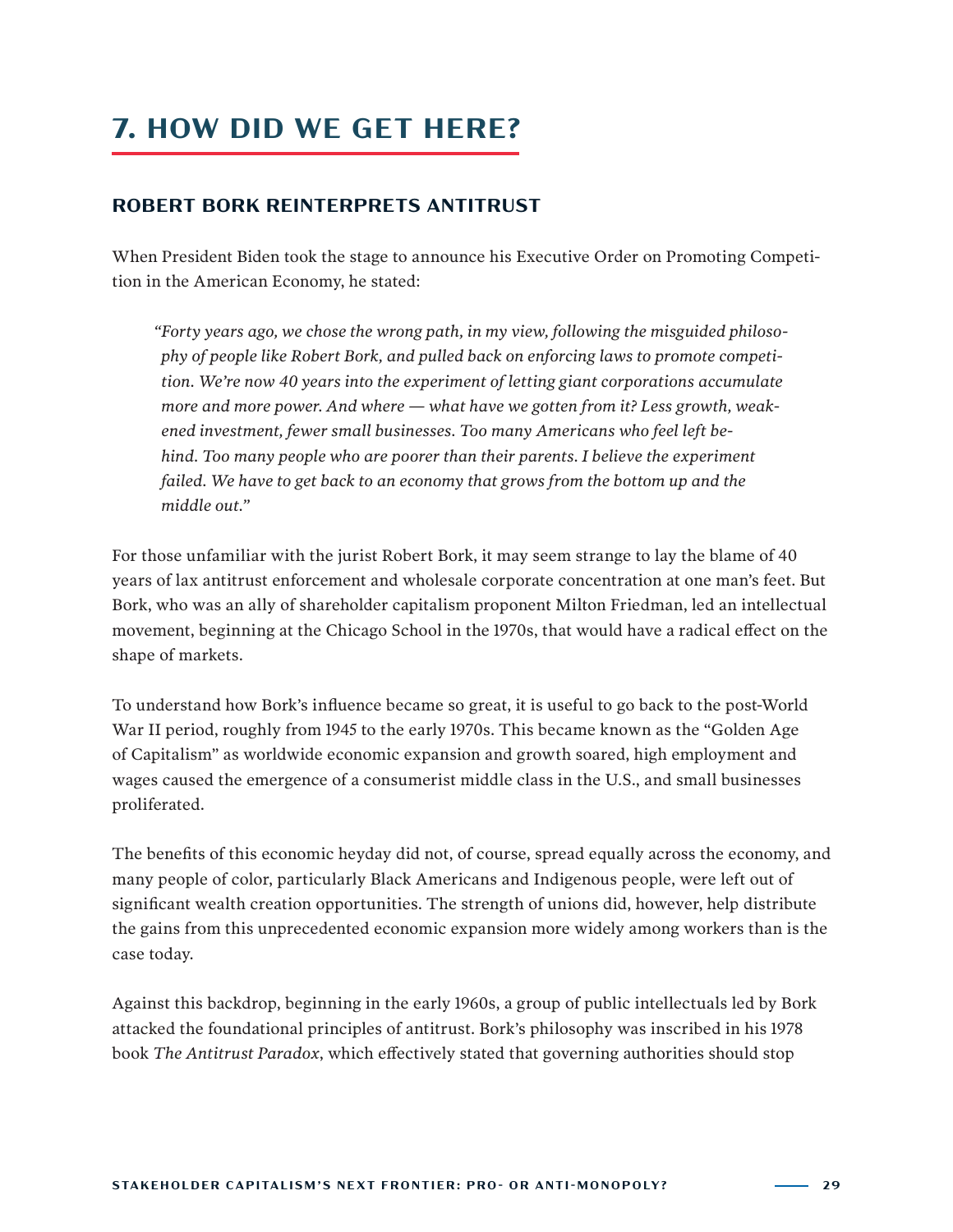worrying about questions of power and market structure, and instead focus on promoting economic efficiency and the interests of consumers, usually via lower prices.<sup>84</sup>

Bork and his colleagues argued that size and market power were often, even usually, *good* things, because they delivered "efficiencies" via economies of scale and scope. They also believed that mergers and acquisitions were beneficial because they disrupted cozy management practices, not least by hanging the constant threat of a hostile takeover over the heads of self-interested executives.

The heavy focus on lower consumer prices was easy to push during the "Great Inflation" era of the 1970s, during which the U.S. plunged into a recession. Bork's focus on low prices gained significant support from the consumer rights movement on the left, as many struggled to pay their bills. (It is easier to have people to focus on the price of groceries or cars than it is to campaign against the often more complex and time-delayed harms we have identified above.)

Similarly, today, Amazon is often praised for its "efficiency" and low consumer prices (and Google for its apparently "free" services) while harms to workers, privacy, small businesses, and Main Street have been sidelined. By narrowing antitrust down to prices, consumer welfare, and the internal efficiencies of individual firms, Bork and his adherents brushed away myriad other threats.

In lockstep, a few corporations began heavily financing think tanks, universities, lawyers, and politicians, which in turn influenced the courts while simultaneously spreading these ideas and practices, first in the United States, then further afield. This caused a remarkable reversal of the historical tradition of antitrust enforcement and interpretation — antitrust lawyers now turned a blind eye to corporate power and bigness itself. Most of the older U.S. antitrust laws stayed on the books, but as more and more judges fell under Chicago's sway, they interpreted the laws more permissively in favor of large corporations.

The Chicago School simultaneously influenced policy making. In the 1980s, President Reagan adopted a neoliberalist deregulatory agenda — a laissez faire free-market dogma, pushed again by academics at the Chicago School, such as Milton Friedman. They painted the government as the source of inefficient restraints on markets, which, if left to their own devices, would self-organize for the public good.

Monopolies were thought to rarely exist, and it was believed that if they did, they would have no ability to exploit their power, because the market would rigorously self-correct. As a result, the worst thing government could do was intervene.

**<sup>84</sup> For three decades or more after 1940, wage gains for Black Americans were far higher than for whites. For a fuller exploration of the historical relationship between racial injustice and market concentration, see: Brian S. Feldman, "The Decline of Black Business,"** *Washington Monthly***, March/April/May 2017, [https://](https://washingtonmonthly.com/magazine/marchaprilmay-2017/the-decline-of-black-business/) [washingtonmonthly.com/magazine/marchaprilmay-2017/the-decline-of-black-business/,](https://washingtonmonthly.com/magazine/marchaprilmay-2017/the-decline-of-black-business/) and Matt Stoller,** *Goliath***, especially pp. 184–191.**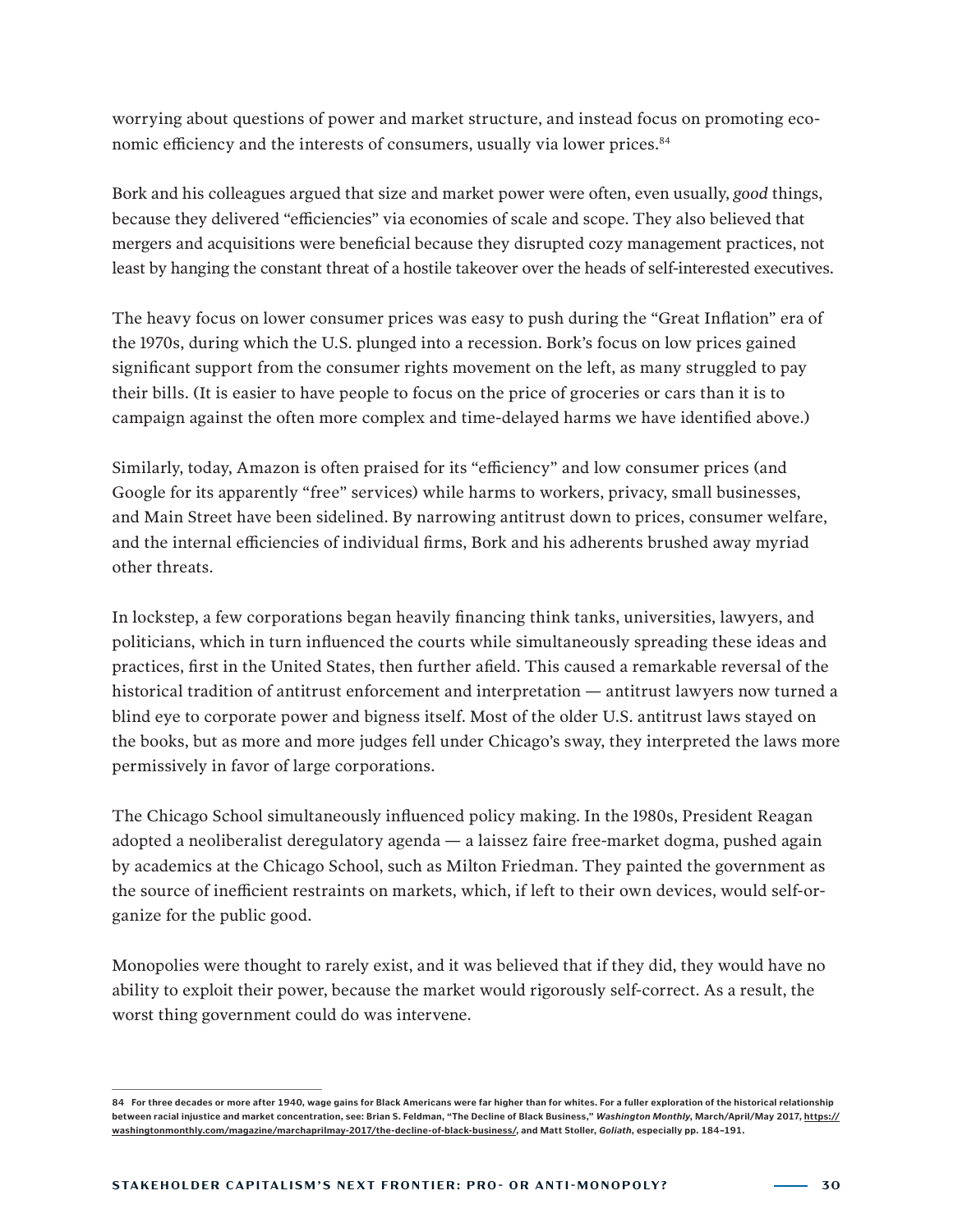Here is Friedman in his 1962 book, *Capital and Freedom*:

*"What the market does is to reduce greatly the range of issues that must be decided through political means, and thereby to minimize the extent to which government need participate directly in the game. … The great advantage of the market, on the other hand, is that it permits wide diversity. It is, in political terms, a system of proportional representation. ... It is this feature of the market that we refer to when we say that the market provides economic freedom."*<sup>85</sup>

It was a form of economics influenced by social Darwinism, which assumed that markets were natural entities that should be left alone for the strongest to compete and win. This ideology eschewed the idea that markets and "strong" market actors are, in fact, public creations upheld by politically determined rules. Instead, neoliberals entrenched the notion that corporations are separate from, as opposed to embedded within, society. In the vacuum of democratic market rulemaking, we let

**Stakeholder capitalism has generally focused on the remit of corporate law, emphasizing the conceptual legal rights (and obligations) of a corporation, the role of corporate owners and directors, the balance of power within firms, and the social and environmental impacts of corporate decision-making. But corporate law shares its legal genealogy with antitrust law. And both were heavily influenced by the Chicago School's laissez faire schools of thought, which we now classify broadly as neoliberalism.** 

the largest corporate and financial arbiters write and enforce the rules for us.

In the four decades since Reagan, both progressive and conservative policymakers adopted the non-interference mentality. This had the effect of defanging the very regulatory agencies — the Federal Trade Commission and the Department of Justice — meant to safeguard market fairness. Reviewing and blocking mergers slowed to a trickle.

As the antitrust brakes came off, Wall Street rapidly moved in to originate, finance, and push mergers and acquisitions, favoring monopolists over their competitors, deliberately accelerating consolidation across the economy. "The idea that you increase the value of something because you had a monopoly consumed Wall Street," said Jack Blum, a prominent antitrust lawyer in the 1970s. "We fought the good fight to try to keep competition up there, but were overwhelmed by Wall Street pressure. … People forgot the notion that there should be competition."

Both political parties were equally negligent. Of the roughly 11,056 mergers that were large enough to be reported to the FTC and DOJ during President Obama's tenure (from 2009-2016),

**<sup>85 &</sup>quot;Milton Friedman: In His Own Words,"** *Wall Street Journal***, excerpt from** *Capital and Freedom***, 1962, [https://www.wsj.com/articles/](https://www.wsj.com/articles/SB116369649781325207) [SB116369649781325207](https://www.wsj.com/articles/SB116369649781325207).**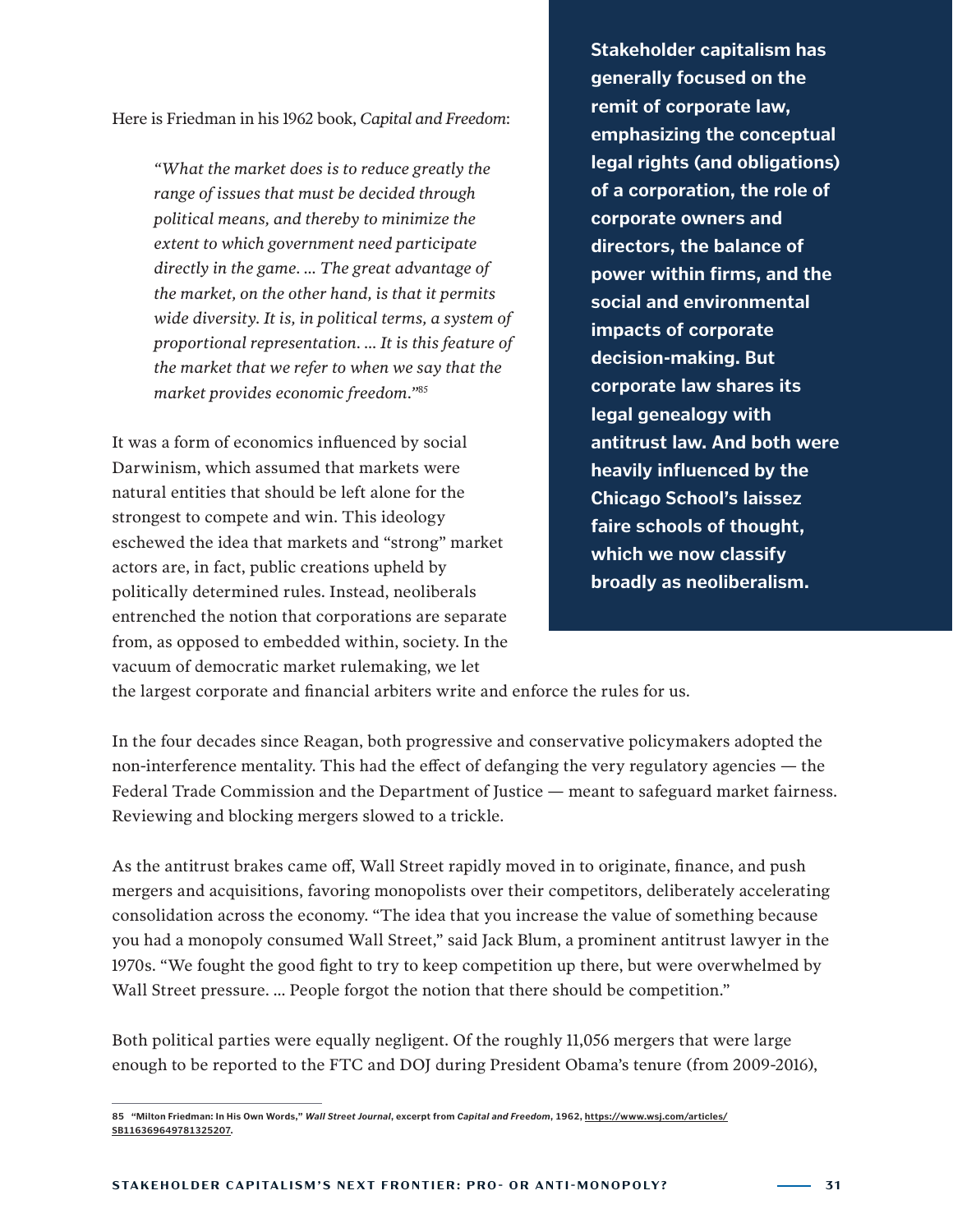<span id="page-31-0"></span>regulators only blocked or challenged 3% of the total value of all merger deals.<sup>86</sup> Matt Stoller, speaking of the Democratic Party's movement away from its anti-monopoly history, beginning in the late 1970s, puts it this way: "The result today is a paradox. At the same time that the nation has achieved perhaps the most tolerant culture in U.S. history, the destruction of the anti-monopoly and anti-bank tradition in the Democratic Party has also cleared the way for the greatest concentration of economic power in a century." Stoller goes on to say that this, in part, is how "the Democratic Party helped to create today's shockingly disillusioned and sullen public."87

Stakeholder capitalism has generally focused on the remit of corporate law, emphasizing the conceptual legal rights (and obligations) of a corporation, the role of corporate owners and directors, the balance of power within firms, and the social and environmental impacts of corporate decision-making. But corporate law shares its legal genealogy with antitrust law.<sup>88</sup> And both were heavily influenced by the Chicago School's laissez faire schools of thought, which we now classify broadly as neoliberalism. Both shareholder value and watered-down antitrust enforcement have a shared intellectual heritage — what the Chicago School and Robert Bork did for antitrust was paralleled by Milton Friedman in corporate governance.

#### **TODAY'S CRITIQUES OF "WOKE CAPITALISM" ECHO MILTON FRIEDMAN**

In Milton Friedman's now (in)famous 1970 *New York Times* piece,<sup>89</sup> which heralded an age of "shareholder-first" capitalism, he worried that a corporation that promoted stakeholder interests would be too powerful an arbiter of political life. Friedman thought it dangerous for executives and companies to pick pet projects or be swayed by the social influences of the day.

He claimed that if an executive prioritized a social aim that was detrimental to the bottom line, like protecting the environment or hiring lower skilled workers to reduce poverty, that "[the executive] is in effect imposing taxes [on shareholders], on the one hand, and deciding how the tax proceeds shall be spent, on the other." Instead, he proposed that corporations maximize value for shareholders, who could then privately choose how best to donate and spend their own money. This, he felt, was true democracy.

**<sup>86 &</sup>quot;The Courage to Learn: A Retrospective on Antitrust and Competition Policy During the Obama Administration and Framework for a New Structuralist Approach," American Economic Liberties Project, January 2021, [https://www.economicliberties.us/our-work/courage-to-learn/#.](https://www.economicliberties.us/our-work/courage-to-learn/)** 

**<sup>87</sup> Matt Stoller, "How Democrats Killed Their Populist Soul,"** *The Atlantic***, October 24, 2016, [https://www.theatlantic.com/politics/archive/2016/10/](https://www.theatlantic.com/politics/archive/2016/10/how-democrats-killed-their-populist-soul/504710/) [how-democrats-killed-their-populist-soul/504710/.](https://www.theatlantic.com/politics/archive/2016/10/how-democrats-killed-their-populist-soul/504710/)** 

**<sup>88</sup> Michelle Meagher, "Corporate Law, Antitrust, and the History of Democratic Control of the Balance of Power," July 14, 2020, Nowag and Corradi (eds.),** *The Intersections between Competition Law and Corporate Law and Finance* **(Cambridge University Press, 2021),<https://ssrn.com/abstract=3622266>.**

**<sup>89</sup> Milton Friedman, "A Friedman doctrine-The Social Responsibility of Business Is to Increase Its Profits."**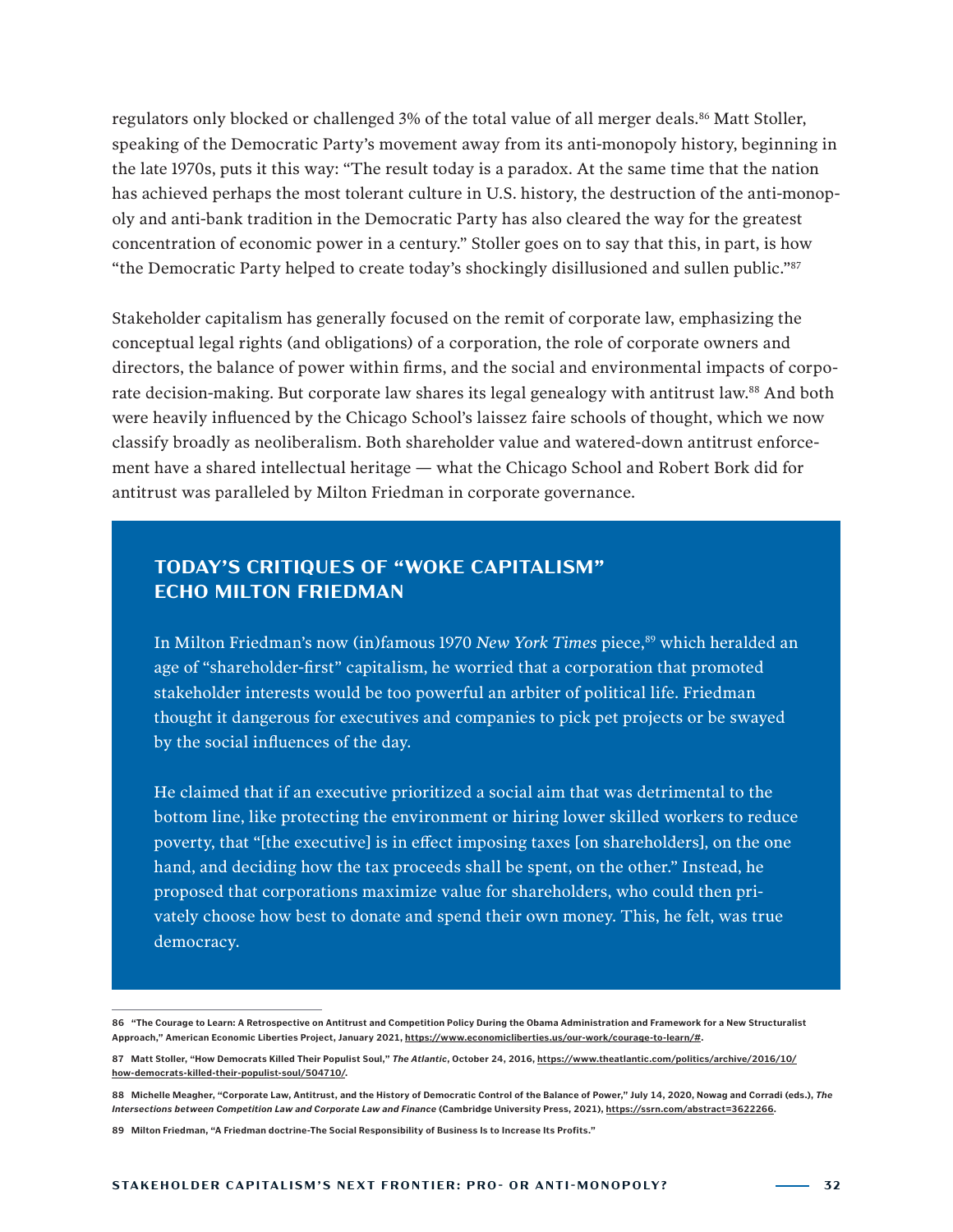Interestingly, today's critiques of stakeholder capitalism from the right echo Friedman's concerns — conservatives worry that leftist "wokeism" will sway corporations away from their fundamental mission and into the murky territory of politically charged social issues.90 The Free Enterprise Project, a conservative shareholder activist group, self-described as the "nation's leading program for confronting liberal shareholder activism" has previously advised conservative investors on how to vote against "corporate wokeness."91 These and similar arguments echo Friedman's concerns that corporations and executives would become all-too-powerful arbiters of political life.

However, what conservatives have failed to appreciate is that the zealous application of Friedman's doctrine, the single-minded focus on profits above all else, led to a corporation elevated to such high political stature that it undermined the countervailing mechanisms of the state and the polity altogether.

The corporation, and its backing and shaping by a small group of concentrated financiers, has become the largest influence in our political systems. In some ways, the push for corporate sustainability has been a tactic to forestall regulatory action and a way to further extend the corporation's power in provisioning public goods.<sup>92</sup> The self-regulation diversion tactic, coupled with the philosophical undermining of the role of the state in providing public services, has led to even *more* power concentrated in the hands of "woke" CEOs. As a result, neoliberals ultimately ushered in the very outcome they sought to avoid.

The only way to avoid further entrenchment of this corporate power is to take seriously the role of regulatory agencies in challenging it, and some voices on the right are increasingly doing just that.93

**<sup>90</sup> Andrew Edgecliffe-Johnson, "'Woke capitalists' provoke backlash from US conservatives,"** *Financial Times***, May 22, 2021, [https://www.ft.com/con](https://www.ft.com/content/42989bc5-fd8e-4915-a6c0-41a9e22351e7)[tent/42989bc5-fd8e-4915-a6c0-41a9e22351e7.](https://www.ft.com/content/42989bc5-fd8e-4915-a6c0-41a9e22351e7)** 

**<sup>91 &</sup>quot;About The Free Enterprise Project," National Center for Public Policy Research, [https://nationalcenter.org/programs/free-enterprise-project/.](https://nationalcenter.org/programs/free-enterprise-project/)** 

**<sup>92</sup> Joel Bakan, "The New Corporation: How 'Good' Corporations are Bad for Democracy," Harvard Law School Forum on Coroporate Governance, September 9, 2021, [https://corpgov.law.harvard.edu/2021/09/09/the-new-corporation-how-good-corporations-are-bad-for-democracy/.](https://corpgov.law.harvard.edu/2021/09/09/the-new-corporation-how-good-corporations-are-bad-for-democracy/)** 

**<sup>93</sup> Kara Swisher, "Why Republican Ken Buck Believes in Antitrust and Doesn't Believe in the 'Big Lie,'"** *Sway***, October 25, 2021, [https://www.nytimes.](https://www.nytimes.com/2021/10/25/opinion/sway-kara-swisher-ken-buck.html) [com/2021/10/25/opinion/sway-kara-swisher-ken-buck.html](https://www.nytimes.com/2021/10/25/opinion/sway-kara-swisher-ken-buck.html); Jessica Maloney, "The Republican Party and the Revival of American Antitrust,"** *McGill Journal of Political Studies***, April 11, 2021, [https://mjps.ssmu.ca/2021/04/11/the-republican-party-and-the-revival-of-american-antitrust/;](https://mjps.ssmu.ca/2021/04/11/the-republican-party-and-the-revival-of-american-antitrust/) Jonathan Tepper, "The Conservative Case for Antitrust,"** *The American Conservative***, January 28, 2019, [https://www.theamericanconservative.com/articles/the-conserva](https://www.theamericanconservative.com/articles/the-conservative-case-for-antitrust-jonathan-tepper/)[tive-case-for-antitrust-jonathan-tepper/.](https://www.theamericanconservative.com/articles/the-conservative-case-for-antitrust-jonathan-tepper/)**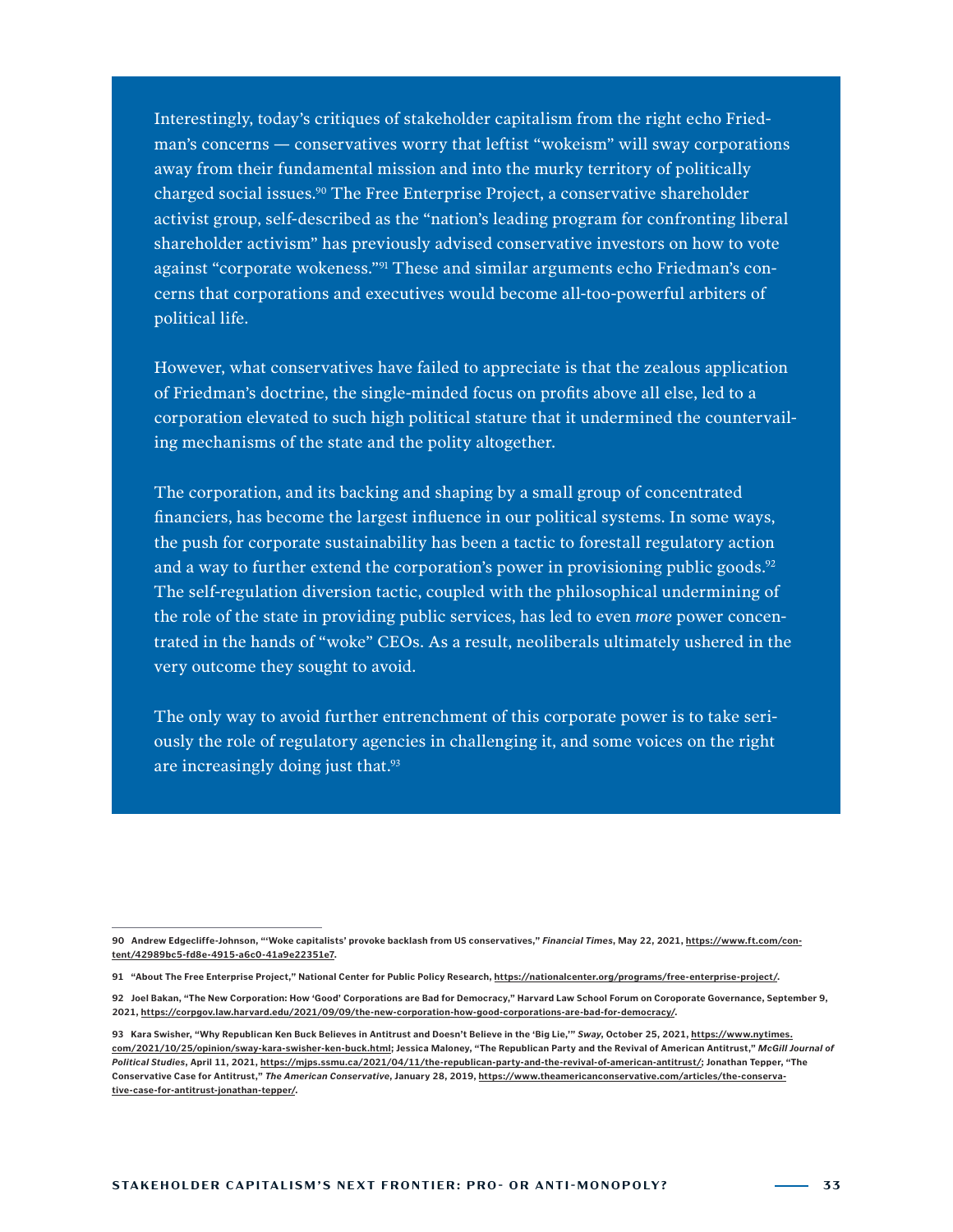### <span id="page-33-0"></span>**8. ARE MONOPOLISTS ALIGNED WITH STAKEHOLDER CAPITALISM?**

Some argue that dominant firms can make outsized progress toward global goals and are uniquely positioned to do so.<sup>94</sup> This line of reasoning supposes that concentrated industries are easier to work with, because there are fewer entities to persuade in the push toward sustainability. Small decisions in the headquarters of dominant companies can move entire industries, and even societies.95

Dominant firms are also likely to have the excess profits to absorb any short-term costs of transition — so they have more capacity to meet stakeholder capitalist demands<sup>96</sup> — and their consumers cannot easily shift to less sustainable alternatives because there are few such options. Similarly, if share ownership is concentrated, investors can coordinate to pressure corporations to adopt climate or socially beneficial policies.<sup>97</sup> Such is the logic of much of ESG apologetics today.

One key problem with this line of argument is that it does not match reality. The trend of externalization of harm will only be reversed, as the stakeholder capitalists would like to see, when it is in the company's financial interests to do so. Ultimately, the same drivers that motivate firms to pursue monopoly also encourage the creation of negative externalities.<sup>98</sup>

When companies compete to maximize profits, they can choose to do so by increasing internal efficiency, reducing their input costs, or offering more innovative products. They can also, and more easily, attempt to monopolize markets and raise prices, squeeze workers' wages, and squeeze suppliers (alongside externalizing costs) — especially in an era of weak regulation. Not all paths to profit are compatible with the public good, and big firms, capable of investing vast resources toward social good, are also capable of inflicting substantial harms.

Even now, in the face of global environmental collapse, powerful firms such as Unilever<sup>99</sup> and Danone<sup>100</sup> argue that they cannot move toward sustainable practices, such as improving con-

**<sup>94</sup> Mark J. Roe, "Corporate Purpose and Corporate Competition," July 13, 2021, European Corporate Governance Institute - Law Working Paper No. 601/2021, [https://ssrn.com/abstract=3817788.](https://ssrn.com/abstract=3817788)**

<sup>95</sup> Zephyr Teachout and Lina Khan, "Market Structure and Political Law: A Taxonomy of Power," 9, Duke Journal of Constitutional Law & Public Policy, pp. 37-74, **2014.**

**<sup>96</sup> Mark J. Roe, "Corporate Purpose and Corporate Competition."**

**<sup>97</sup> Ibid.**

**<sup>98</sup> Michelle Meagher, "Fifty years of shareholder value have swollen monopoly power,"** *Financial Times***, September 13, 2020, [https://www.ft.com/content/](https://www.ft.com/content/de8b9a1c-df69-44e5-b571-81f4651de050) [de8b9a1c-df69-44e5-b571-81f4651de050](https://www.ft.com/content/de8b9a1c-df69-44e5-b571-81f4651de050).**

**<sup>99</sup> Unilever Submission to DG Comp, "Sustainability cooperations between competitors & Art. 101 TFEU," [https://www.unilever.com/Images/unilever\\_submis](https://www.unilever.com/Images/unilever_submission_sustainability_competition_law_tcm244-551751_en.pdf)[sion\\_sustainability\\_competition\\_law\\_tcm244-551751\\_en.pdf.](https://www.unilever.com/Images/unilever_submission_sustainability_competition_law_tcm244-551751_en.pdf)** 

**<sup>100</sup> Martyn Chu, Danone, "Competition Policy for a Sustainable Food Sector: An In-House Counsel Perspective," in** *Concurrences: Competition Law, Climate Change & Environmental Sustainability***, 2021.**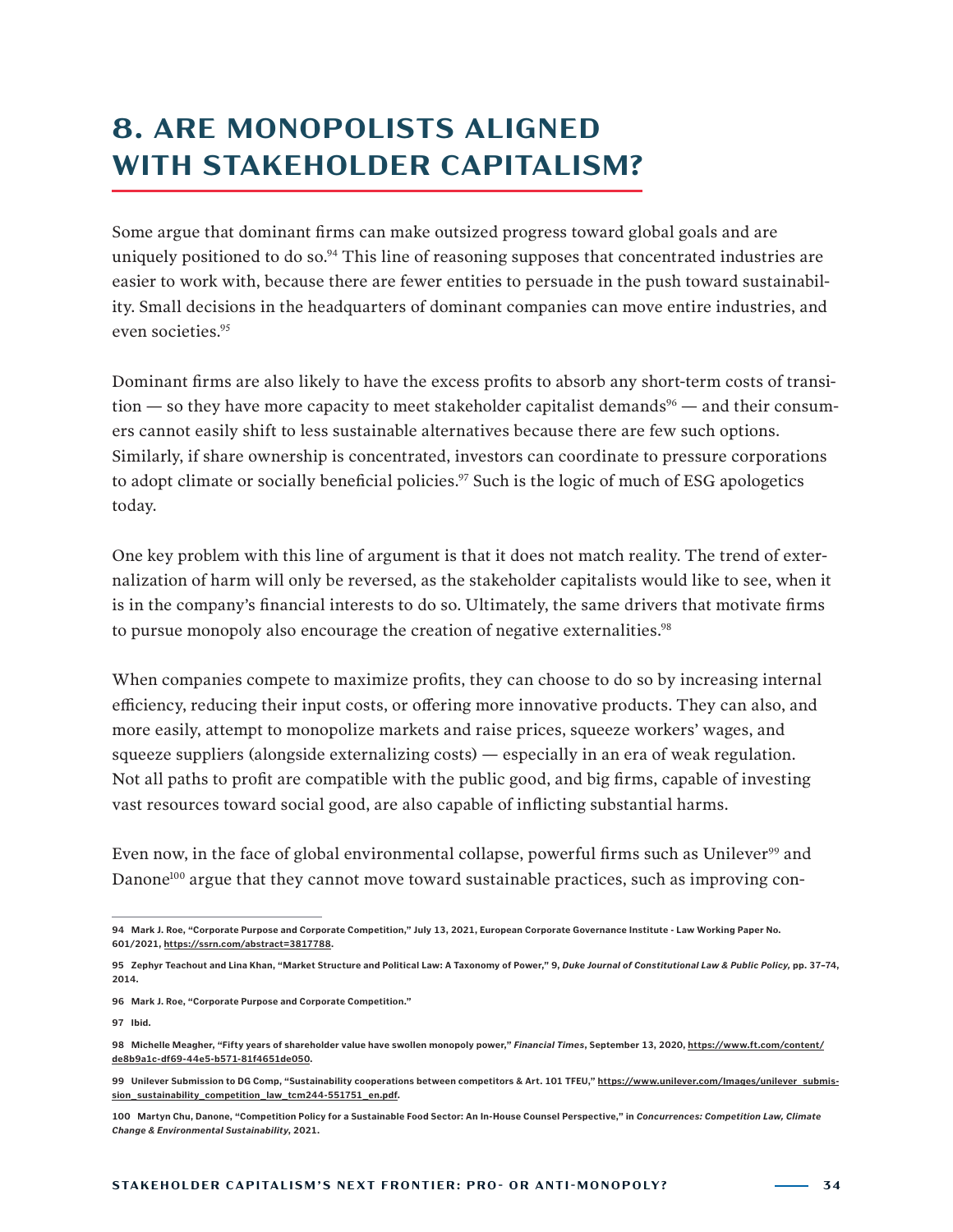sumer goods packaging and increasing wages for workers, unless they are granted exemptions from antitrust laws to let them collude with rivals.101 They are seeking permission to wield collective power so that they do not forgo profits when fixing the problems that they may have contributed to causing. But entrenchment of their dominant collective power is not a viable path toward sustainability or a more democratic economy.

Efforts to achieve stakeholder goals such as tackling climate change are channeled and often blocked by the structure of an economy, and by the power structures embedded in it. The more that this structure is monopolized, the more insurmountable those blockages will be.

**Big, monopolistic firms may appear capable of forging our salvation — they certainly have ample financial means — and politically it may seem far more expedient. But the reality is that it will not work.**

With stakeholder capitalists trying, ambitiously, to address existing breaches to both planetary and social boundaries,102 challenging the system that created those breaches, and the distribution of power that enabled it, is essential. Big, monopolistic firms may appear capable of forging our salvation — they certainly have ample financial means — and politically it may seem far more expedient. But the reality is that it will not work.

Rather, it is likely to engender a backlash against anti-democratic tactics to answer social questions through corporate force. It forgoes the hard political work of realigning our economic system toward sustainability and justice. Instead, we need to hold big, monopolistic companies to account and maintain durable means of control over their power so that workers, communities, entrepreneurs, nations, and suppliers have some level of control. This is what it should mean to engage stakeholders in the redefinition of capitalism.103

**<sup>101</sup> Michelle Meagher and Simon Roberts, "The Footprint of Competition: Power, Value Distribution and Exploitation in the Food Supply Chain," in** *Concurrences: Competition Law, Climate Change & Environmental Sustainability***, 2021.** 

**<sup>102</sup> Kate Raworth,** *Doughnut Economics: Seven Ways to Think Like a 21st-Century Economist***, Chelsea Green Publishing, March 22, 2017.**

**<sup>103</sup> Auden Schendler, "The Complicity of Corporate Sustainability,"** *Stanford Social Innovation Review***, April 7, 2021, [https://ssir.org/articles/entry/](https://ssir.org/articles/entry/the_complicity_of_corporate_sustainability#) [the\\_complicity\\_of\\_corporate\\_sustainability#.](https://ssir.org/articles/entry/the_complicity_of_corporate_sustainability#)**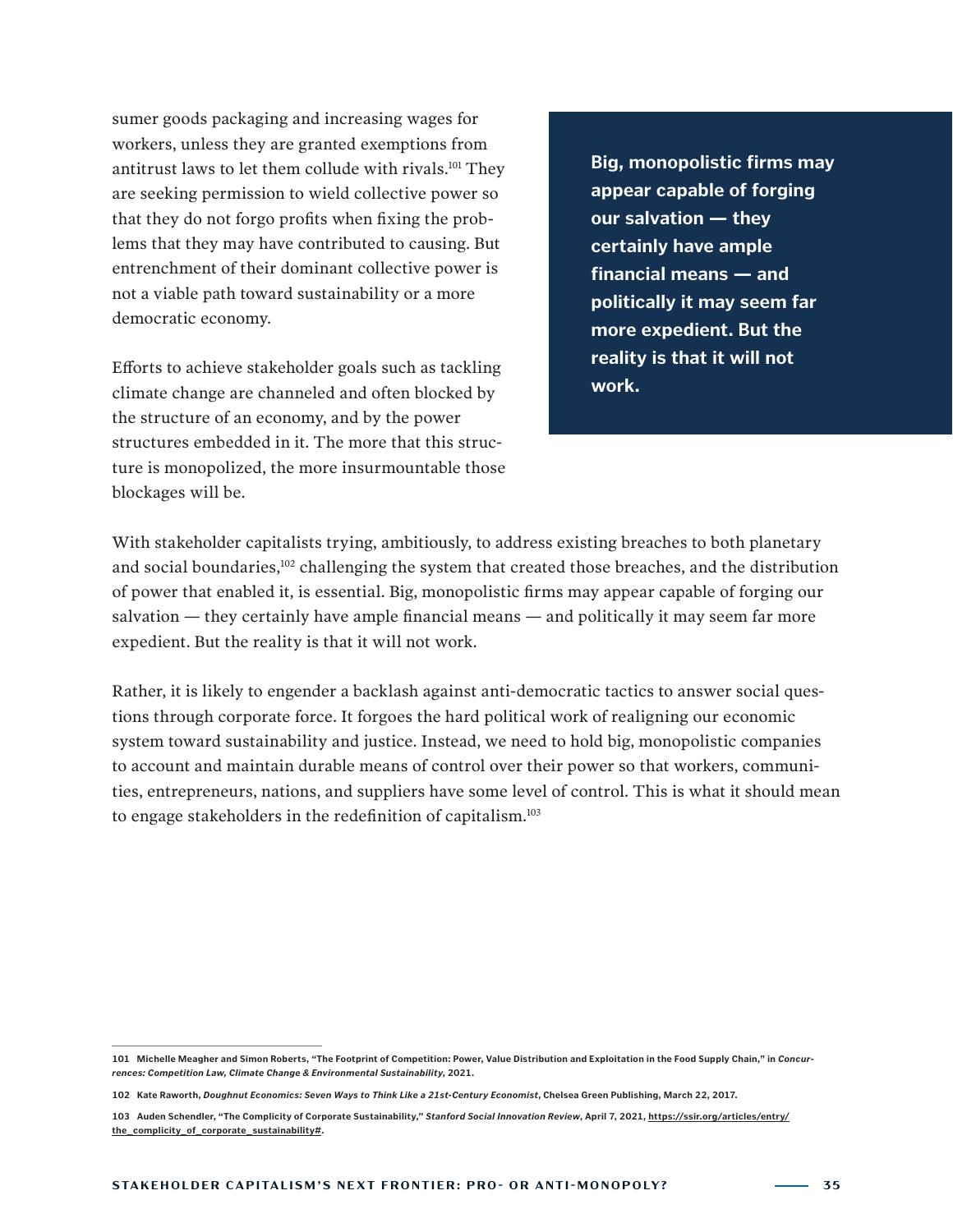### <span id="page-35-0"></span>**9. MAKING STAKEHOLDER CAPITALISM AN ANTI-MONOPOLY MOVEMENT**

Stakeholder capitalism and anti-monopoly operate in different terrains. Whereas stakeholder capitalism generally focuses on what happens *inside* corporations, anti-monopoly focuses on what happens *between* corporations, in markets and economies. But of course, these terrains overlap in important ways. For instance, one preferred anti-monopoly remedy — breaking up companies — uses an internal company disruption to advance a market-specific agenda of increased competition. When seen this way, the potential congruency between the movements becomes clearer.

Despite a lack of organizational connections between the two communities and movements, there are potential synergies. If the stakeholder capitalism proponents do move toward answering key questions about concentrations of economic power, then both agendas would uphold similar values around stakeholders' right to self-determination, the democratic functioning of markets, and the problems of externalities.

At its core, stakeholder capitalism is about achieving social outcomes through private means, which is an important element of systems change: we need all hands (and industries) on deck to meet our interlocking problems. But this leaves an important question, indeed a key question, unanswered. Do stakeholder capitalists advocate a privately planned economy controlled by democratically unaccountable and unelected monopolists? Or is their guiding vision a vibrant, participatory, democratic economy with sustainable resource use and economic opportunity? That is the question posed by the anti-monopolist vision.

The anti-monopoly movement shows us that markets must be guarded and governed by democratically determined rules, enforceable by the state, if they are to operate on fair, competitive, and balanced terms among stakeholders. Similarly, some strands of stakeholder capitalism acknowledge that corporations are given their license to operate by the state, and that the power within corporations must be distributed in a way that supports the public interest.

Markets and corporations are public creations and should be governed in the public interest. They both need referees, and stakeholder capitalists now recognize that shareholders are insufficient guardians of public creations.

Acknowledging corporate power would aid proponents of stakeholder capitalism, because it aligns with people's everyday experience of disempowerment in monopolized capitalism. Whether it is the inflated prices of consumer goods and services, supply chain shortages, the shrinking power of workers to negotiate better pay or working conditions, the difficulty an entrepreneur faces growing their business, or mega-firms suppressing climate change research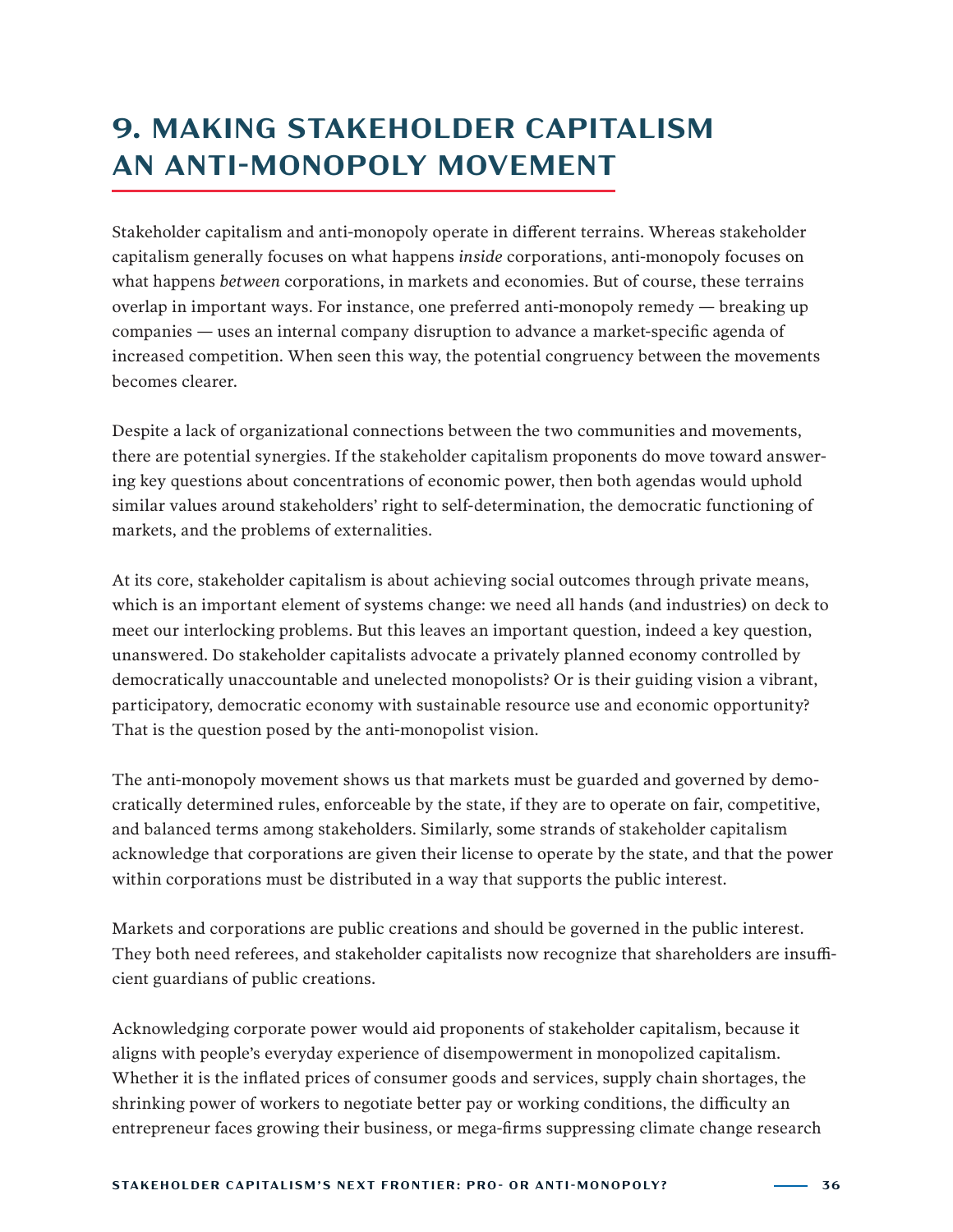for decades — all these issues can be explained, in large part, by dominant firms with too much power setting market rules, acting as gatekeepers, and misusing the privilege of incorporation.

But acknowledgement is not enough. Dealing with concentrated corporate power requires a willingness to use the tools of antitrust policy to address it. An important tool is corporate breakups. Breaking up dominant companies, an underutilized remedy by antitrust enforcers, may be a rare instance of an actual win-win scenario: breakups can be good for investors and simultaneously good for stakeholders, innovation, fair markets, and democracy.

Standard Oil is perhaps the most famous example. When broken up into 33 separate companies by the U.S. Supreme Court in 1911, it became worth more to investors in pieces than it was together. Rockefeller was on the golf course when he heard the news. "Buy Standard Oil" was his response, which proved an excellent stock tip. Today, some investors make similar arguments in favor of breaking up Facebook<sup>104</sup> and Alphabet.<sup>105</sup>

And both the stakeholder capitalism and anti-monopoly agendas seek to unlock innovation to address real market needs, rather than have the market subsidize and reward rentiers. When Standard Oil was broken up, a technology called thermal cracking (which vastly improved the process of turning oil into gasoline) was commercialized to enormous success.<sup>106</sup> It had been

ignored, as it was not core to Standard Oil's business model, but ushered in an era of cheaper gas for consumers.

Similarly, when AT&T was broken up 1984, innovations like the answering machine finally reached consumers. Some argue that if Microsoft had not faced antitrust scrutiny in the 1990s, Google would never have had a chance to challenge Internet Explorer. There is no telling how many innovations have been lost to unchallenged monopolists.

Fairer markets, increased innovation, and better outcomes for stakeholders are aims of both movements. For these and other reasons, if stakeholder capitalism embraces an anti-monopoly agenda, it can form a coherent and persuasive platform for change.

**Fairer markets, increased innovation, and better outcomes for stakeholders are aims of both movements. For these and other reasons, if stakeholder capitalism embraces an anti-monopoly agenda, it can form a coherent and persuasive platform for change.**

**<sup>104</sup> Luis Sanchez, "Why an Antitrust Break-Up Could Be Good for Facebook's Stock,"** *The Motley Fool***, January 12, 2021, [https://www.fool.com/invest](https://www.fool.com/investing/2021/01/12/why-an-antitrust-break-up-could-be-good-for-facebo/)[ing/2021/01/12/why-an-antitrust-break-up-could-be-good-for-facebo/](https://www.fool.com/investing/2021/01/12/why-an-antitrust-break-up-could-be-good-for-facebo/).** 

**<sup>105</sup> Tim Mullaney, "There's a good financial case for an Alphabet breakup, and a trillion dollars at stake,"** *CNBC***, February 13, 2020, [https://www.cnbc.](https://www.cnbc.com/2020/02/13/alphabet-sum-of-parts-analysis-suggests-more-valuable-if-broken-up.html) [com/2020/02/13/alphabet-sum-of-parts-analysis-suggests-more-valuable-if-broken-up.html.](https://www.cnbc.com/2020/02/13/alphabet-sum-of-parts-analysis-suggests-more-valuable-if-broken-up.html)** 

**<sup>106</sup> Matt Stoller, "Break-ups and stock prices," BIG, June 19, 2019, [https://mattstoller.substack.com/p/break-ups-and-stock-prices.](https://mattstoller.substack.com/p/break-ups-and-stock-prices)**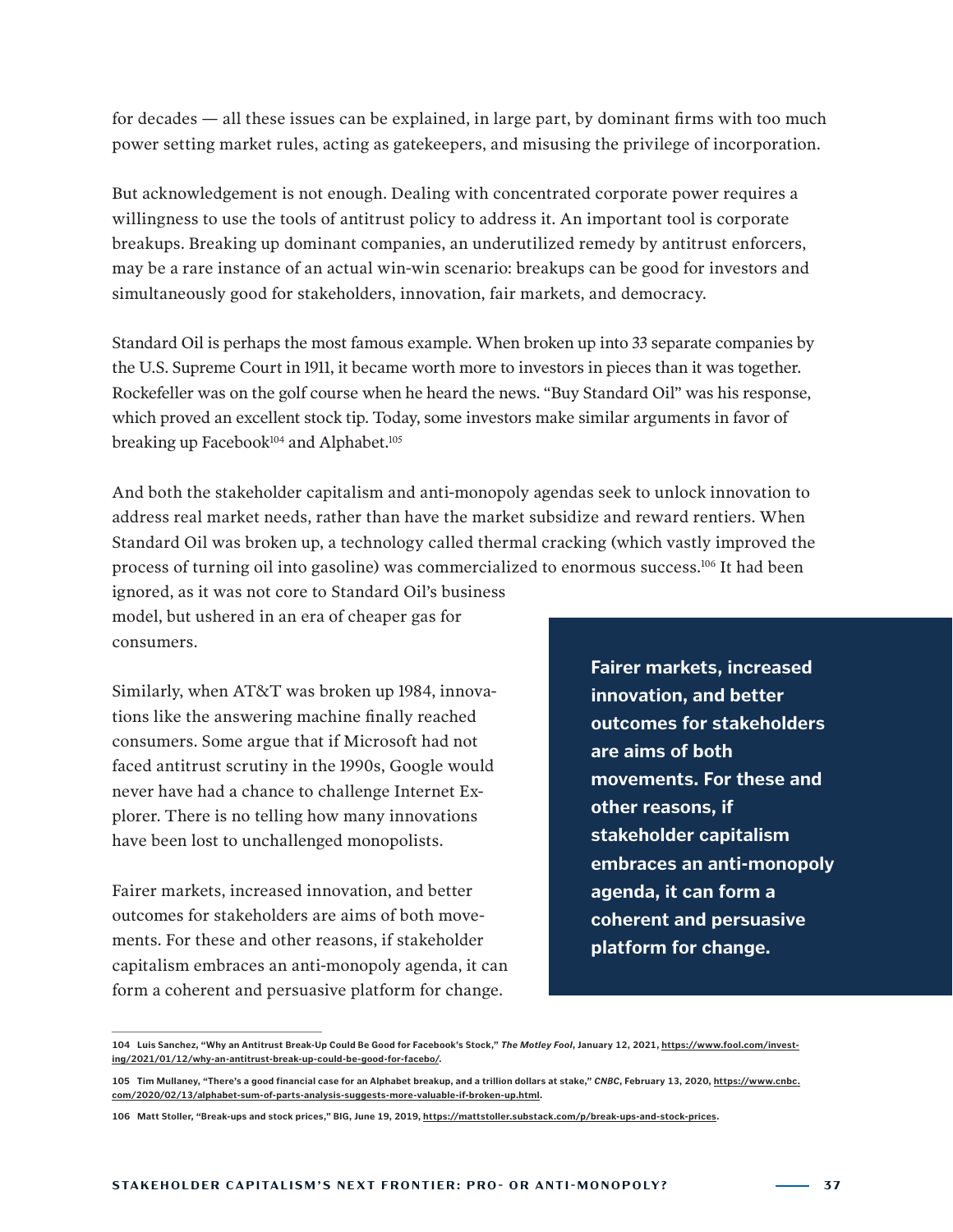## <span id="page-37-0"></span>**10. WHERE THE RUBBER MEETS THE ROAD: SUPPORTING ANTI-MONOPOLY POLICIES**

*"The rules of the game have to include everything a society does to ensure that the activities of corporations, individually and collectively, are consistent with its core objectives: promoting competition and innovation, protecting public health, protecting the environment, protecting employees from abuse, raising the tax revenue needed to meet democratically agreed objectives, and so on and so forth. The rules of the game are, in sum, everything a society does to organize itself through politics and law."*

—MARTIN WOLF, FINANCIAL TIMES

As this paper has shown, stakeholder capitalism must embrace an anti-monopoly agenda to achieve its own objectives. This means that the stakeholder capitalism movement must publicly support ongoing anti-monopoly policy agendas.

#### **SUPPORT GOVERNMENT AND COLLECTIVE ACTION**

The public institutions responsible for circumscribing corporate abuses of power in the U.S. include: the Federal Trade Commission, the Antitrust Division of the Department of Justice, and several other federal agencies with existing statutory authority on competition-related matters. And following President Biden's executive order on competition, many agencies — including the Securities and Exchange Commission, the Department of Agriculture, Health and Human Services, Department of Defense, the Federal Communications Commission, the Department of Transportation, and many others — are required to report on, consider, and propose solutions to competition-related issues within their industries. Fifty-six "state" attorneys general (including the District of Columbia and five territories) can also bring antitrust cases against dominant firms.

Stakeholder capitalists can lend their weight to the anti-monopoly movement by publicly championing efforts at the federal and state level to tackle concentrated corporate power, the asymmetrical bargaining positions of stakeholders, and the direct harms of concentration to society and democracy. They can also collaborate with organizations that advance anti-monopoly policies.

Specifically, this means:

1. Champion President Biden's Executive Order on Promoting Competition in the American Economy,107 which marks a significant turning point in the government's approach to monopolies and antitrust issues. For more than 40 years, policymakers on both sides of

**<sup>107</sup> <https://www.whitehouse.gov/briefing-room/presidential-actions/2021/07/09/executive-order-on-promoting-competition-in-the-american-economy/>**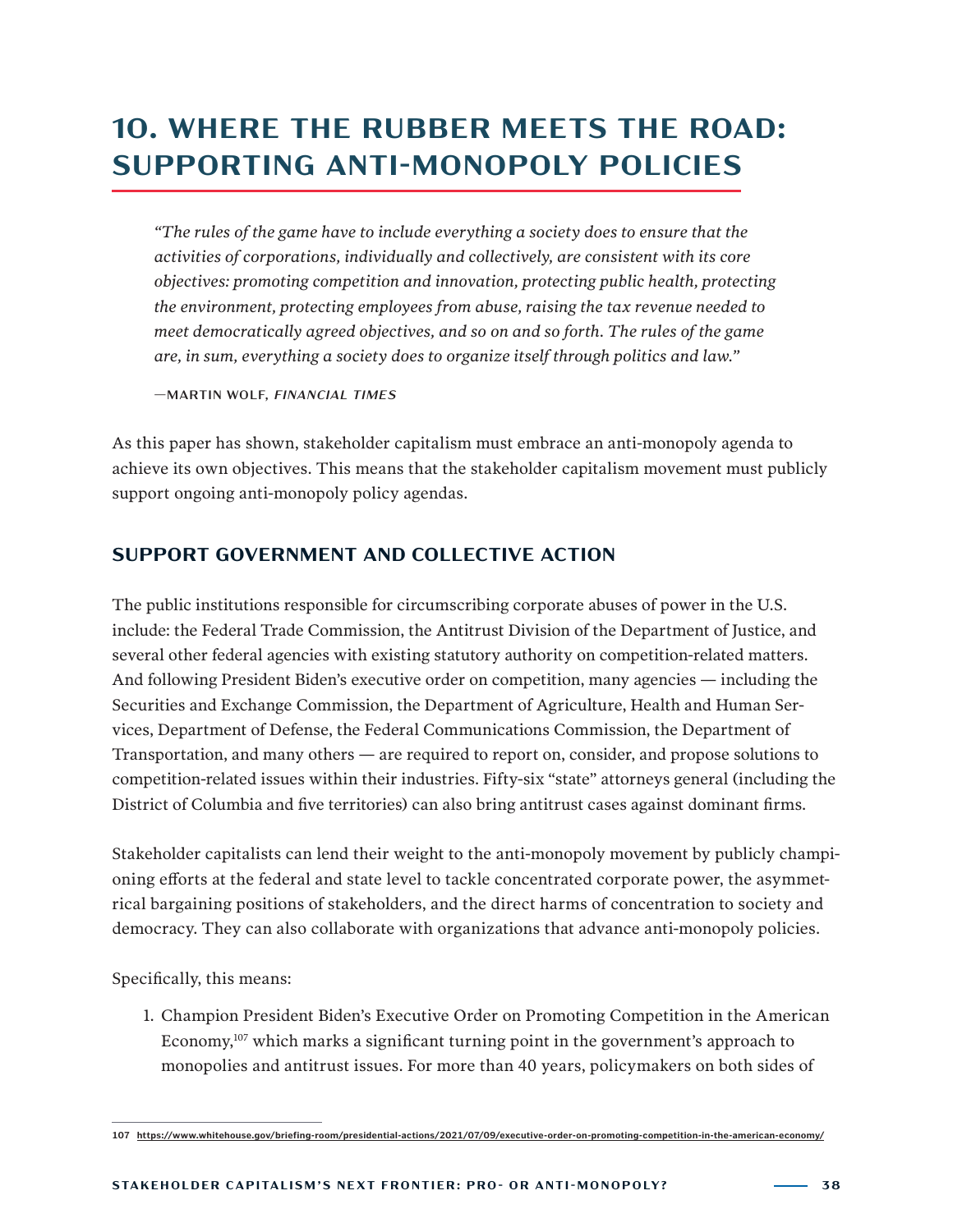the aisle turned a blind eye to consolidation within industries, but Biden's executive order signaled a desire (and concrete plan) to combat the rising power of dominant firms and barriers to fair markets across numerous industries, taking a "whole-of-government approach" to fixing consolidation.108

- 2. Publicly support the FTC and DOJ in investigating anticompetitive mergers and breaking up companies that are too dominant.
	- a. Stakeholder capitalists should closely watch mergers in key industries and campaign against mega-mergers that will harm stakeholders and competitive markets.
	- b. The FTC, under Lina Khan, is initiating an important revision process to decades of under-enforcement of the antitrust laws. This has, unsurprisingly, received significant pushback from corporate-friendly groups like the Chamber of Commerce.109 Stakeholder capitalists should vocally support Lina Khan and her staff's efforts to ensure competitive and fair markets.
- 3. Support the FTC in its ongoing investigation of coercive contract terms that harm workers and small businesses. Denounce<sup>110</sup> contract terms that are regularly used to dominate and intimidate smaller competitors, suppliers, and workers.  $111$  These take-it-or-leave-it terms, sometimes known as contracts of adhesion, can include the following:
	- ° Nondisclosure agreements or nondisparagement clauses, which restrict consumers, workers, or smaller businesses from speaking publicly about negative experiences with a firm
	- ° Class action waiver clauses and mandatory arbitrational clauses in all instances (not solely in sexual harassment cases)
	- ° Liability disclaimers
	- ° Confessions of judgment, which subject the signing party to court authority while waiving their ability to defend themselves in court (often used against borrowers in loan agreements in the event of default)
	- ° Unilateral modification clauses/change-of-terms provisions
	- ° Exclusive supply or purchaser agreements (sometimes called sole source, sole supplier, or sole purchaser contracts, or requirements contracts)
	- ° Loyalty discounts and slotting fees that favor the largest players
	- ° No price competition clauses

**<sup>108</sup> The order creates a new White House Competition Council, led by the Assistant to the President for Economic Policy (Tim Wu) and Director of the National Economic Council (Brian Deese), who will chair the Council. The Competition Council will also include the Secretary of the Treasury (Janet Yellen), the Secretary of Defense (Lloyd J. Austin III), the Attorney General (Merrick Garland), the Secretary of Agriculture (Thomas Vilsack), the Secretary of Commerce (Gina Raimondo), the Secretary of Labor (Martin Walsh), the Secretary of Health and Human Services (Xavier Becerra), the Secretary of Transportation (Pete Buttigieg), the Administrator of the Office of Information and Regulatory Affairs (Neomi Rao), the Chairman of the U.S. Securities and Exchange Commission (Gary Gensler), and other department heads as requested.**

**<sup>109 &</sup>quot;U.S. Chamber of Commerce Stands Up to FTC Going Rogue," U.S. Chamber of Commerce, November 19, 2021, [https://www.uschamber.com/regulations/](https://www.uschamber.com/regulations/u-s-chamber-of-commerce-stands-up-to-ftc-going-rogue) [u-s-chamber-of-commerce-stands-up-to-ftc-going-rogue](https://www.uschamber.com/regulations/u-s-chamber-of-commerce-stands-up-to-ftc-going-rogue).** 

**<sup>110</sup> And beyond denouncement, perhaps an assessment of the use of coercive contract terms wielded against suppliers, vendors, consumers, and other small and medium-sized businesses should form part of impact measurement schemas (for example, in the B Impact Assessment that B Corps are scored on). Additionally, when stakeholder capitalists seek ESG-related disclosures, specific contract terms like these should be considered in addition to board diversity, environmental disclosures, and other more frequently demanded information.**

**<sup>111 &</sup>quot;Unfair or Coercive Business Contract Terms," American Economic Liberties Project via Access to Markets, [https://accesstomarkets.org/the-latest/](https://accesstomarkets.org/the-latest/potentially-unfair-or-coercive-business-contract-terms/) [potentially-unfair-or-coercive-business-contract-terms/.](https://accesstomarkets.org/the-latest/potentially-unfair-or-coercive-business-contract-terms/)**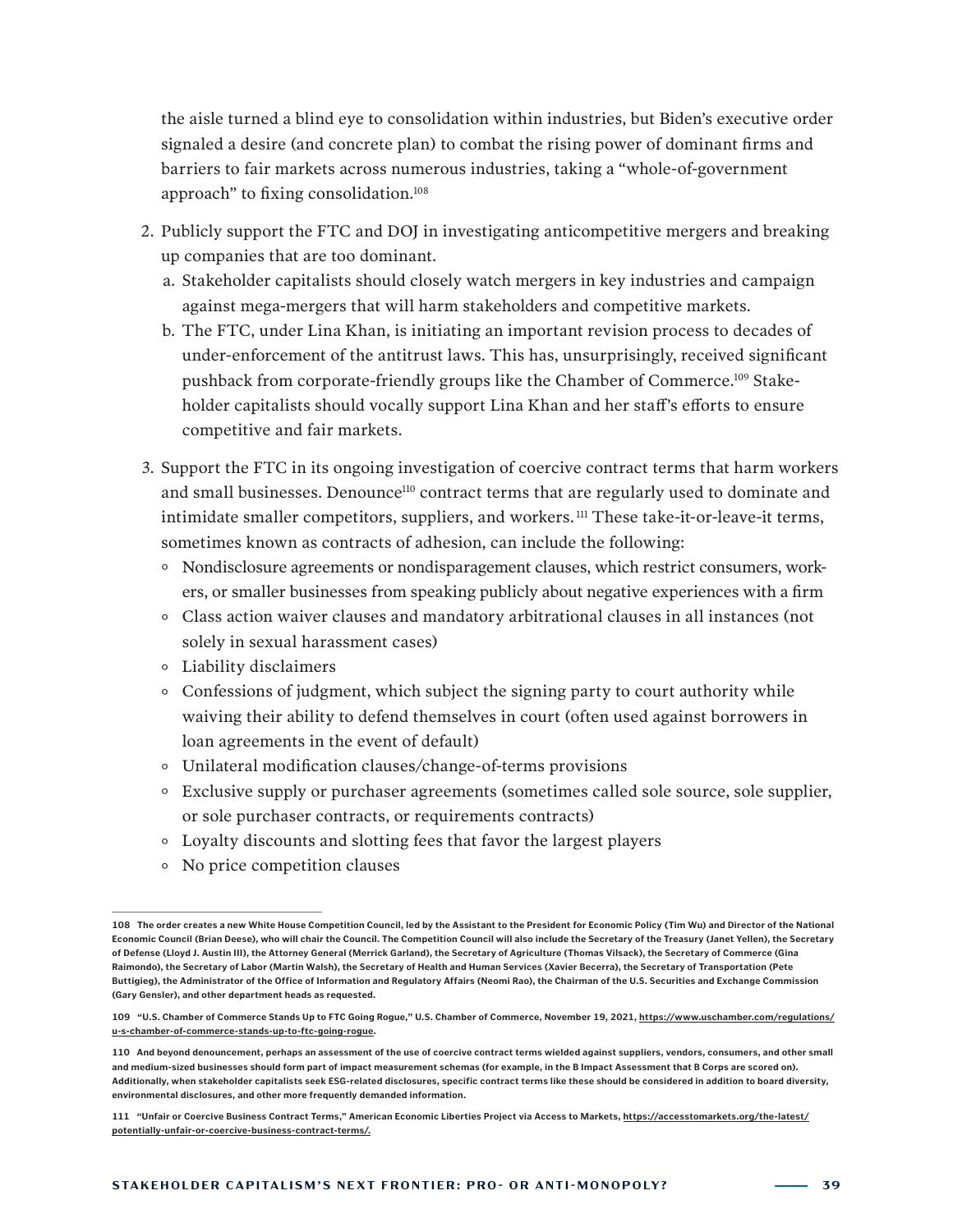- ° Vertical price maintenance restrictions
- ° Perpetual claims on intellectual property, patents, creative property, or royalties
- ° Mandatory disclosure of competitive business information
- ° Noncompete clauses, which restrict workers and prevent smaller firms from accessing talent
- 4. Support the FTC and DOJ in their efforts to review and update the federal merger guidelines, and champion more transparency, scrutiny, and oversight of mergers and acquisitions in both public and private markets.
	- a. Merger guidelines lay out the antitrust agencies' approach and policy toward mergers — how mergers should be assessed, investigated, and potentially blocked. The guidelines reflect the agencies' interpretation of the law and help businesses plan. Courts often cite the merger guidelines as persuasive authorities on what antitrust law says. The first merger guidelines were created in 1968, and they were fairly strict. But in 1982, under the Reagan administration, those guidelines were relaxed. The last substantive change to the guidelines was in 2010, and since then, market conditions have changed significantly. By creating new merger guidelines, the FTC and DOJ are building on their efforts<sup>112</sup> to restore the agencies' ability to combat one of the biggest avenues of corporate consolidation: mergers and acquisitions.
- 5. Support state attorneys general who are bringing antitrust cases, for example: Washington, D.C., against Amazon;<sup>113</sup> a coalition of 36 state AGs, led by Colorado and including Puerto Rico and Guam, against Google Search;<sup>114</sup> a coalition of nine states, led by Texas, against Google Ad Tech;<sup>115</sup> the state of Ohio against Google (in attempts to convert the company into a public utility);<sup>116</sup> and a 48-state co-sponsored case against Facebook.<sup>117</sup>
- 6. Support New York state's "Twenty-First Century Anti-Trust Act" (Bill *S933A, New York, 2021-2022*),118 the most comprehensive update to state antitrust law in a century, introduced by Senator Mike Gianaris. The bill shifts the focus away from the consumer welfare standard and toward an "abuse of dominance" interpretation of antitrust law, making it

**<sup>112 &</sup>quot;A New Era: A Stronger FTC to Defend Working Families and Honest Businesses," American Economic Liberties Project, December 22, 2021, [https://www.economicliberties.us/our-work/a-new-era-a-stronger-ftc-to-defend-working-families-and-honest-businesses/#.](https://www.economicliberties.us/our-work/a-new-era-a-stronger-ftc-to-defend-working-families-and-honest-businesses/)**

**<sup>113</sup> District of Columbia v. Amazon.com Inc, 2021 CA 001775 B | District of Columbia, Superior Court, [https://oag.dc.gov/sites/default/files/2021-05/](https://oag.dc.gov/sites/default/files/2021-05/Amazon-Complaint-.pdf) [Amazon-Complaint-.pdf.](https://oag.dc.gov/sites/default/files/2021-05/Amazon-Complaint-.pdf)**

**<sup>114</sup> State of Colorado et al vs. Google LLC, 1:20-cv-03715 | District Of Columbia District Court, [https://coag.gov/app/uploads/2020/12/Colorado-et-al.-v.-Goo](https://coag.gov/app/uploads/2020/12/Colorado-et-al.-v.-Google-PUBLIC-REDACTED-Complaint.pdf)[gle-PUBLIC-REDACTED-Complaint.pdf](https://coag.gov/app/uploads/2020/12/Colorado-et-al.-v.-Google-PUBLIC-REDACTED-Complaint.pdf).**

**<sup>115</sup> State of Texas, et al. v. Google LLC, Case 4:20-cv-00957-SDJ, [https://www.texasattorneygeneral.gov/sites/default/files/images/admin/2020/](https://www.texasattorneygeneral.gov/sites/default/files/images/admin/2020/Press/20201216_1%20Complaint%20(Redacted).pdf) [Press/20201216\\_1%20Complaint%20\(Redacted\).pdf](https://www.texasattorneygeneral.gov/sites/default/files/images/admin/2020/Press/20201216_1%20Complaint%20(Redacted).pdf).**

**<sup>116</sup> Ohio Common Pleas Court, "State of Ohio v. Google" (2021).** *Historical and Topical Legal Documents***. 2469. [https://digitalcommons.law.scu.edu/](https://digitalcommons.law.scu.edu/historical/2469/) [historical/2469/.](https://digitalcommons.law.scu.edu/historical/2469/)**

<sup>117</sup> State of New York et al. v. Facebook, Inc., [https://ag.ny.gov/sites/default/files/state\\_of\\_new\\_york\\_et\\_al.\\_v.\\_facebook\\_inc.\\_-\\_filed\\_public\\_com](https://ag.ny.gov/sites/default/files/state_of_new_york_et_al._v._facebook_inc._-_filed_public_complaint_12.11.2020.pdf)**[plaint\\_12.11.2020.pdf.](https://ag.ny.gov/sites/default/files/state_of_new_york_et_al._v._facebook_inc._-_filed_public_complaint_12.11.2020.pdf)** 

**<sup>118</sup> The New York State Senate, Senate Bill S933A, https://www.nysenate.gov/legislation/bills/2021/S933#:~:text=senate%20Bill%20S933A%202021- 2022%20Legislative%20Session%20Relates%20to,the%20state%20anti-trust%20law%20download%20bill%20text%20pdf.**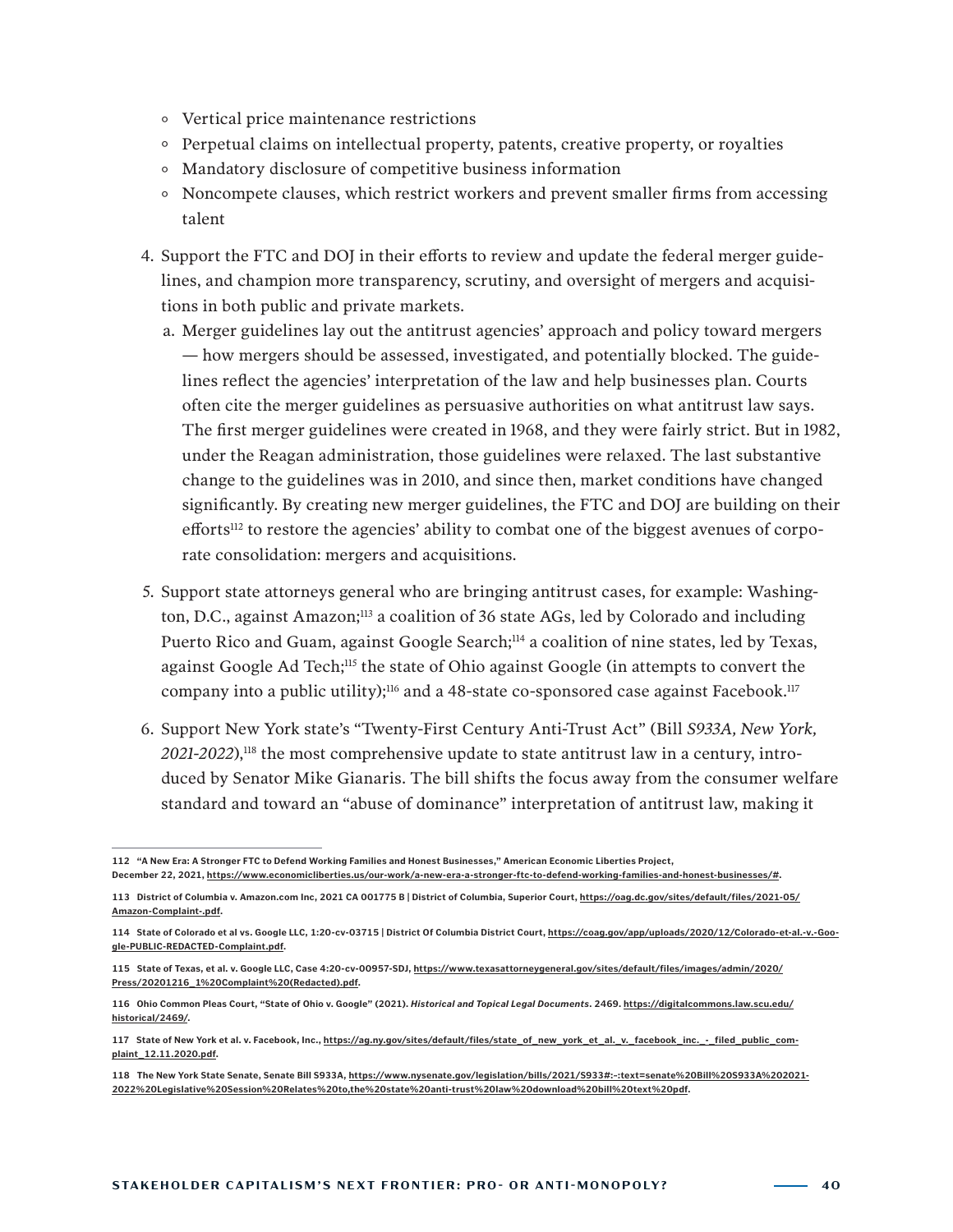<span id="page-40-0"></span>easier to bring cases and protect workers and small businesses from the anticompetitive tactics of dominant players. This landmark bill could set a precedent for other state antitrust legislation and bolster federal attempts to reassert the original aim of antitrust law and enforcement: challenging corporate abuses of dominance.<sup>119</sup>

- 7. Support additional research on the role of mergers and acquisitions and their effects on the economy, in particular, serial acquisitions, rollups, and private equity add-ons, and the harms these strategies pose to stakeholder groups and fair markets.
- 8. Bring private antitrust suits against dominant firms that have demonstrated clear harms to stakeholders.

### **11. CONCLUSION**

*"The first truth is that the liberty of a democracy is not safe if the people tolerate the growth of private power to a point where it becomes stronger than their democratic state itself. That, in its essence, is fascism — ownership of government by an individual, by a group, or by any other controlling private power. ... Among us today a concentration of private power without equal in history is growing."*

—PRESIDENT FRANKLIN D. ROOSEVELT

Like democracy, "the economy" is simply the collective action of billions of humans, coming together to create, build, and trade. Democratizing the corporation by changing ownership and governance norms for a broader set of stakeholders and vigorously enforcing fair markets through antitrust law are essential and complementary components of building an economy that can work for all.

**If the stakeholder capitalism movement is to address its internal inconsistency, proponents must reclaim and reassert the foundational tenets of a democratic economy: that corporations are fundamentally embedded within society, that the corporation is a public creation and should be publicly accountable, and that markets are public creations and structured by politically determined rules.**

It is time for a collective movement to displace 40 years of the intellectual capture of our regulatory agencies and public opinion. As currently constituted, stakeholder capitalism has not yet

**<sup>119 &</sup>quot;SB 933: Protecting Workers and Small Businesses from Dominant Corporations," American Economic Liberties Project, June 3, 2021, [https://www.](https://www.economicliberties.us/our-work/sb-933-explainer/) [economicliberties.us/our-work/sb-933-explainer/#.](https://www.economicliberties.us/our-work/sb-933-explainer/)**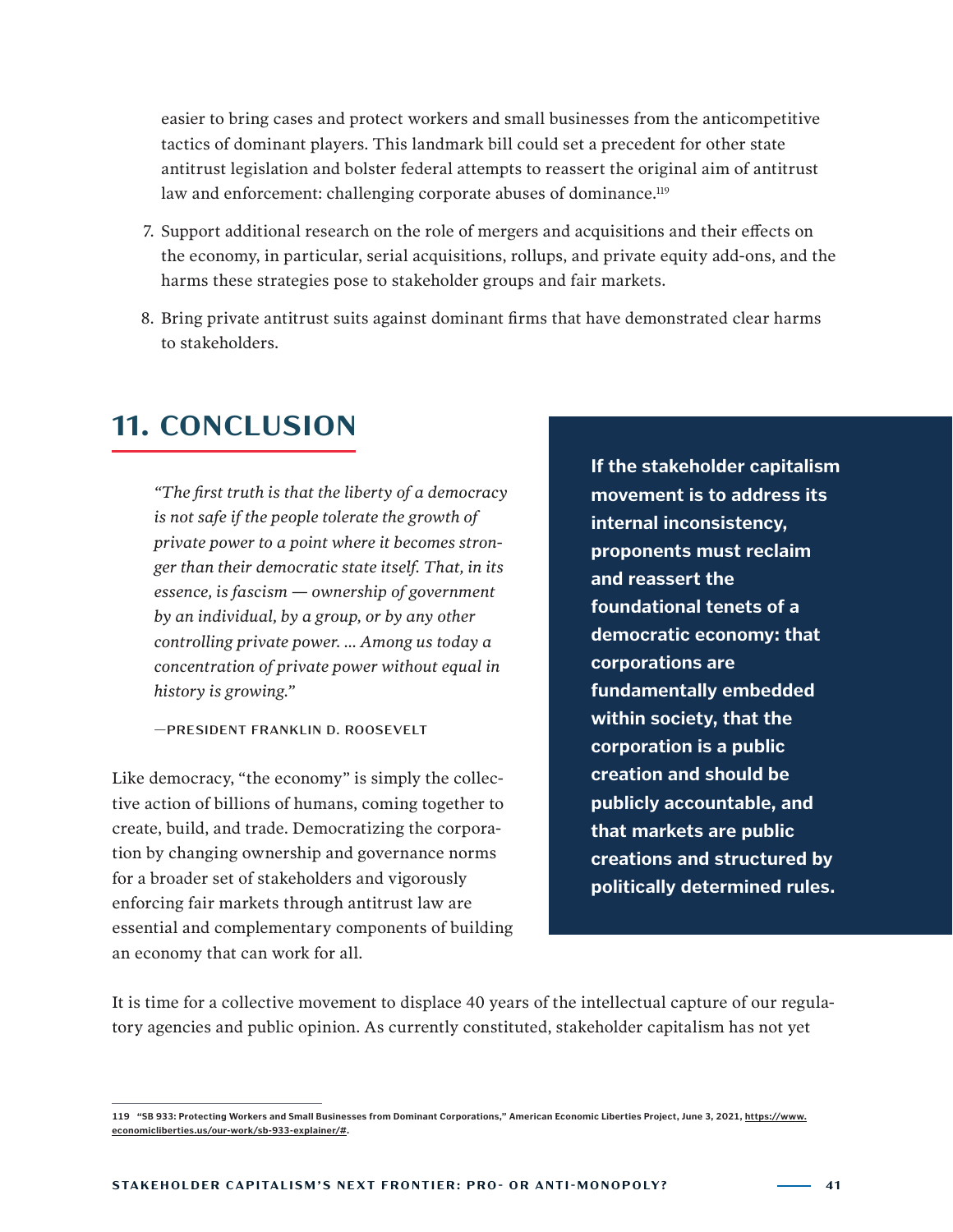broken from the consequences of Milton Friedman's vision of dominant private firms organizing social resources without public accountability.

If the stakeholder capitalism movement is to address its internal inconsistency, proponents must reclaim and reassert the foundational tenets of a democratic economy: that corporations are fundamentally embedded within society, that the corporation is a public creation and should be publicly accountable, and that markets are public creations and structured by politically determined rules. We the public, through our elected officials, must assert our demands on the largest and most powerful corporations today.

If stakeholder capitalism advocates commit to becoming anti-monopolists, in the U.S. and abroad, they can form a real movement for change and usher in a more democratic economy for all.